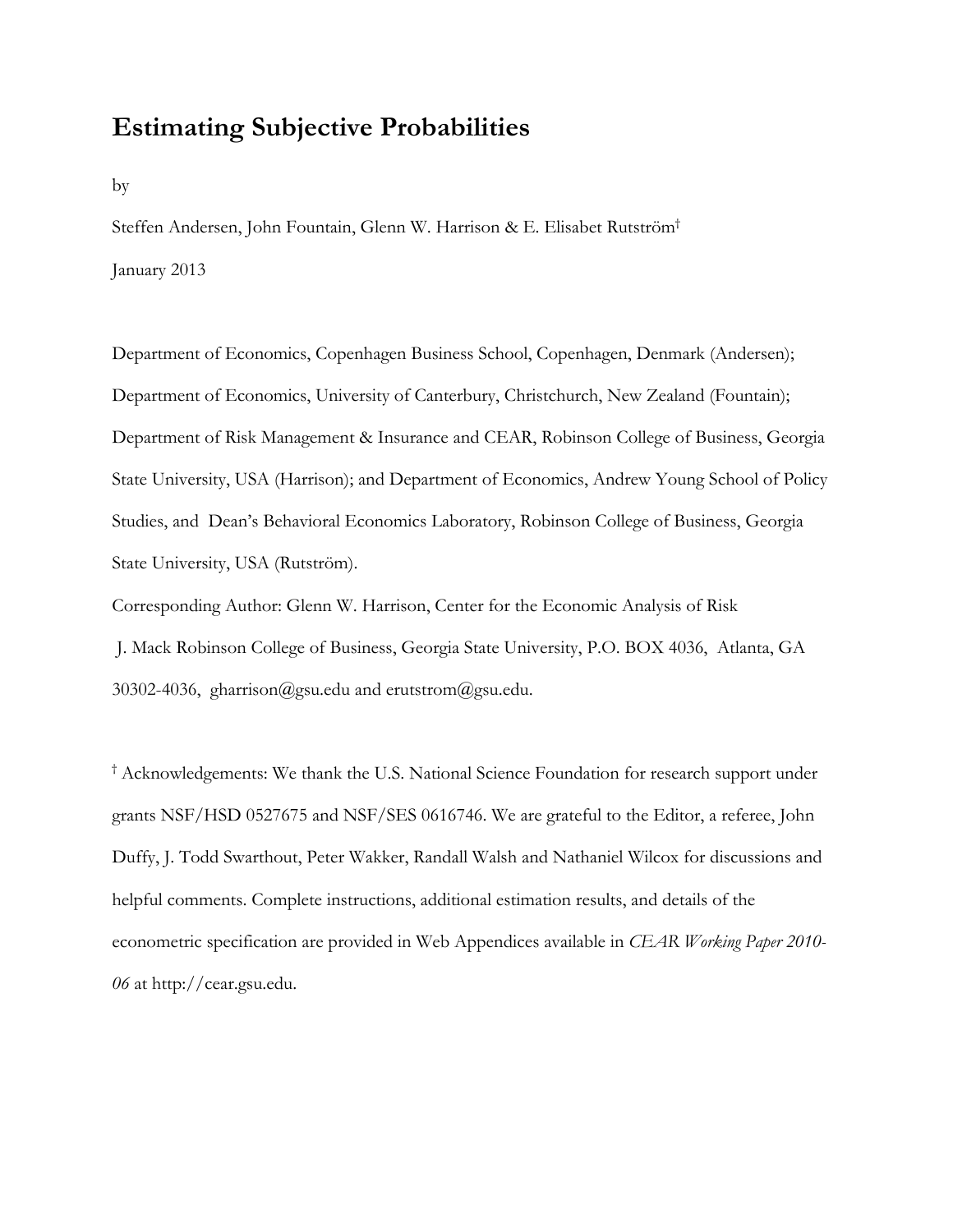ABSTRACT. Subjective probabilities play a central role in many economic decisions, and act as an immediate confound of inferences about behavior, unless controlled for. Several procedures to recover subjective probabilities have been proposed, but in order to recover the correct latent probability one must either construct elicitation mechanisms that control for risk aversion, or construct elicitation mechanisms which undertake "calibrating adjustments" to elicited reports. We illustrate how the *joint estimation of risk attitudes and subjective probabilities* can provide the calibration adjustments that theory calls for. We illustrate this approach using data from a controlled experiment with real monetary consequences to the subjects. This allows the observer to make inferences about the latent subjective probability, under virtually any well-specified model of choice under subjective risk, while still employing relatively simple elicitation mechanisms.

JEL codes: C9, C8, D84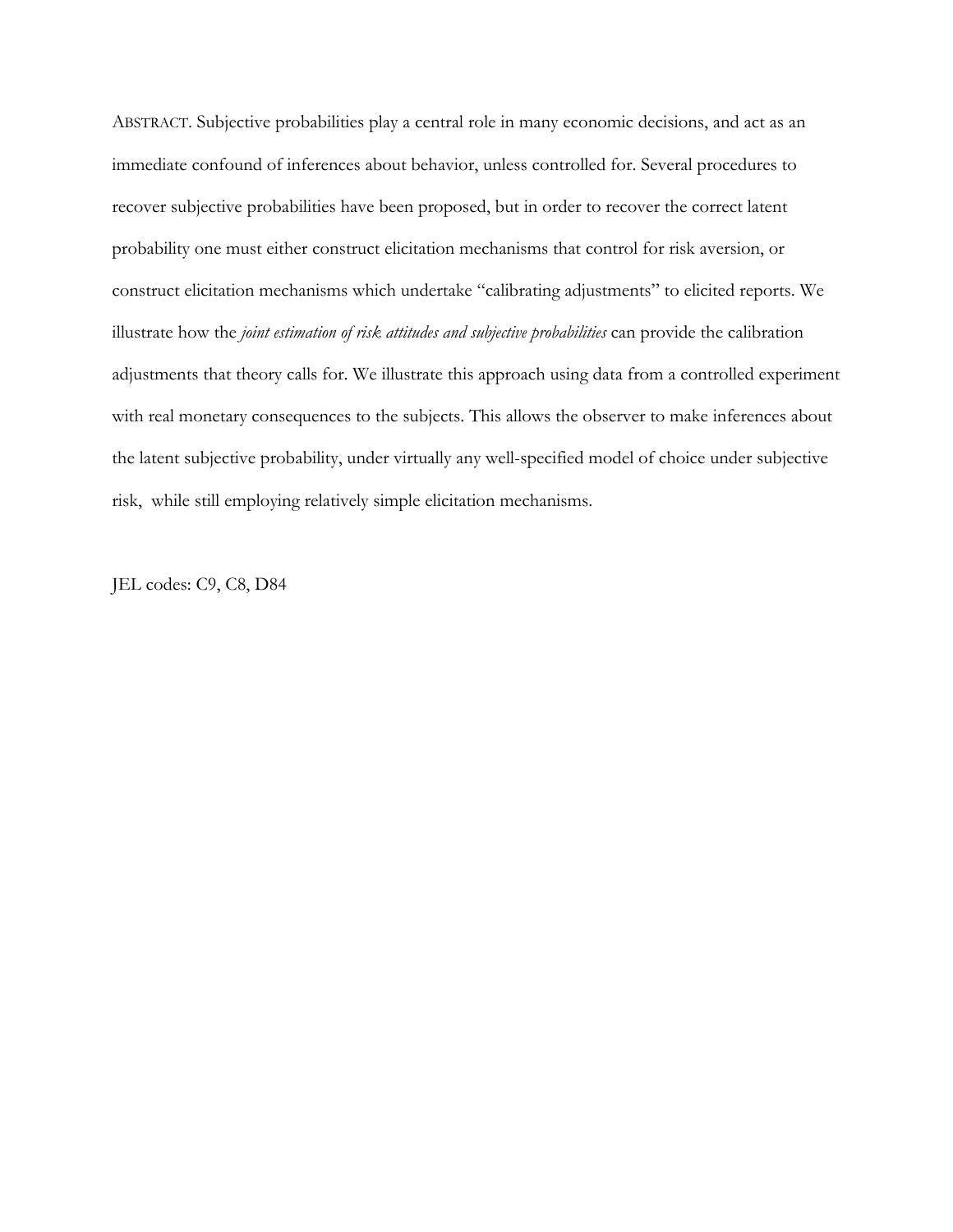Subjective probabilities are operationally defined as those probabilities that lead an agent to choose some prospects over others when outcomes depend on events that are not yet actualized. These choices could be as natural as placing a bet on a horse race, or as experimentally structured as responding to the payoff prizes provided by some scoring rule. In order to infer subjective probabilities from observed choices of this kind, however, one either has to make some strong assumptions about risk attitudes or jointly estimate risk attitudes and subjective probabilities. We show how the latter can be implemented by pairing several experimental tasks together, some of which identify risk attitudes and some of which identify the interplay between risk attitudes and subjective probabilities. Joint estimation of a structural model of choice across these two types of tasks allows one to make inferences about subjective probabilities from observed behavior in relatively simple choice tasks.<sup>1</sup>

The notion that subjective probabilities can be usefully viewed as prices at which one might trade has been a common one in statistics, and is associated with de Finetti [1937][1970] and Savage [1971]. It is also clear, of course, in the vast literature on gambling, particularly on the setting of odds by bookies and parimutuel markets (Epstein [1977; p. 298ff.]). The central insight is that subjective probabilities of events are marginal rates of substitution between contingent claims, where the contingencies are events that the probabilities refer to. There are then a myriad of ways in which one

<sup>&</sup>lt;sup>1</sup> We are not the first to propose joint estimation of subjective probabilities and utility functions in general. Viscusi and Evans [1998] introduced the general idea in an examination of how subjects appear to update latent subjective probabilities when told how objective probabilities change. They infer subjective posterior probabilities and utility curvatures from stated willingness to pay for risk reductions in hypothetical surveys, testing whether subjects completely respond to the information given or are influenced by prior beliefs. Viscusi and Evans [2006] extend this approach to compare such implied subjective probabilities to stated probabilities also observed in survey responses. As we do here, they carefully consider the requirements that are needed on the observations in order to identify the set of parameters to be estimated. We extend this original idea of joint estimation to data derived from incentivized popular scoring rules for eliciting subjective probabilities and lottery choices, so that there are real monetary consequences of different reports.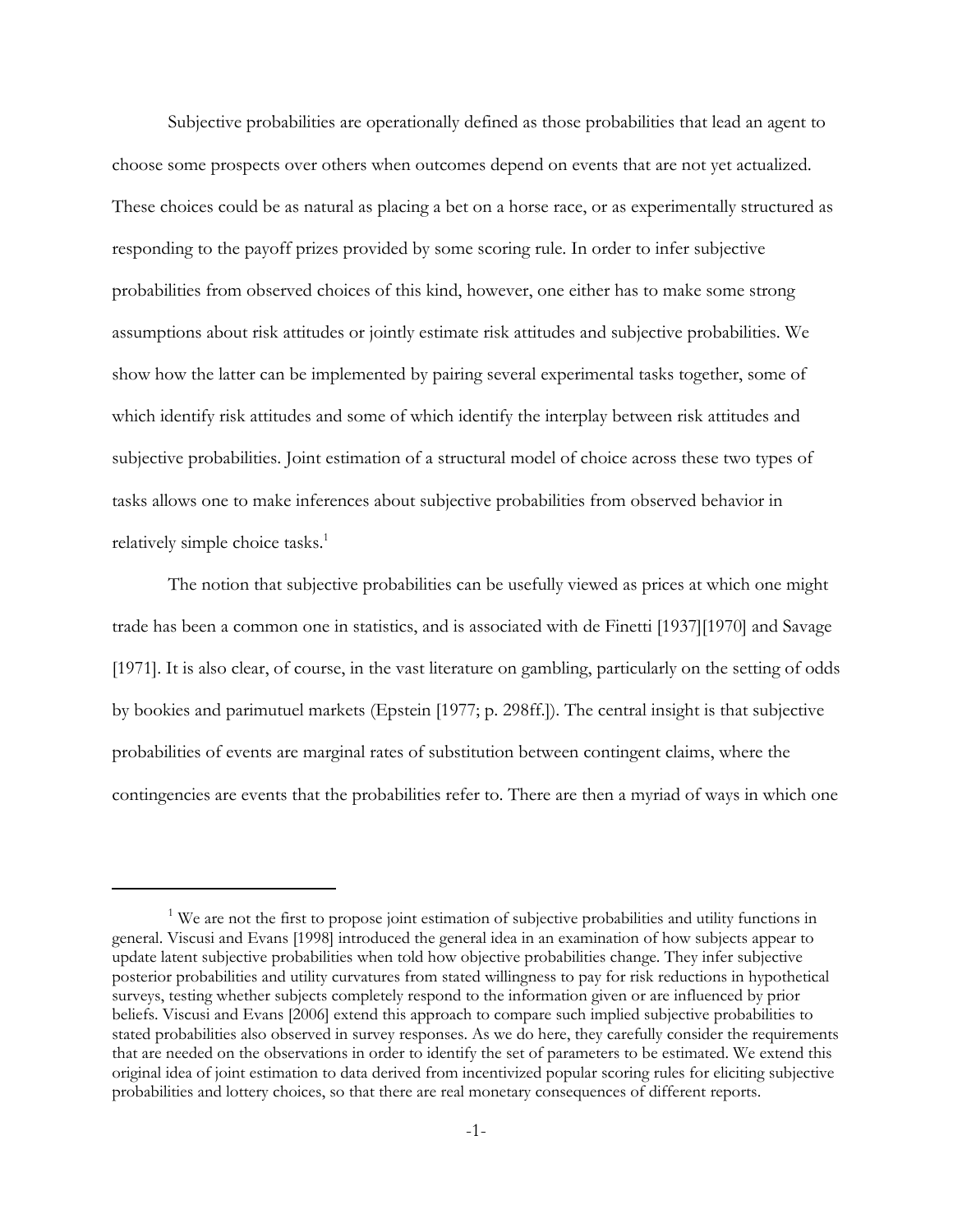can operationalize this notion of a marginal rate of substitution.<sup>2</sup>

Scoring rules are procedures that convert a "report" by an individual into a lottery defined over the outcome of some event. The formal link between scoring rules and optimizing decisions by agents is also familiar, particularly in Savage [1971], Kadane and Winkler [1987][1988], Holt [1986] and Hanson [2003]. Jose, Nau, and Winkler [2008] explore the relationship between expected scores, expected utility, and generalized information/entropy measures for several popular scoring rules and the HARA class of utility functions. Alternatives to scoring rules include procedures like those developed for utility elicitation by Becker, DeGroot and Marschak [1964]<sup>3</sup> (BDM) and adapted to eliciting probabilities. Karni [2009], Grether [1992], Köszegi and Rabin [2008], and Holt and Smith [2009] are examples of this alternative.<sup>4</sup> All of these elicitation procedures have some potential problems. The first is the poor incentive properties around the true subjective belief. This is particularly the case for BDM procedures where under-reporting leads to very small expected lost earnings. The second is that explanations to these procedures are not naturally easy to understand for subjects, such that payoff consequences to various decisions must be made transparent.

One advantage with the BDM is that the curvature of the utility function does not confound the elicited probabilities, since the same payoffs can be used in the reference lottery and the actual lottery. Under non-EUT, however, one needs to recognize that it is the decision weights and not the subjective probabilities that are elicited. In the case of scoring rules one could instead undertake

 $2$  For example, one could elicit the p that makes the subject indifferent between a lottery paying M with probability p and m with probability  $(1-p)$ , for M $\geq$ m, and a lottery paying M if the event occurs and m if it does not (Marschak [1964; p. 107ff.]). This method formally requires that one elicit indifference, which raises procedural issues that can be avoided by using the type of scoring rules investigated here.

<sup>&</sup>lt;sup>3</sup> See for example Rutström [1998], Harstad [2000], Plott and Zeiler [2005], and Hao and Hauser [2012] for discussions of properties of BDM.

<sup>&</sup>lt;sup>4</sup> Let there be two prizes,  $x \ge y$ . The subject reports a probability  $\xi$ , and a random number  $\zeta$  is selected from the unit interval. If  $\zeta \leq \xi$  the subject gets the lottery that pays off x if the event occurs, and y otherwise; if  $\zeta > \xi$  the subject gets the lottery that pays off x with probability  $\zeta$  and y with probability 1- $\zeta$ .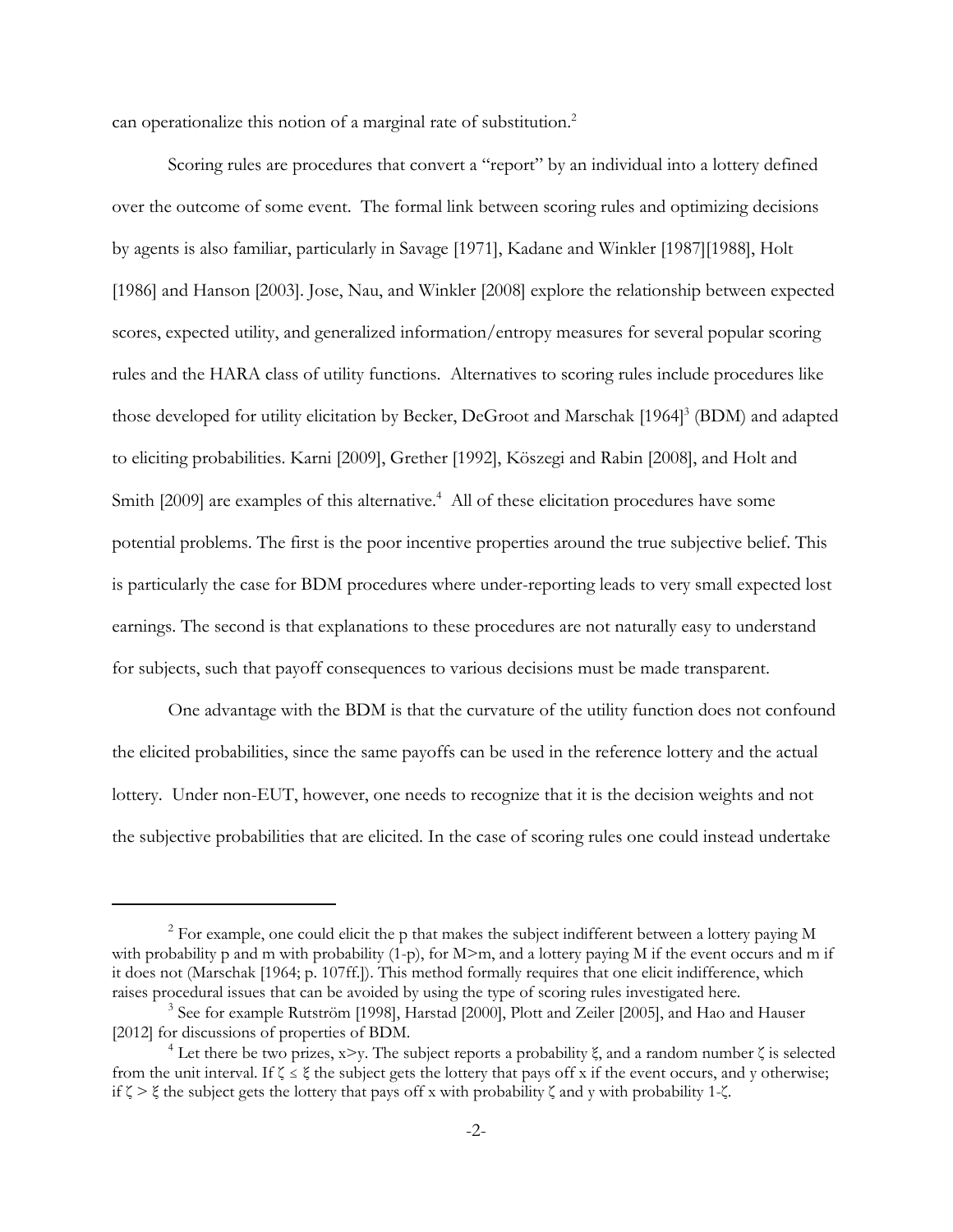"calibrating adjustments" to the elicited beliefs for non-linear utility functions and/or probability weighting, as carried out in Offerman, Sonnemans, van de Kuilen and Wakker [2009; §6].<sup>5</sup> Their elegant approach has a reduced form simplicity, and is agnostic about which structural model of decision making under risk one uses. The maintained assumption, however, is that any deviation in reports from objective and known probabilities transfers directly to a task where probabilities are subjective, less precise and not known with certainty. While precise and agnostic about structural assumptions, the method requires the employment of identical tasks and incentives across the natural lottery for which one wants to elicit subjective beliefs and the calibration task with known objective probabilities. Our approach is more general in the sense that it does not require two identical instruments for eliciting the beliefs and the belief calibration function.

Our approach also has the advantage of allowing a structural identification of sources of imprecision about inferences over subjective probabilities. If inferred subjective probabilities are conditioned on knowing risk attitudes from earlier tasks, or assuming risk attitudes *a priori*, then any behavioral or statistical uncertainty on the calibration *should* be allowed to "propagate" into some additional uncertainty over inferences about subjective probabilities. Our joint estimation method allows these error propagation effects to occur, as theory says they should, providing more reliable estimates of subjective probabilities, even if those estimates have large standard errors. Reliability and precision are not the same thing. One can numerically generate a precise estimate based on maintained assumptions that are false, resulting in an unreliable estimator. In other words, it is possible that the choice task for eliciting subjective probabilities generates a point response that appears to be quite precise by itself, but which is actually not a very precise estimate of the latent subjective probability when one properly accounts for uncertainty over the "calibrated" risk

<sup>&</sup>lt;sup>5</sup> The need for some correction is also recognized by Offerman, Sonnemans and Schram [1996; p.824, fn.8] and Rutström and Wilcox [2009; p.11, fn.8].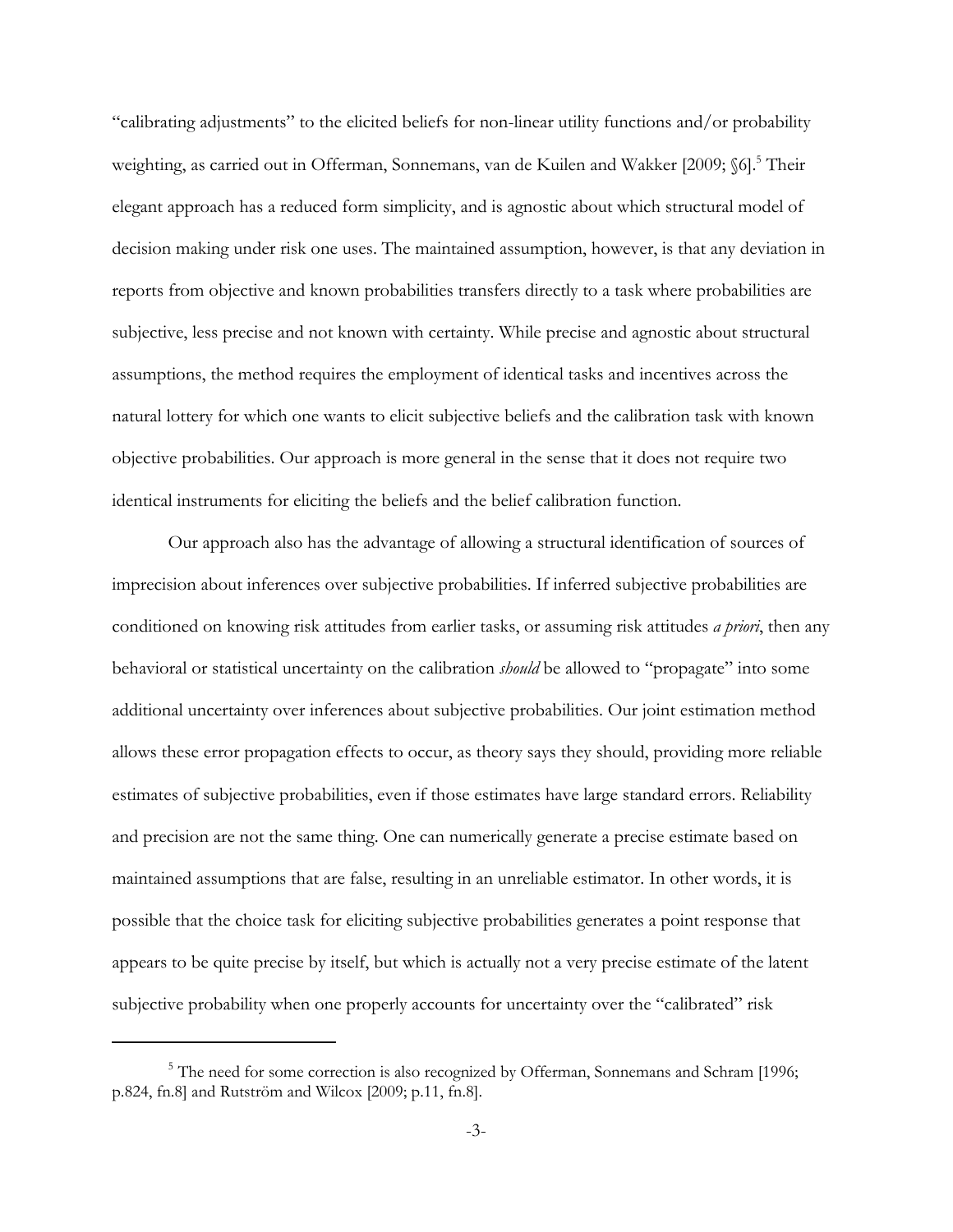attitudes.

In section 1 we briefly state the theory underlying our approach and relate this to the literature on belief elicitation. The properties of the QSR and LSR, and the fact that responses to these are affected by risk attitudes, are well known. We assume throughout that the agent is acting in what is called a "probabilistically sophisticated" manner, although our method does not restrict the characterization of risk attitudes to expected utility theory (EUT), or to specific functional forms. We also consider the inference of subjective probabilities for subjects who are assumed to make decisions according to the rank-dependent utility (RDU) model. This extension is particularly appropriate in the case of eliciting subjective probabilities, because it involves allowing for probability weighting and non-additive decision weights on the utility of final outcomes. Given that one of the probabilities to be weighted is the subjective probability being estimated, one might expect estimates of the subjective probability to be even more sensitive to the correct specification of the model of risk attitudes employed.

In section 2 we describe the experimental task we posed to 140 subjects, split roughly equally across the QSR and LSR alternatives. Our subjects made choices over a number of standard lotteries, characterized by objective uncertainty over monetary outcomes between \$0 and \$100. The lotteries vary both in prizes and in probabilities, allowing us to identify parameters for both utility functions and probability weighting functions. Subjects also gave responses to either a QSR or LSR choice task over subjective beliefs. The prizes on each of these scoring rule tasks also spanned \$0 and \$100, so that we were able to infer risk attitudes over the same prize domain as the scoring rule responses.

Section 3 formally sets out the econometric model used for estimating subjective probabilities, spelling out the manner in which we undertake joint estimation over all tasks in order to identify subjective probabilities. Section 4 then presents our estimates of the inferred subjective

-4-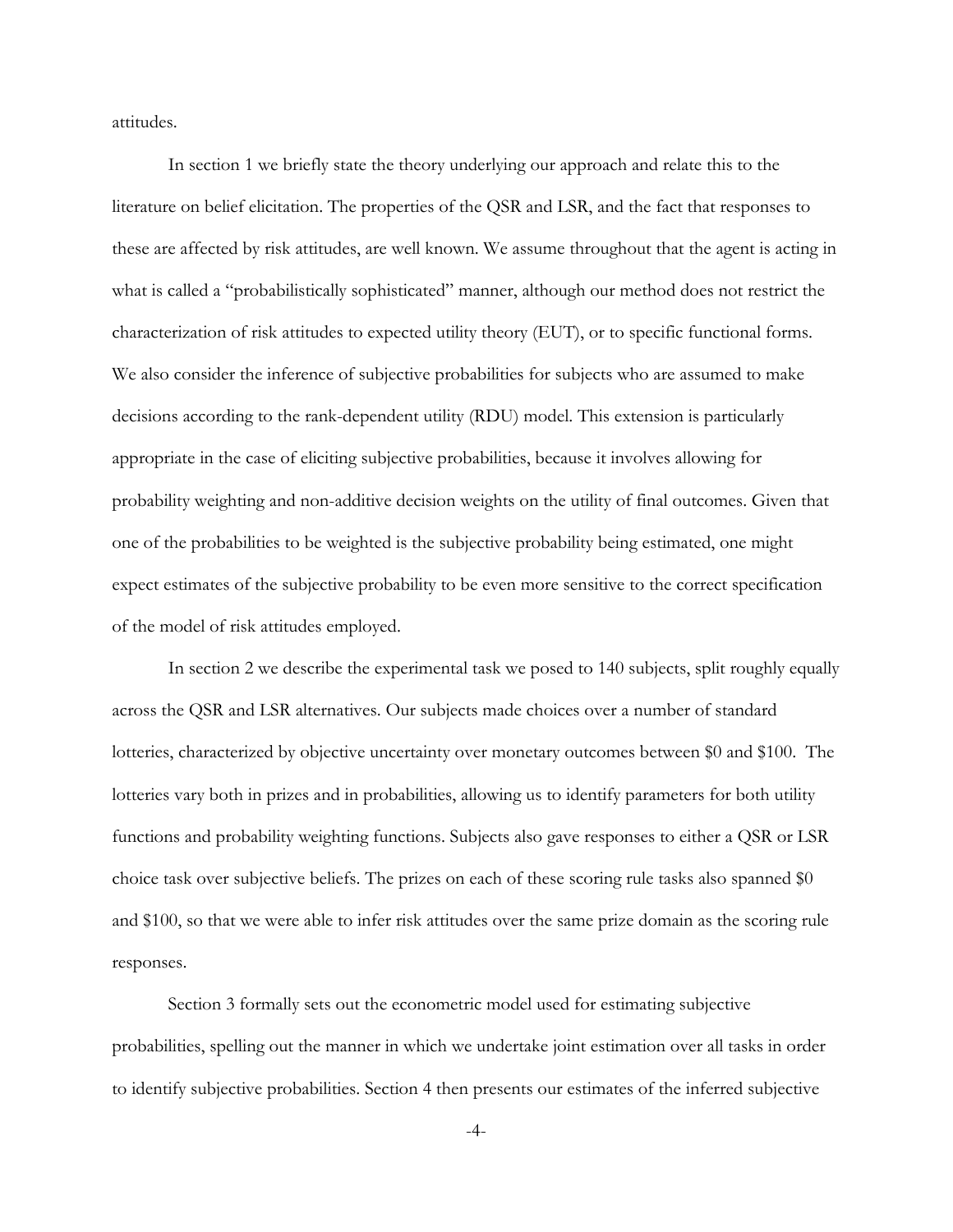probabilities from these scoring rules, after adjusting for risk. Our primary result is that subjective probabilities inferred under the assumption of risk neutrality are very different to the subjective probabilities inferred when one allows the data to say how risk averse the subjects were. This finding has immediate implications for the practical use of scoring rules,<sup>6</sup> which is the focus here; it also has implications for inferences that can be drawn from prediction markets since experimental findings consistently shows that people are risk averse on average. We offer a methodology for jointly estimating risk attitudes and subjective probabilities, and show that utility curvature and probability weighting can have opposing qualitative effects on inferences about subjective probabilities. Section 5 draws conclusions.

### **1. Scoring Rules**

For simplicity we assume throughout that the events in question only have two outcomes. A scoring rule asks the subject to make some report θ, and then defines how an elicitor pays a subject depending on their report and the outcome of the event. This framework for eliciting subjective probabilities can be formally viewed from the perspective of a trading game between two agents: you give me a report, and I agree to pay you \$X if one outcome occurs and \$Y if the other outcome occurs. The scoring rule defines the terms of the exchange quantitatively, explaining how the elicitor converts the report from the subject into a lottery. We use the terminology "report" because we want to view this formally as a mechanism, and do not want to presume that the report is in fact the subjective probability  $\pi$  of the subject. In general, it is not.

<sup>6</sup> There is a large, practical literature on the "normative" elicitation of subjective probabilities, reviewed by O'Hagen et al. [2006] and illustrated well by Shephard and Kirkwood [1994]. One characteristic of those elicitation procedures is that they involve considerable real-time, one-on-one feedback between the elicitor and the elicitee, often including results from proper scoring rules. Our approach is to better model inferences from more static, impersonal applications of those scoring rules, as a prelude to the design and evaluation of normative elicitation procedures with incentives.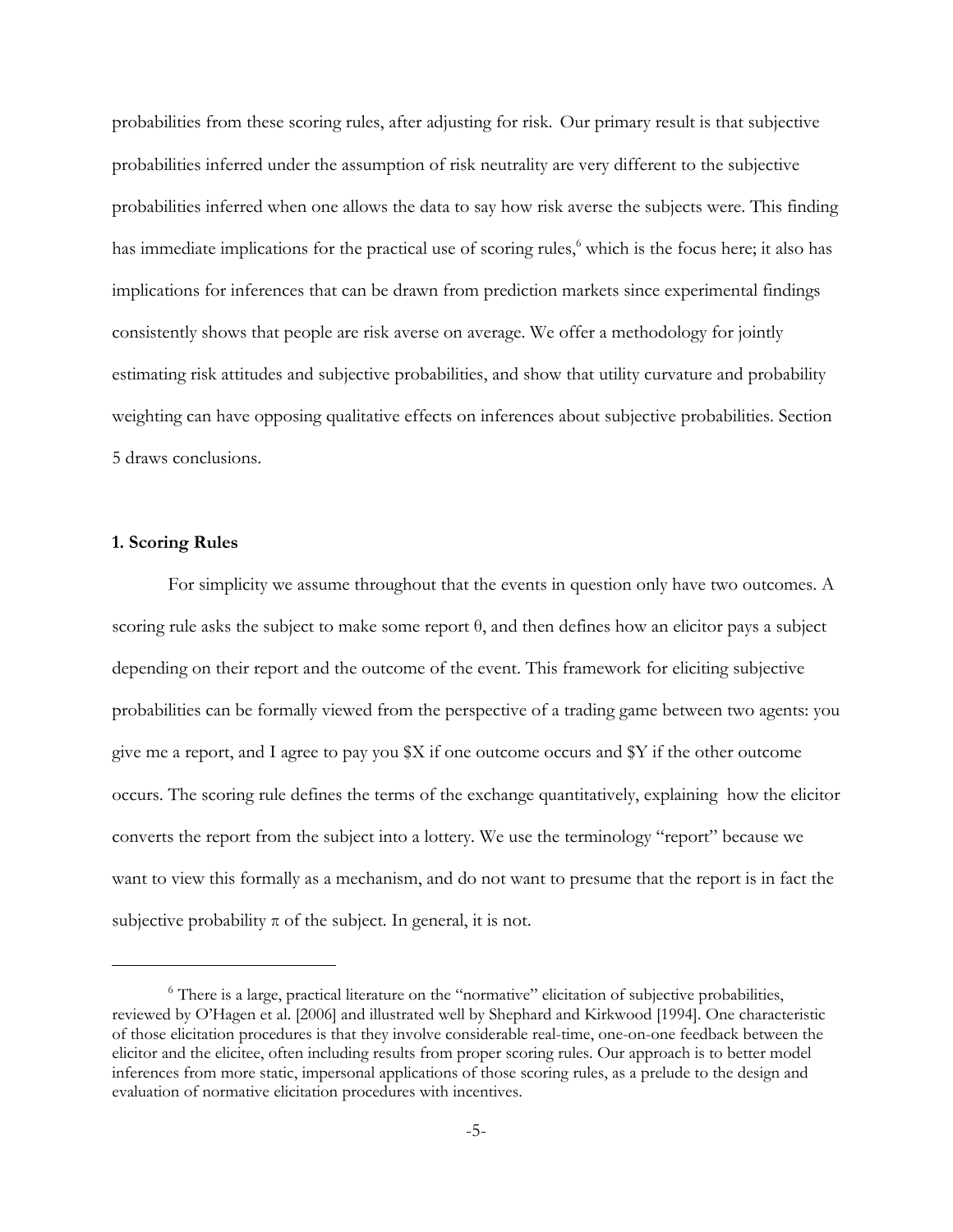The QSR was apparently first used by McKelvey and Page [1990], and later by Offerman, Sonnemans and Schram [1996], McDaniel and Rutström [2001], Nyarko and Schotter [2002], Schotter and Sopher [2003], Costa-Gomes and Weizsäcker [2008] and Rutström and Wilcox [2009].<sup>7</sup> In each case the subject is implicitly or explicitly assumed to be risk-neutral.<sup>8</sup> Scoring rules that are linear in the absolute deviation of the estimate have been used by Dufwenberg and Gneezy [2000], and Haruvy, Lahav and Noussair [2007]. Croson [2000] and Hurley and Shogren [2005] used scoring rules that are linear in the absolute deviation as well as providing a bonus for an exactly correct prediction. Scoring rules that provide a positive reward for an "exact" prediction and zero otherwise have been used by Charness and Dufwenberg [2006].

In many cases the inferential objective has been to test hypotheses drawn from "psychological game theory," which rest entirely on making operational the beliefs of players in strategic games. For this purpose, and also in other applications, the elicitation of beliefs is combined with some other experimental task. Other applications include testing the hypothesis that the belief elicitation task will encourage players in a game to think more strategically (Croson [2000], Costa-Gomes and Weizsäcker [2008], Rutström and Wilcox [2009]). Of course, combining tasks in this way violates the "no stakes condition" required for the QSR to elicit beliefs reliably unless one assumes that the subject is risk neutral (Kadane and Winkler [1988], Karni and Safra [1995] and Karni [1999]). Only one of these studies employ a "spectator" treatment in which players are asked to provide beliefs but do not take part in the constituent game determining the event outcome: study

<sup>7</sup> Hanson [1996] contains some important corrections to some of the claims about QSR elicitation in McKelvey and Page [1990].

<sup>&</sup>lt;sup>8</sup> McKelvey and Page [1990] augmented the scoring rule procedure with a "binary lottery" payment procedure to induce risk-neutrality. In theory the subject earns "points" in the scoring rule, which convert in a linear manner into an increased probability of winning some lottery defined over a high prize and a low prize. There is considerable controversy over the behavioral validity of this procedure, reviewed in Harrison, Martínez-Correa and Swarthout [2013].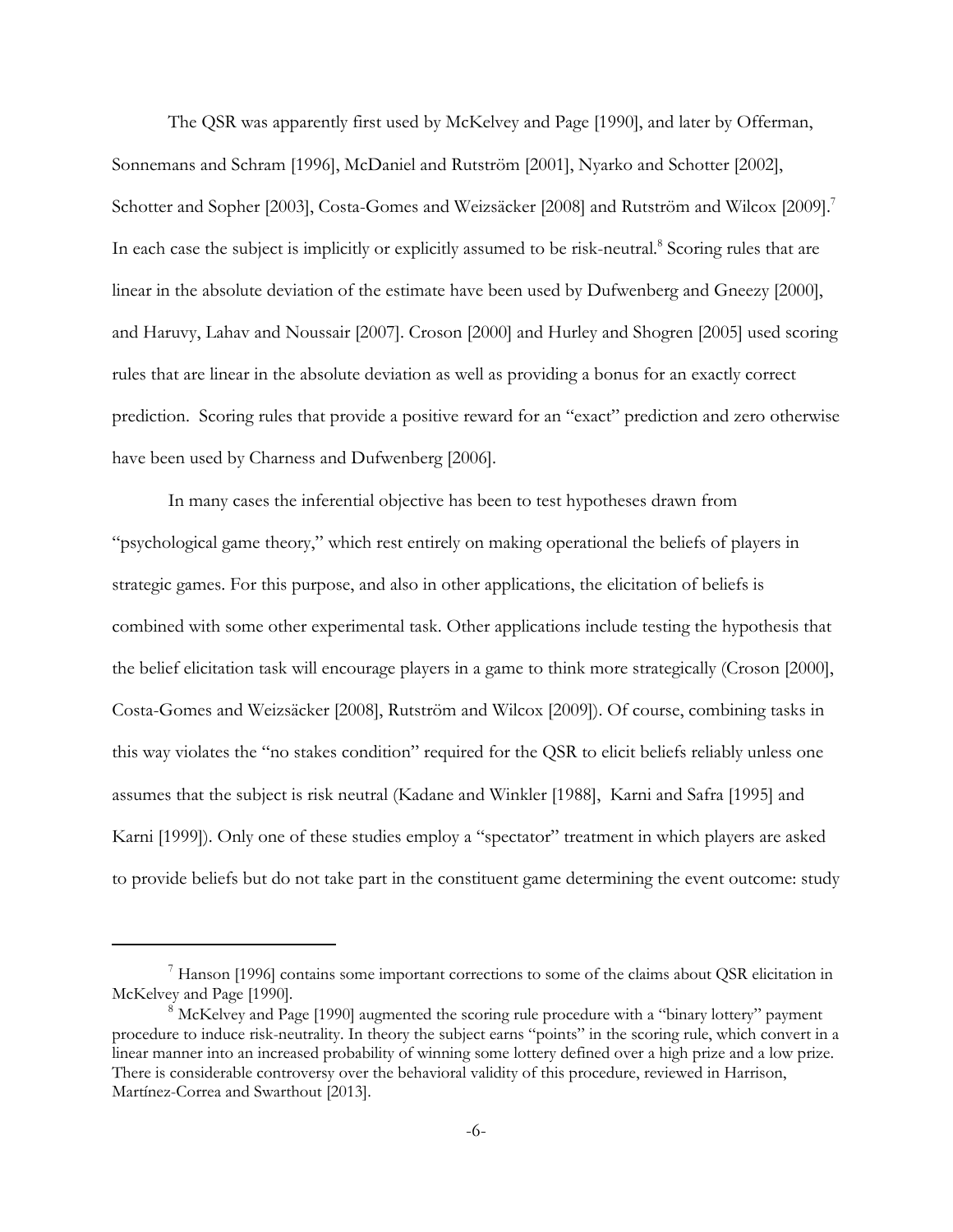#2 of Offerman, Sonnemans and Schram [1996].

The popular QSR is defined in terms of two positive parameters,  $\alpha$  and  $\beta$  that determine a fixed reward the subject gets and a penalty for error. Assume that the possible outcomes are A or B, where B is the complement of A, that  $\theta$  is the reported probability for A, and that  $\Theta$  is the true binary-valued outcome for A. Hence  $\Theta$ =1 if A occurs, and  $\Theta$ =0 if it does not occur (and thus B occurs instead). The subject is paid  $S(\theta | A \text{ occurs}) = \alpha - \beta(\Theta - \theta)^2 = \alpha - \beta(1 - \theta)^2$  if event A occurs and S( $\theta$ |B occurs) = α - β( $\Theta$ - $\theta$ )<sup>2</sup> = α - β(0- $\theta$ )<sup>2</sup> if B occurs. In effect, the score or payment penalizes the subject by the squared deviation of the report from the true binary-valued outcome, Θ, which is 1 and 0 respectively for A and B occurring. An omniscient seer would obviously set  $\theta = \Theta$ . The fixed reward is a convenience to ensure that subjects are willing to play this trading game, and the penalty function simply accentuates the penalty from not being an omniscient seer. In our experiments  $\alpha$  =  $β = $100$ , so subjects could earn up to \$100 or as little as \$0. If they reported 1 they earned \$100 if event A occurred or \$0 if event B occurred; if they reported  $\frac{3}{4}$  they earned \$93.75 or \$43.75; and if they reported ½ they earned \$75 no matter what event occurred.

It is intuitively obvious, and also well known in the literature (e.g., Winkler and Murphy [1970] and Kadane and Winkler [1988]), that risk attitudes will affect the incentive to report one's subjective probability "truthfully" in the QSR.<sup>9</sup> A sufficiently risk averse agent is clearly going to be drawn to a report of ½, and varying degrees of risk aversion will cause varying distortions in reports from subjective probabilities. If we knew the form of the (well-behaved) utility function of the subjects, and their degree of risk aversion, we could infer back from any report what subjective

<sup>&</sup>lt;sup>9</sup> There exist mechanisms that will elicit subjective probabilities without requiring that one correct for risk attitudes, such as the procedures proposed by Köszegi and Rabin [2008; p.199], Karni [2009], Grether [1992], Holt and Smith [2009], Offerman, Sonnemans, van de Kuilen and Wakker [2009] and Hao and Hauser [2012], discussed further below. The last four employ these mechanisms in an experimental evaluation. We discussed earlier the difficulties of practical application of these methods.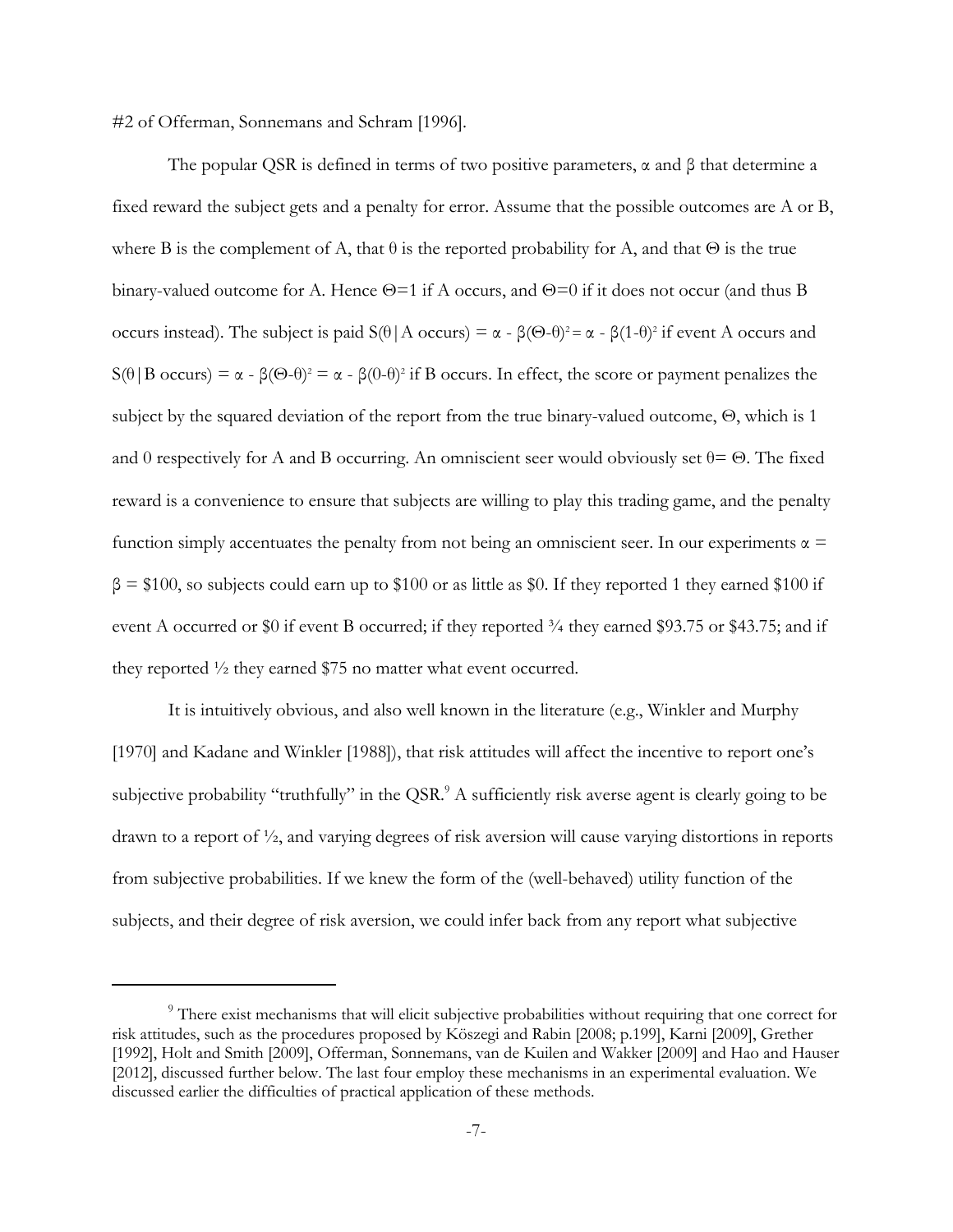probability they must have had. Indeed, this is exactly what we do below, recognizing that we only ever have estimates of their true degree of risk aversion.

The LSR is also defined in terms of two positive parameters,  $\gamma$  and  $\lambda$ , that serve as fixed rewards and penalties, respectively. The subject is paid a fixed reward less some multiple of the absolute difference between their report and what actually happened, which is also what an omniscient seer would have reported. Thus the payment is  $S(\theta | A \text{ occurs}) = \gamma - \lambda(1-\theta)$  if event A occurs and S(θ|B occurs) = γ - λ(θ-0) if B occurs. We again set γ = λ = \$100, generating payoffs of \$100 or \$0 for a report of 1; \$75 and \$25 for a report of  $\frac{3}{4}$ ; and \$50 no matter what the outcome for a report of ½. The LSR is not a favorite of decision theorists, since a risk neutral subject would jump to corner-solution reports of 1 or 0 whenever their true beliefs were either side of  $\frac{1}{2}$ . But when the subject is (even modestly) risk averse, an interior solution is obtained, and we face the same issues of inference as with the QSR. The LSR is a favorite of experimental economists because of the simplicity of explaining the rule: the score for a report and an event is linear in the reported probability report, so there is no need for elaborate tables showing cryptic payoff scores for discrete reports.10

In order to avoid portfolio effects from the combined choices rewards in these scoring rule task are sometimes very, very small. For example, Nyarko and Schotter [2002] and Rutström and Wilcox [2009] gave each subject an endowment of 10 cents, from which their penalties are to be deducted. In the latter study this does not present a problem since the focus is not on analyzing the elicited beliefs but on analyzing the game play as a function of exposing subjects to a belief

 $10$  Hanson [1996; p. 1224] provides a useful reminder that discrete implementations of proper scoring rules can also engender piecewise linear opportunity sets. He points out that certain regions of the QSR implemented by McKelvey and Page [1990] were actually LSR, and that *risk-neutral* subjects would then rationally report a probability at the extremes of that linear region, and not at the discrete alternative closest to their true belief.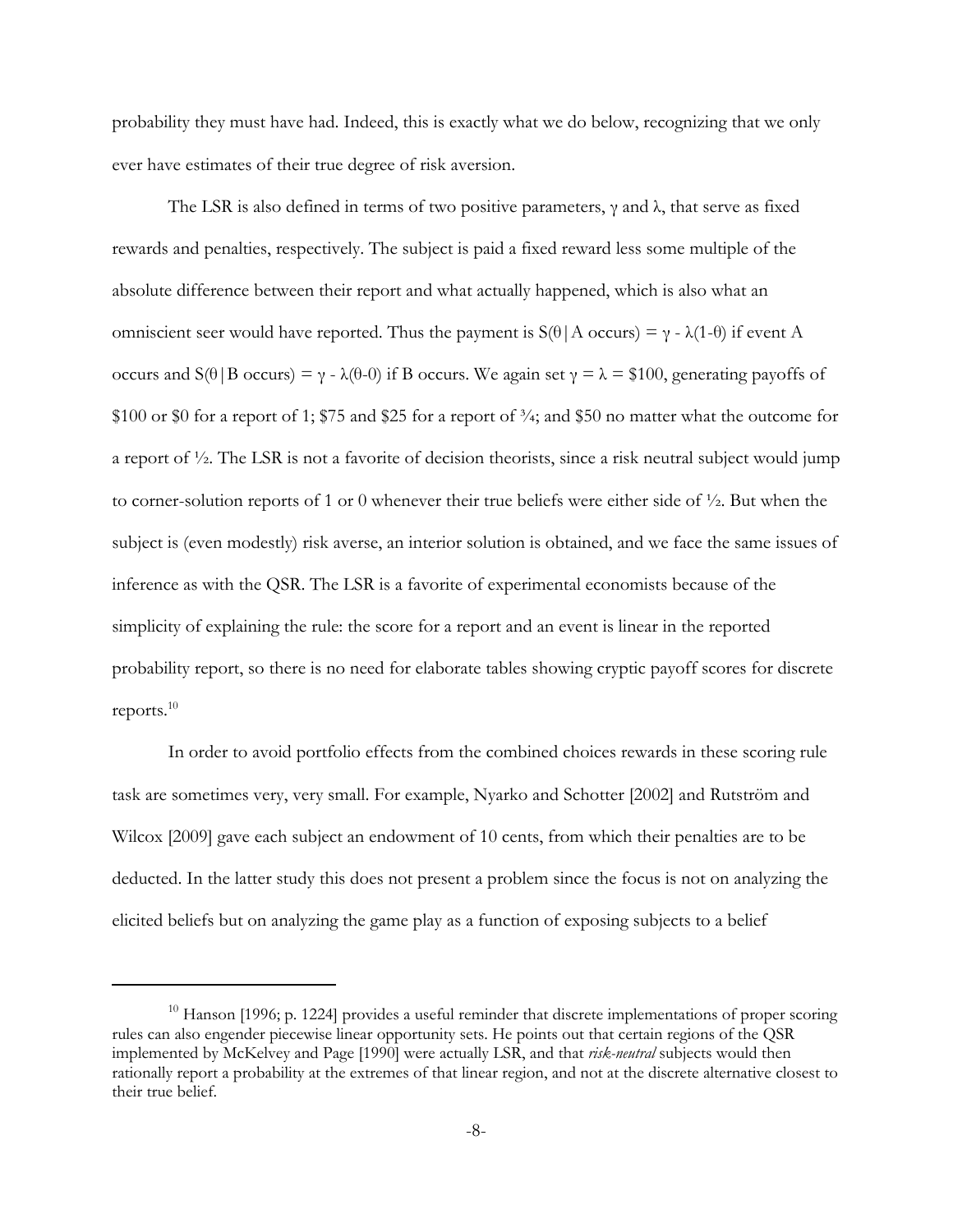elicitation process. Nevertheless, one has to worry about the incentive properties of the elicitation method once the interest is on analyzing the beliefs themselves.

The need to calibrate or control for risk aversion is often not made explicit, or is claimed to be of marginal concern. Schotter and Sopher [2003; p. 504] recognize the role of risk aversion, but appear to argue that it is not a factor behaviorally:

It can easily be demonstrated that this reward function provides an incentive for subjects to reveal their true beliefs about the actions of their opponents. Telling the truth is optimal; however, this is true only if the subjects are risk neutral. Risk aversion can lead subjects to make a "secure" prediction and place a .50 probability of each strategy. We see no evidence of this type of behavior.

Of course, evidence of subjects selecting the probability report of  $\frac{1}{2}$  only shows that the subject has *extreme* risk aversion. The absence of that extreme evidence says nothing about the role that risk aversion might play in general. Only one QSR study attempts to explicitly calibrate the beliefs for non-linear utility functions and/or probability weighting: Offerman, Sonnemans, van de Kuilen and Wakker [2009; §6]. We introduce an alternative experimental method where the decision model can be identified econometrically from one set of tasks for the same subjects, or even on a different pool of subjects drawn from the same population, and then statistically integrated with the belief elicitation task, while transparently allowing error terms to propagate. The estimation of the decision model over risk and subjective probabilities is joint and simultaneous, even if one can think of the lottery choices as recursively identifying the decision model.

#### **[INSERT FIGURE 1 HERE]**

## **2. Experimental Design**

Figure 1 illustrates the lottery choice that our subjects were given. Each subject faced 45 such choices, where prizes spanned the domain \$0 up to \$100 and probabilities for various prizes varied across each lottery. One choice was selected to be paid out at random after all choices had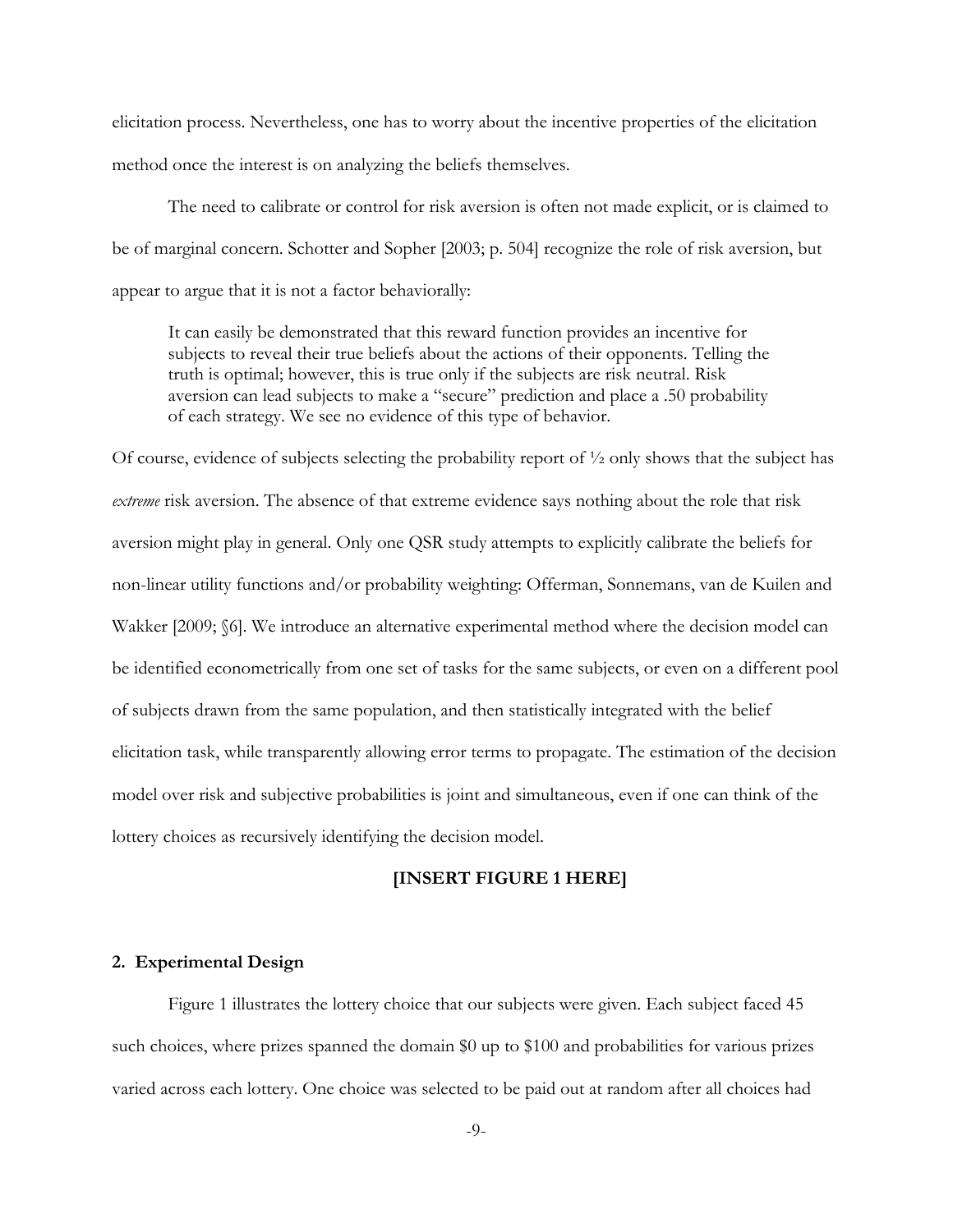been entered. Choices of indifference were resolved by rolling a die and picking one lottery, as had been explained to subject. This interface builds on the classic binary choice design of Hey and Orme [1994], and is discussed in greater detail in Harrison and Rutström [2008; Appendix B]. The lotteries were presented sequentially in 3 blocks of 15, where each block had prizes in one of three intervals between \$0 and some higher level. One level was between \$0 and \$1, the other level was between \$0 and \$10, and the third level was between \$0 and \$100. We presented the lotteries sequentially so that the subject could see that all of the lotteries in one block were for a given scale. The sequence of blocks was randomized across subjects. Complete instructions are provided in Web Appendix A and the full set of lotteries in Web Appendix D.

### **[INSERT FIGURE 2 HERE]**

The belief tasks were presented to subjects with a novel interface that has many attractive features.11 Figure 2 shows the interface for the QSR as it was presented to subjects on a computer screen and in printed instructions. The interface was explained with instructions which used a trusty old bingo cage to illustrate one underlying random process. By varying the slider the subject could choose a report, with the conditional payoffs being displayed. The formula for the scoring rule is not shown, but the subject instead just sees alternative payoffs for different reports. The subject was then taken through displays of their payoffs if they chose to report  $0\%$  or  $100\%$ .<sup>12</sup> Each subject participated in an unpaid training choice, in which they were told the number of orange balls in the bingo cage that was on public display, and asked to make a report and confirm it. We deliberately adopted an extremely high scale of a maximum \$1000 payoff to ensure that the subjects understood

 $11$  This interface immediately extends to other tasks with a cardinal scale that experimental economists use to elicit risk preferences, discount rates, or social preferences. We opted to use binary choices for our lottery tasks, to be consistent with the vast bulk of the literature on the elicitation of risk preferences.

 $12$  The display of the probability on the right side of the slider always show an integer percentage, and the earnings were always calculated on that value, thus making the continuous probability scale into an integer one. In the statistical analysis we treat the probability as taking on 101 integer values in the range 0 to 100.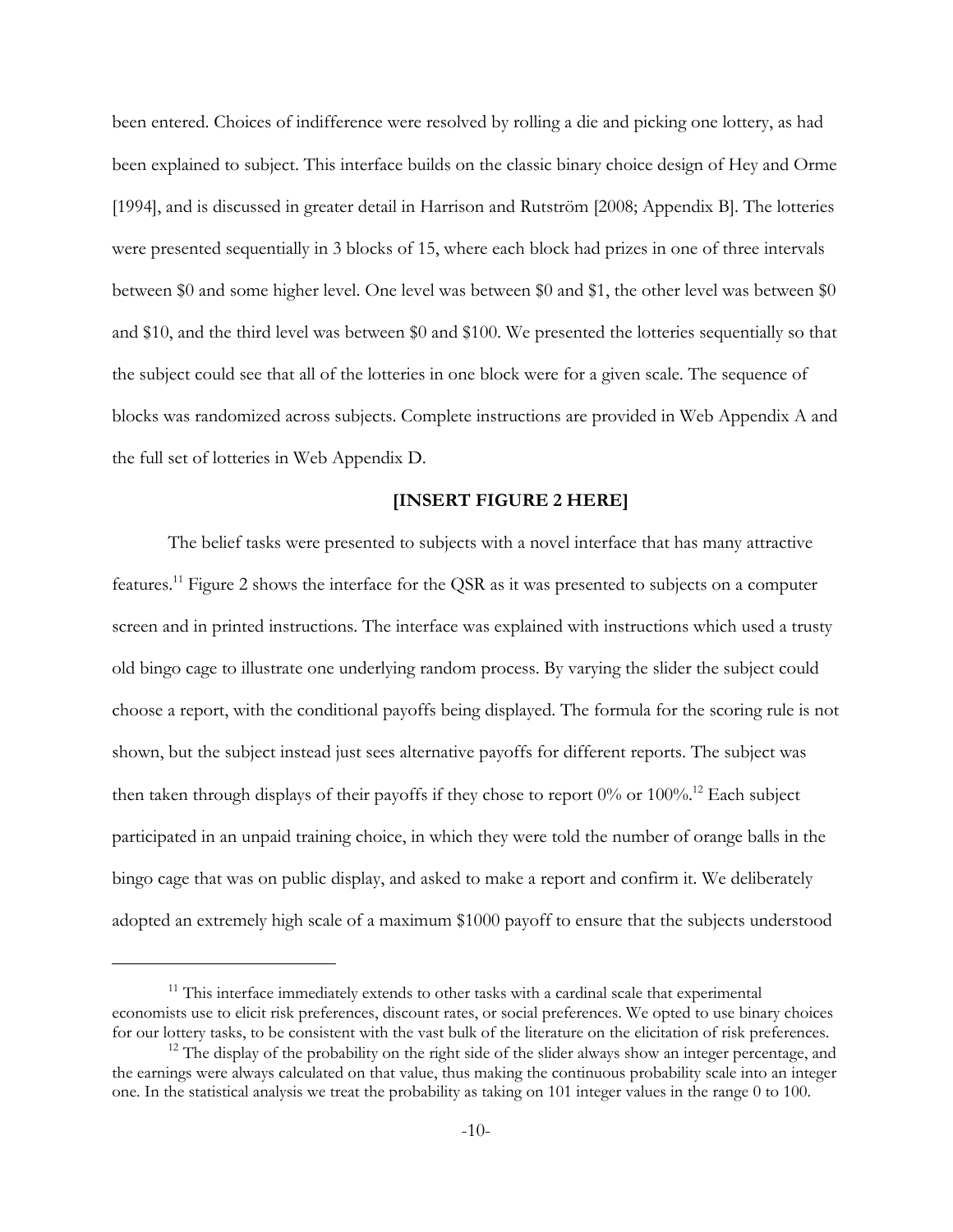that this was to be a trainer.

Each subject then participated in 7 belief elicitation tasks, knowing that one would be selected for payment. The first 3 were repetitions of the training task with orange and white ping pong balls, but with completely different distributions of orange and white ping pong balls, and serve to provide subjects with hands-on, incentivized experience in the scoring rule.<sup>13</sup> We do not analyse these choices here. The fourth task was based on the outcomes of a test in psychology for empathy known as The Eyes Test (e.g., Baron-Cohen [2003]). All subjects had completed this test at the outset of the session, and the event they were asked about was whether the score that a randomly chosen man got on the Eyes Test was equal to or greater than the score that a randomly chosen woman would get. The final three tasks were based on the 2008 U.S. Presidential Election, which was to be held about one week after the session. One task was whether the outright winner of the Presidency would be a Democrat or a Republican, one task was whether the winning share of the popular vote would be at least 5 percentage points greater than the losing share, and the final task was whether the winning share of the popular vote would be at least 10 percentage points greater than the losing share.14 Our own *a priori* expectations for these subjective probabilities were just around 50%, around 80%, around 65% and less than 10%, respectively.

The events were explained in written instructions, which were also read out loud. The event based on the Eyes Test was explained as follows: "We will pick one man and one woman in the room. Do you think the man who is selected will have a higher score on the Eyes Test than the

<sup>&</sup>lt;sup>13</sup> The subjects were told that there were 60 balls in total in a publicly visible, but initially covered, bingo cage, but were not told the number of orange or white balls. The urn was uncovered and spun for 10 rotations, and then the subject had to make a report that a ball drawn at random would be orange. Applying the methods examined here to these data does not change any of our conclusions.

<sup>&</sup>lt;sup>14</sup> These events compare to similar events employed in popular prediction markets, inspired by Forsythe, Nelson, Neumann and Wright [1992]. See http://www.biz.uiowa.edu/iem/ for the current version of this market, and the contracts traded in the 2008 Presidential Election.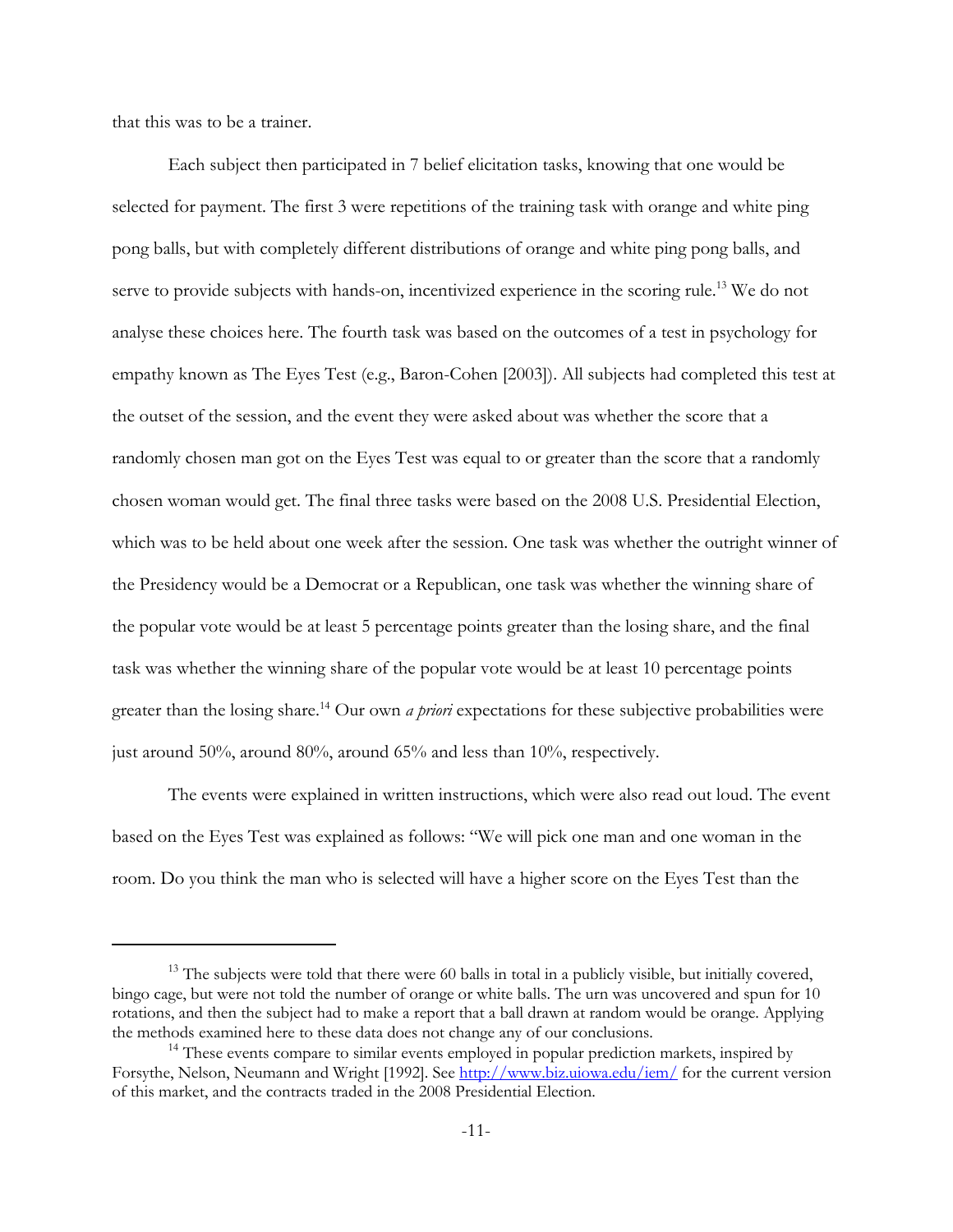woman who is selected?" We then explained how we would randomly select one man and one woman in the session and compare their scores. They were then asked to bet on: "That the man we select at random will have a higher score on the Eyes Test than the woman we select at random."

After subjects had completed their bets on the bingo cage and Eyes Test tasks, the final three events, about the Presidential Elections, included the following three bets:

- 1. Will the next President of the United States be a Democrat?
- 2. Will the popular vote for the winning candidate be 5 or more percentage points greater than the popular vote for the losing candidate?
- 3. Will the popular vote for the winning candidate be 10 or more percentage points greater than the popular vote for the losing candidate?

We explained that the first question was about the outcome of the Electoral College vote, and not the popular vote, and that for the second and third question, we were asking if they thought that the winner of the popular vote would beat the loser by 5 or 10 percentage points or more. The subjects then completed their belief elicitation tasks for these Presidential election events, and went on to the lottery choice tasks described earlier.

We recruited 140 subjects from the student population of the University of Central Florida, split equally across the QSR and LSR treatments. The experiments were conducted in the week prior to the 2008 election, Monday October 27 through Friday October 31. Our 140 subjects earned about \$90 on average for the two paid tasks. Each session lasted around  $1\frac{1}{2}$  to 2 hours, and never more than 2 hours. There was considerable variation in earnings, with one subject taking home \$3 and another subject taking home \$205.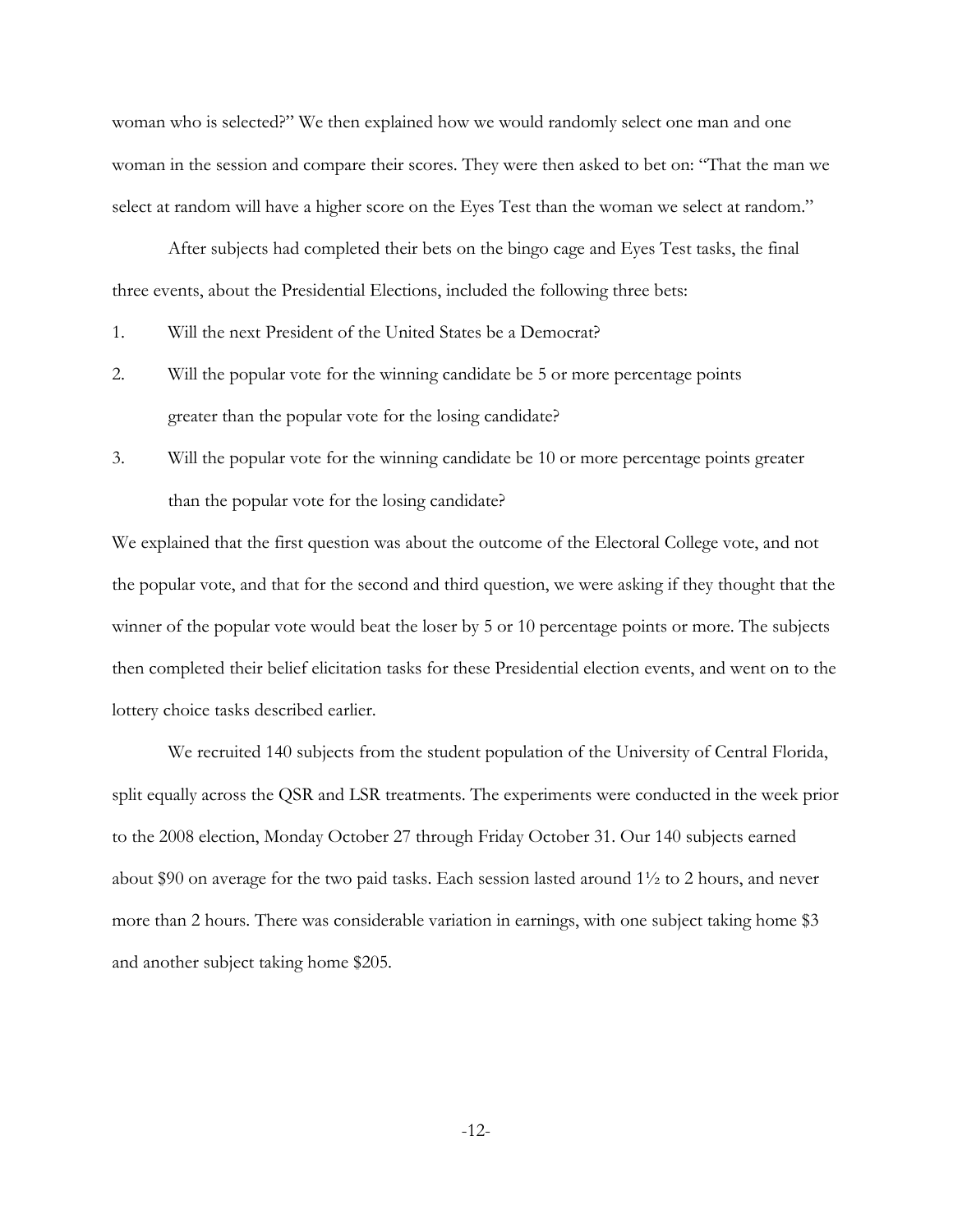# **3. Econometric Model**

We develop the econometric model to be estimated in three stages, with details presented in Web Appendix C. First we specify risk attitudes assuming an EUT model of latent choice, where the focus is entirely on the concavity of the estimated utility function. Second, we specify risk attitudes assuming a RDU model of latent choice, so that risk attitudes are determined by the interplay of concave utility functions and non-linear probability weighting.15 Third, we consider the joint estimation of risk attitudes and subjective probability, using either the EUT or the RDU specification.

#### *3.1 Estimating the EUT and RDU Models*

We assume an Expo-Power (EP) utility function originally proposed by Saha [1993]. Following Holt and Laury [2002], the EP function is defined as

$$
u(y) = [1 - \exp(-\alpha y^{1-r})]/\alpha,
$$
\n(1)

where  $\alpha$  and r are parameters to be estimated, and y is income from the experimental choice. The EP function can exhibit increasing or decreasing relative risk aversion (RRA), depending on the parameter  $\alpha$ : RRA is defined by  $r + \alpha(1-r)y^{1-r}$ , so RRA varies with income if  $\alpha \neq 0$  and the estimate of r defines RRA at a zero income. This function nests CRRA (as  $\alpha \rightarrow 0$ ) and CARA (as  $r \rightarrow 0$ ). The functional form of utility employed here is of no importance, and any monotonic increasing function of u(.) could have been implemented. We can identify both of these parameters because of the variation in prizes that are included in the full lottery design, as shown in Web Appendix D.

The RDU model extends the EUT model by allowing for decision weights on lottery

 $15$  We could just develop an RDU model and test if the estimated probability weighting is the identity function, in which case the RDU model collapses to an EUT model. However, the exposition is, in our view, simpler if one develops the models separately because of the familiarity of EUT to most economists.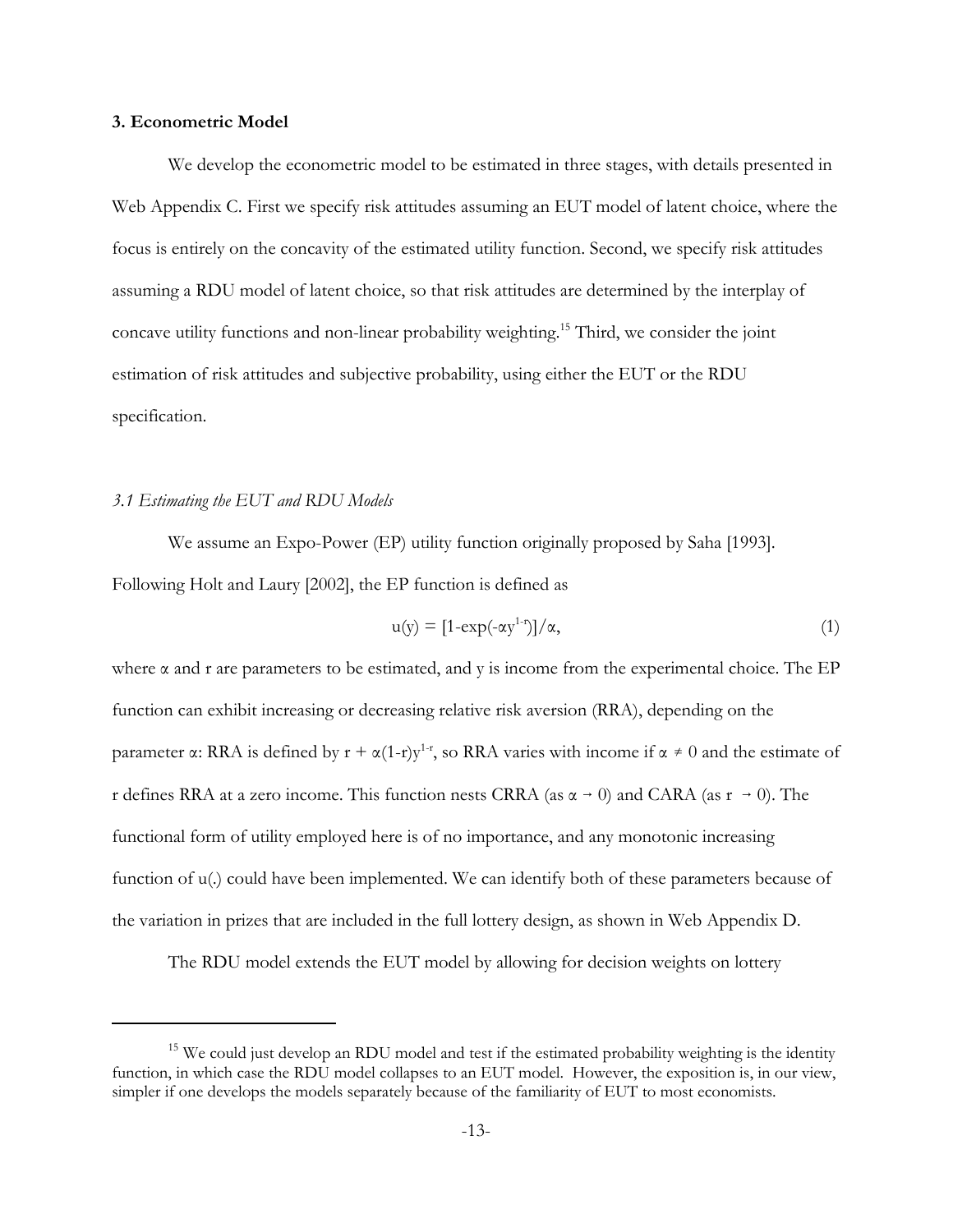outcomes. We use the same utility function specification (1), but allow for decision weights generated by a probability weighting function. We adopt the simple "power" probability weighting function proposed by Quiggin [1982], with curvature parameter γ:

$$
\omega(p) = p^{\gamma} \tag{2}
$$

So  $\gamma \neq 1$  is consistent with a deviation from the conventional EUT representation.<sup>16</sup> Any other functional form could have been used, as long as the probability function maps the probability  $p =$  $[0,1]$  into the unit interval  $[0,1]$  and the function is strictly increasing in p.

#### **[INSERT FIGURE 3 HERE]**

Figure 3 shows the manner in which the parameter  $\gamma$  characterizes the probability weighting function and the decisions weights used to evaluate lottery choices, when the outcomes are ranked from best to worst. Since we assume  $\gamma=0.77<1$  in this illustration, to anticipate our estimates, the probability weighting function  $\omega(p)$  is. For simplicity here we assume lotteries with 2, 3 or 4 prizes that are equally likely when we generate the decision weights. So for the case of 2 prizes, each prize has  $p = \frac{1}{2}$ ; with 3 prizes, each prize has  $p = \frac{1}{3}$ ; and with 4 prizes, each prize has  $p = \frac{1}{4}$ . We see the usual result, that the decision weights on the largest prizes are relatively greater than the true probability, and the decision weights on the smallest prizes are relatively smaller than the true probability, reflecting optimism over the outcomes.<sup>17</sup>

Each panel in Figure 3 is important for our analysis. For the purposes of estimating  $\gamma$  from the observed lottery choices with known probabilities we only need the decision weights in the right

<sup>&</sup>lt;sup>16</sup> We compared our results to estimations based on the inverse-S shaped funtion, popularized by Tversky and Kahneman [1992] and the flexible Prelec [1998] function that allows a variety of shapes including concave, convex, S-shaped and inverse S-shaped. We conclude that the power function fits better for these data. It has a better log-likelihood, and it rejects a linear probability weighting function. The shape is confirmed in our estimates of the flexible Prelec function, while the inverse-S function is close to linear, which is the best it can do to proxy a power function.

 $17$  Hence a concave probability weighting function, as in the left panel of Figure 3, implies riskseeking behavior, *ceteris paribus* the curvature of the utility function.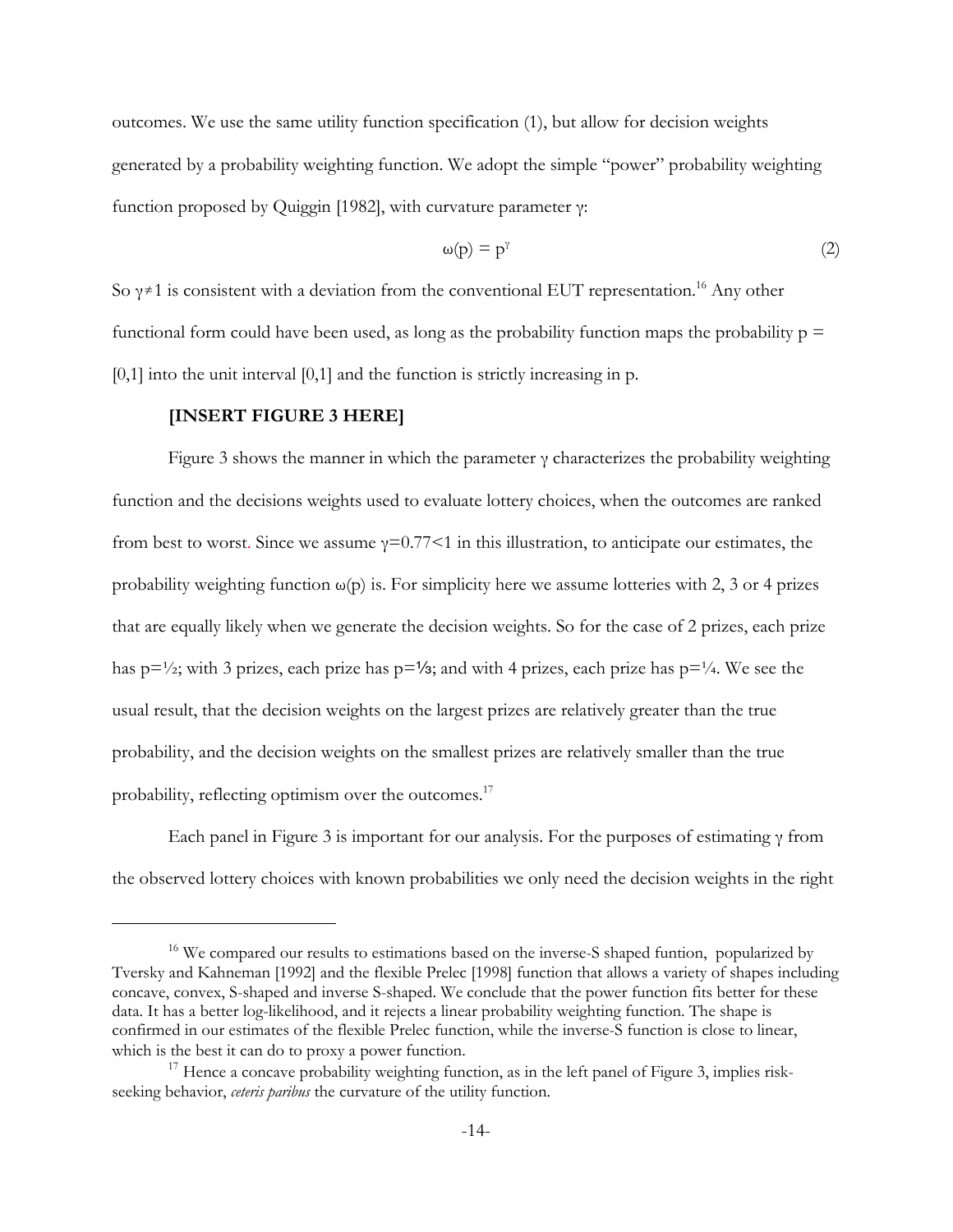panel of Figure 3. But for the purposes of recovering a subjective probability  $\pi$  subject to probability weighting, as distinct from p, the induced objective probability, we instead only need the probability weighting function. In fact, we need it's inverse function, since it is the  $\pi$  in the  $\omega(\pi)$  function that we are seeking to recover in that case. We do not directly observe  $\omega(p)$  or  $\omega(\pi)$ , but we can estimate  $\omega(\cdot)$ as part of the latent structure generating the observed choices in the two types of task, implicitly assuming that  $\omega(p) = \omega(\pi)$ . To anticipate slightly the exposition below, once we have  $\omega(\cdot)$  we can then recover  $\pi$  by directly applying the estimated probability weighting function, such as the one shown, for a typical  $\gamma$ , in the left panel of Figure 3.<sup>18</sup>

### *3.2. Estimating the Subjective Probability*

To estimate the subjective probability  $\pi$  that each subject holds from LSR or QSR responses we have to assume something about how they make decisions under risk. This is obvious in theory, and the only issue then is how to operationalize that property of these scoring rules.

If they are assumed to be risk neutral, then we can directly infer the subjective probability from the report of the subject.<sup>19</sup> This result is immediate under the QSR, but raises a problem of interpretation under the LSR if the reports are not at the corner solutions of 0% and 100%. On the other hand, any minimal level of risk aversion will suffice, under the LSR, to generate interior responses, so we assume that the subjects indeed have some minimal level of risk aversion when we

<sup>&</sup>lt;sup>18</sup> There is a caveat to this intuition when subjective probabilities are close to 0.5, due to a jump discontinuity in decision weights as reports under the QSR vary around 0.5. At the point where the report is 0.5 the rank ordering of the choice options reverses. For reports less than 0.5 the A option implies higher monetary rewards, but for reports greater than 0.5 it is the B option that offers the higher reward. For sufficiently large probability weighting this jump discontinuity can wreak havoc with the ability to infer latent subjective probabilities. In our applications the probability weighting is not severe, and we can initialize the maximum likelihood estimation at the solution values obtained by assuming EUT (so that directional derivatives do not need to be numerically evaluated in the problematic regions of  $\gamma$  and  $\pi$ ).

 $19$  The expression "risk neutral" here should be understood to include the curvature of the utility function *and* the curvature of the probability weighting function. So it is not just a statement about the former, unless one assumes EUT.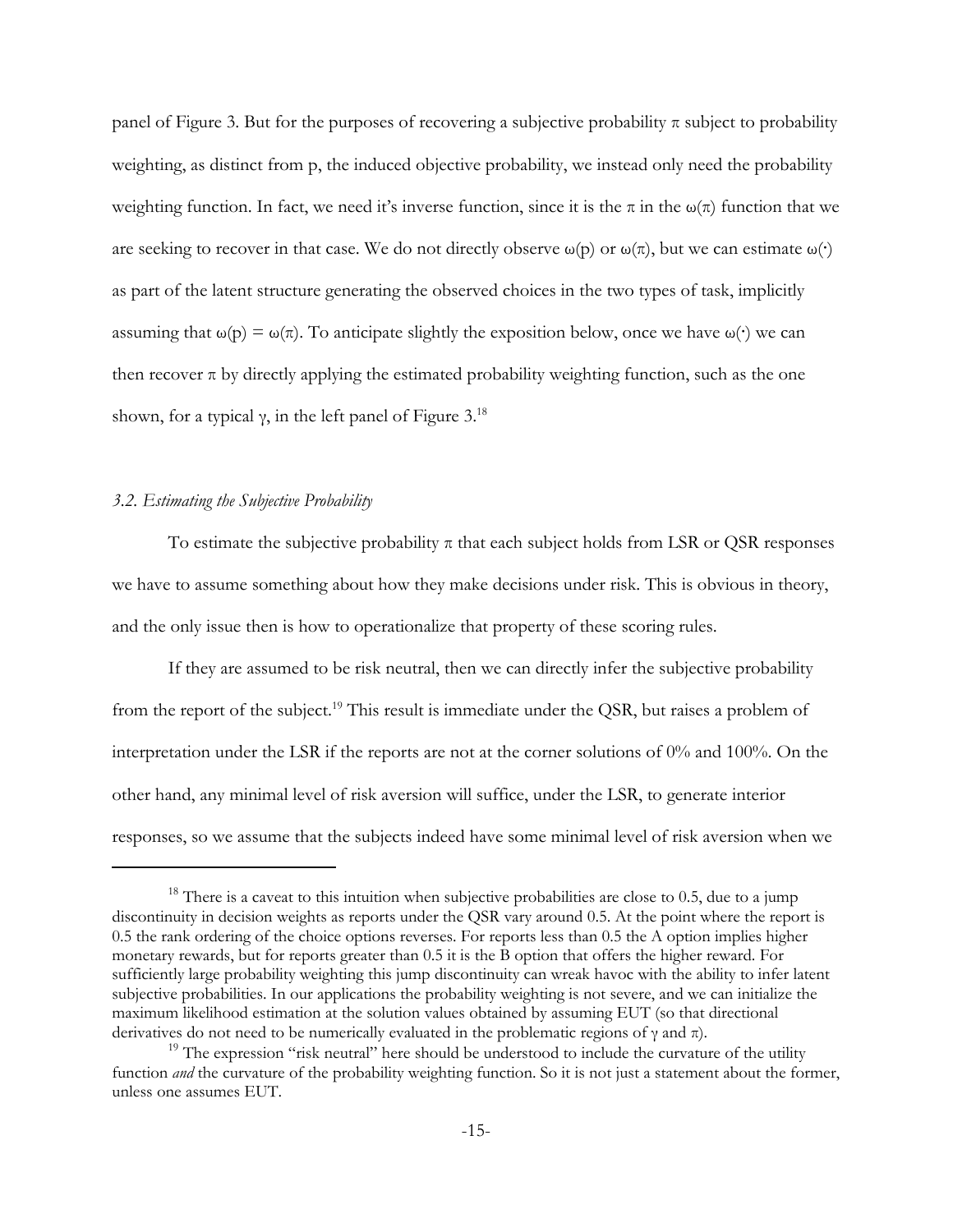report "risk neutral subjective beliefs" for the LSR.

Moving to the models that allow for varying risk attitudes, we jointly estimate the subjective probability and the parameters of the core model. Assume for the moment that we have an EUT specification. The subject that selects report θ from a given scoring rule receives the following EU

$$
EU_0 = \pi_A \times u(payout if A occurs \mid report \theta) +(1-\pi_A) \times u(payout if B occurs \mid report \theta)
$$
(3)

where  $\pi_A$  is the subjective probability that A will occur. The payouts that enter the utility function are defined by the scoring rule and of course the specific report θ, and span the interval [\$0, \$100]. For the QSR and a report of 75%, for example, we have

$$
EU_{75\%} = \pi_A \times u(\$93.75) + (1-\pi_A) \times u(\$43.75)
$$
 (3')

For the LSR, and the same report, we have:

$$
EU_{75\%} = \pi_A \times u(\$75) + (1-\pi_A) \times u(\$25)
$$
 (3")

and so on for other possible reports. We observe the report made by the subject for QSR or LSR. This report can take 101 different integer values defined over percentage points. Then we can calculate the likelihood of that choice given values of r,  $\pi_{\lambda}$  and  $\mu$ , where the likelihood is the multinomial analogue of the binary logit specification used for lottery choices. We define

$$
eu_{\Theta} = \exp\left[\left(\text{EU}_{\Theta}/\nu\right)/\mu\right] \tag{4}
$$

for any report Θ,where μ is a Fechner error and ν is a contextual utility transformation, both discussed in Web Appendix C, and then

$$
\nabla EU = \text{eu}_{0}/(\text{eu}_{0\%} + \text{eu}_{1\%} + \dots + \text{eu}_{100\%})
$$
\n(5)

for the specific report θ observed, analogously to the comparable expression for EUT or RDU.

We need r and  $\alpha$  to evaluate the utility function in (3), we need  $\pi_A$  to calculate the EU<sub>θ</sub> in (3) for each *possible* report  $\Theta$  in {0%, 1%, 2%, ..., 100% }once we know the utility values, and we need  $\mu$ to calculate the latent indices (4) and (5) that generate the subjective probability of observing the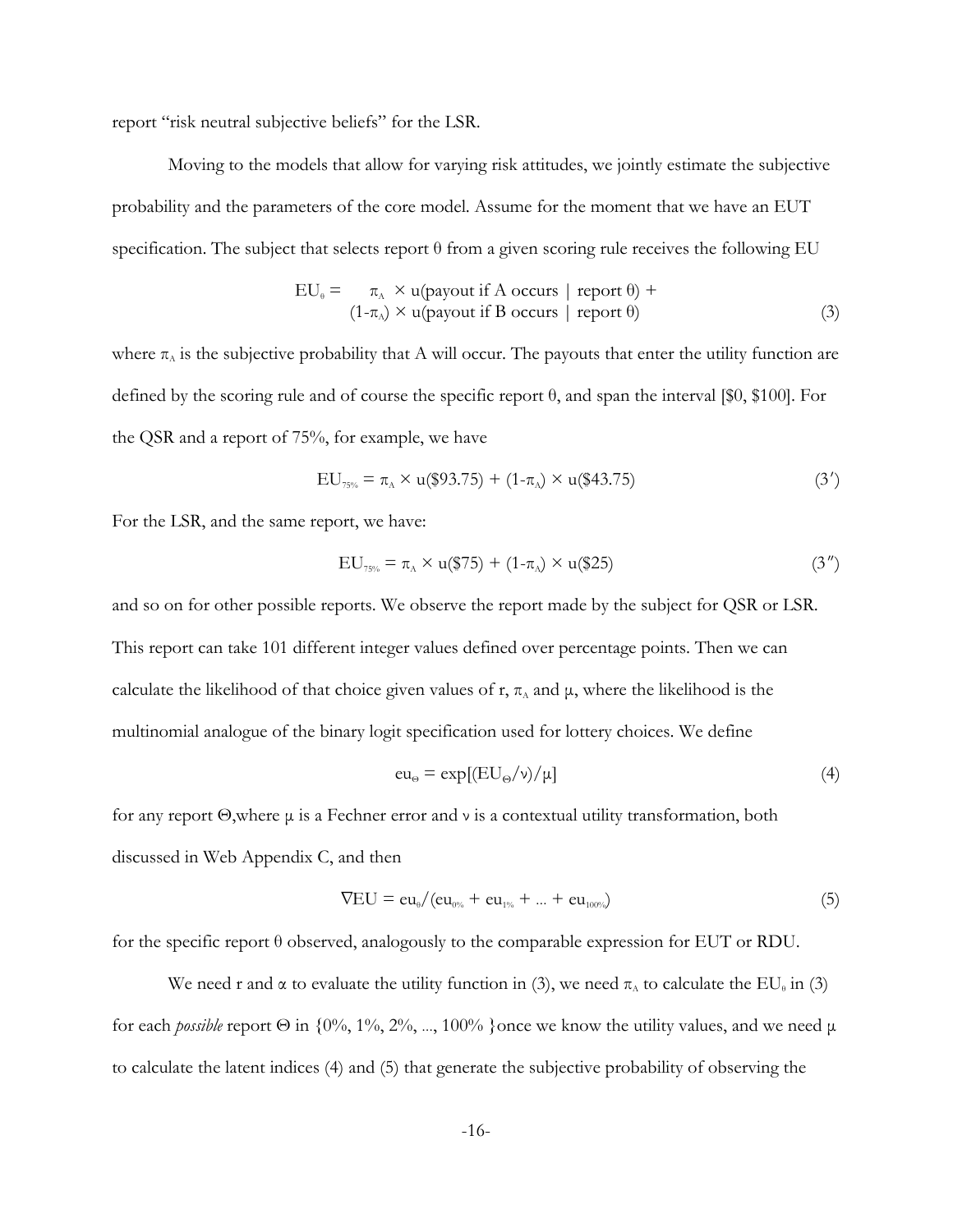choice of specific report θ when we allow for some noise in that process. The *joint* maximum likelihood problem is to find the values of these four parameters that best explain observed choices in the belief elicitation tasks as well as in the lottery tasks. We estimate these parameters simultaneously, even if the lottery tasks *could* be used solely to estimate the r and α parameters, and are needed to ensure identification of all parameters.

Exactly the same logic extends to the model in which we assume an RDU latent structure instead of an EUT latent structure. In effect, the lottery task allows us to identify r and  $\alpha$  under EUT, and  $r, \alpha$  *and*  $\gamma$  under RDU, thanks to the variations in both prizes and probabilities in this task. Individual heterogeneity is allowed for by estimating both risk attitudes and subjective probabilities as linear functions of the demographic characteristics defined earlier.

### **4. Results**

#### **[INSERT FIGURE 4 HERE]**

#### **[INSERT TABLE 1 HERE]**

#### *4.1. Raw Elicited Beliefs*

Figure 4 displays the raw responses from each of the scoring rules for each event, in the form of kernel densities, and Table 1 shows summary statistics of the elicited responses. The four events are the "Eyes Test," the "President," "win by 5%," and "win by 10%." The summary statistics suggest that the QSR and LSR provided roughly the same responses, but the densities in Figure 4 do have some differences in shape. In part this simply alerts us to be aware of the non-Gaussian shape of these distributions.

The general location of the densities corresponds with our qualitative priors on the subjective beliefs that were to be expected for these events. Recall that the Eyes Test asked for the probability that a typical male would score better than a typical female. For the Eyes Test it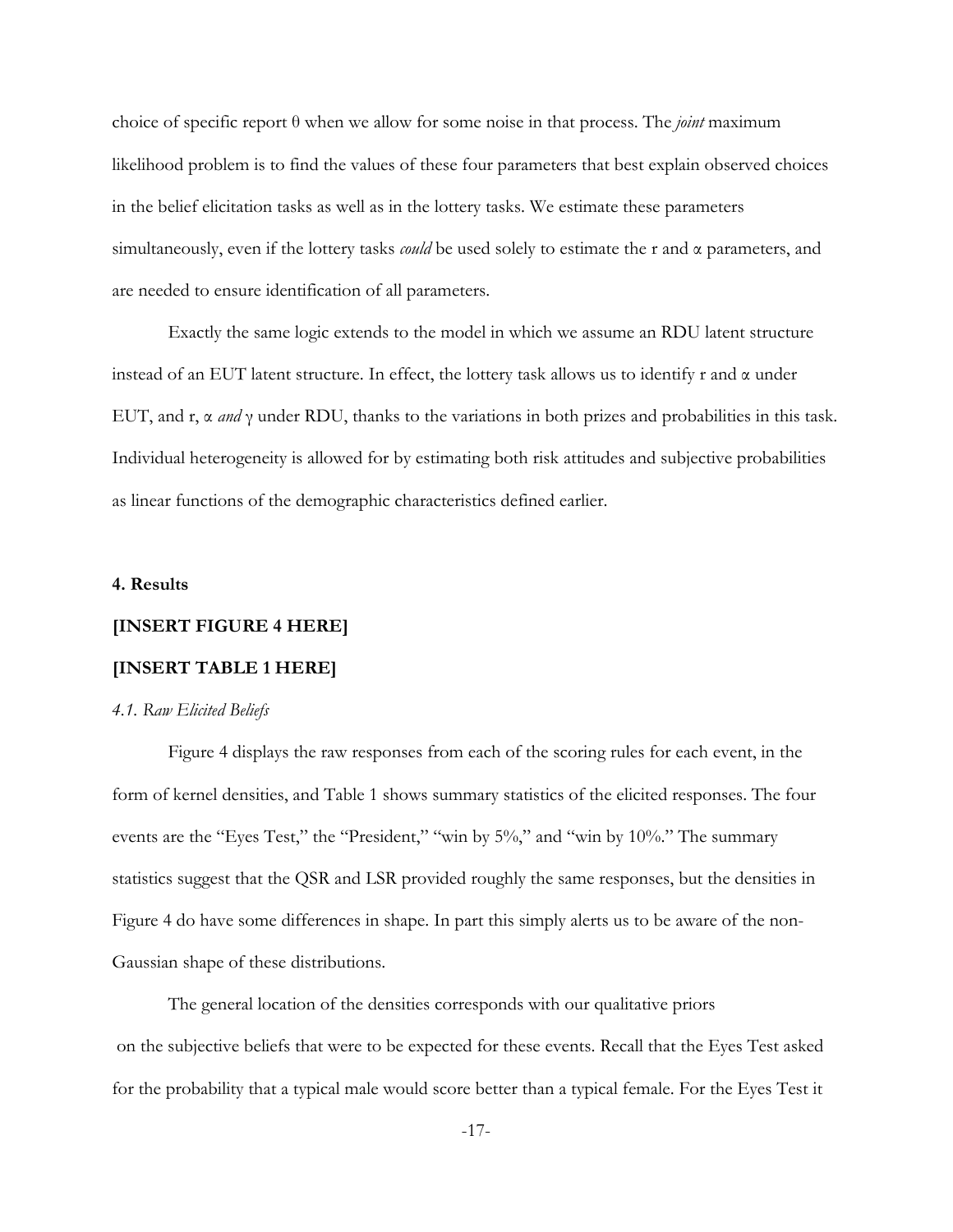appears, from the observation that the modal response is around 0.4 for both LSR and QSR treatments, that the sample did not expect the male score to exceed the female score, but that there was a wide variability around this modal belief. The sample appeared confident that Barack Obama would indeed win the election outright, but displayed a healthy sense of perspective on what the winning margin would be. For our purposes, the choices of a 5% and 10% threshold for the popular vote could not have worked out better, with a majority believing that a 5% margin would be attained but that a 10% margin would not. These results show, at a minimum, that responses were at least correlated with what we believe to be reasonably coherent subjective beliefs for these events.

The fact that the responses to the LSR are not at "corner" values of 0 or 1 shows that the subjects were not exactly risk neutral. But it does not show much more, because one would observe some interior response even for small amounts of risk aversion, as noted earlier.

With the exception of the bets on the outright winner of the Presidential election, the distribution of responses for the two scoring rules are roughly the same. This conclusion is supported by a Kolmogorov-Smirnov test of the null hypothesis that the two distributions are equal. The exception is the case of the outright winner event, where the *p*-value is only 0.011, so we can reject that hypothesis in this instance. This finding provides some support for those that would prefer to use the LSR on the grounds that it is simpler to explain to subjects than the QSR. Of course, the real issue is whether they generate the same estimates of subjective probability when one allows for risk attitudes.

### *4.2. Characterizing Risk Attitudes*

Looking just at the lottery choices under a maintained hypothesis of EUT for now, we find evidence of modest risk aversion at low stakes (since  $r=0.3>0$ , and r defines RRA at  $y=0$ ), and evidence of slightly increasing relative risk aversion as the prizes climb to \$100 (since  $\alpha$ =0.03>0).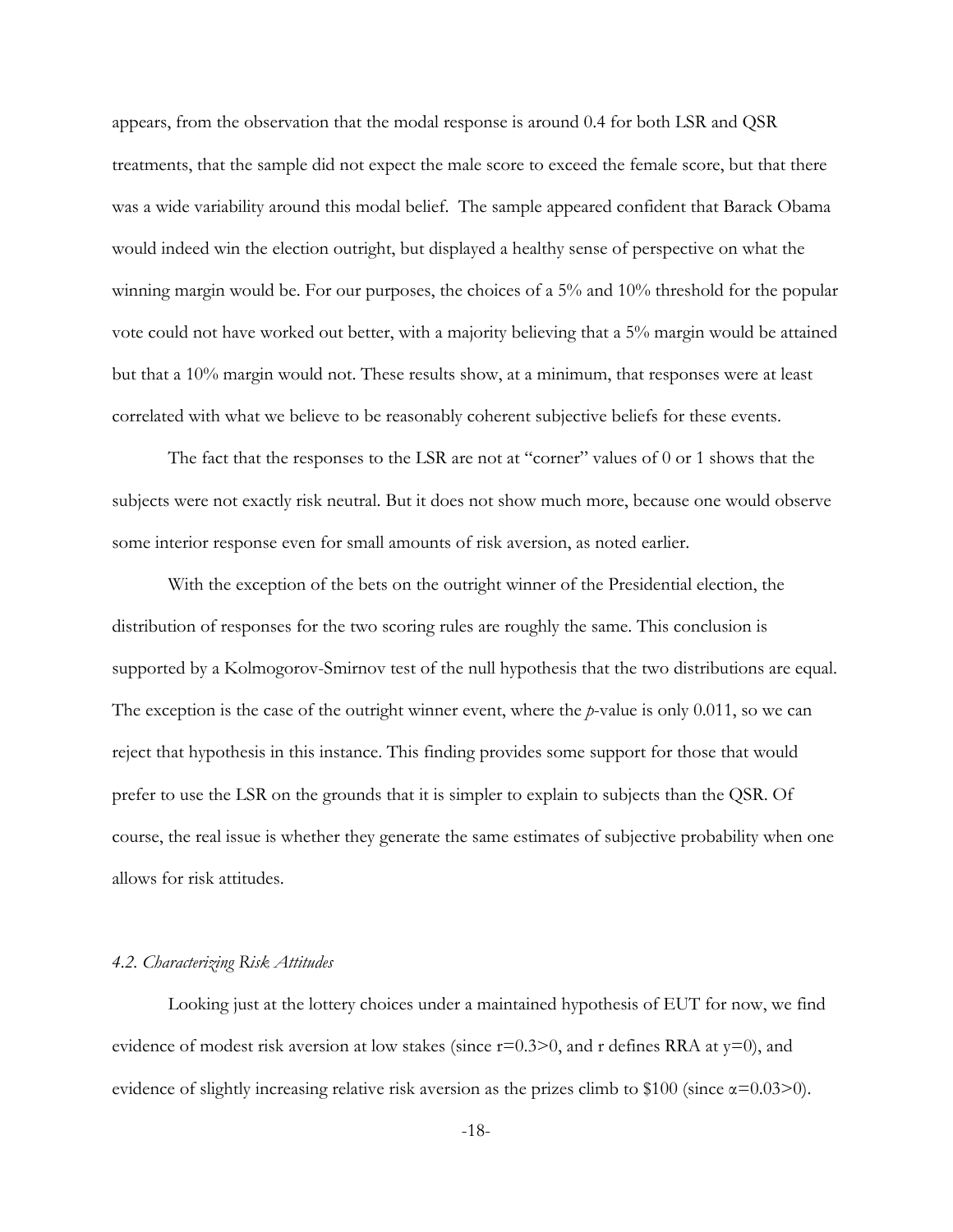Detailed results are provided in Web Appendix B, since they are only of indirect interest here. Given these parameter estimates we can calculate RRA at various prize levels: at \$25, \$50, \$75 and \$100 the RRA is estimated to be 0.49, 0.61, 0.71 and 0.81, respectively.<sup>20</sup> Thus, despite the relatively low estimate of α the implied risk aversion at higher stakes is much stronger than for the lower stakes.

When we allow for an array of covariates to better characterize the heterogeneity of risk attitudes, we observe females to be significantly more risk averse, with RRA 0.14 higher at the \$0 level. As expected, allowing for covariates has no significant average effect on the RRA by prize level.

These results suggest that one might see somewhat different effects of "risk-conditioning" in the reports for scoring rules depending on the stakes involved. Our stakes are large in relation to the literature: a maximum prize of \$100, compared to common implementations in experiments of a maximum prize of less than \$1.<sup>21</sup> In applications where the interest is directly on eliciting beliefs, such small stakes will not generally result in precise estimates, so larger stakes are necessary. Our results on risk attitudes for low stakes and high stakes imply that the extent of adjustment for risk attitudes is much greater for higher stake elicitations. It is a factor for both, since we estimate RRA to be positive for the lowest stakes, but it is not as serious a factor as when the stakes are lower.

The results from estimating the RDU model are slightly different. Detailed estimates are again reported in Web Appendix B. The estimates of the utility function parameters  $\acute{\text{r}}$  and  $\acute{\text{a}}$  are both larger than their counterparts (r and  $\alpha$ ) under EUT, implying greater concavity of the utility function. We estimate the probability weighting parameter under RDU to be  $\gamma$ =0.72 without covariates, and

 $20$  We simply use the estimated model to predict the point estimate of the RRA for each subject and each of these prizes, and report the average of those RRA point estimates here.

 $21$  To be fair, those low-stake implementations are often in the context of the probability elicitation task being paired with another task, such as the choice of a strategy in a game, and the stake for the probability elicitation task is kept small to avoid the subject attempting to construct a portfolio of paired responses across the two tasks.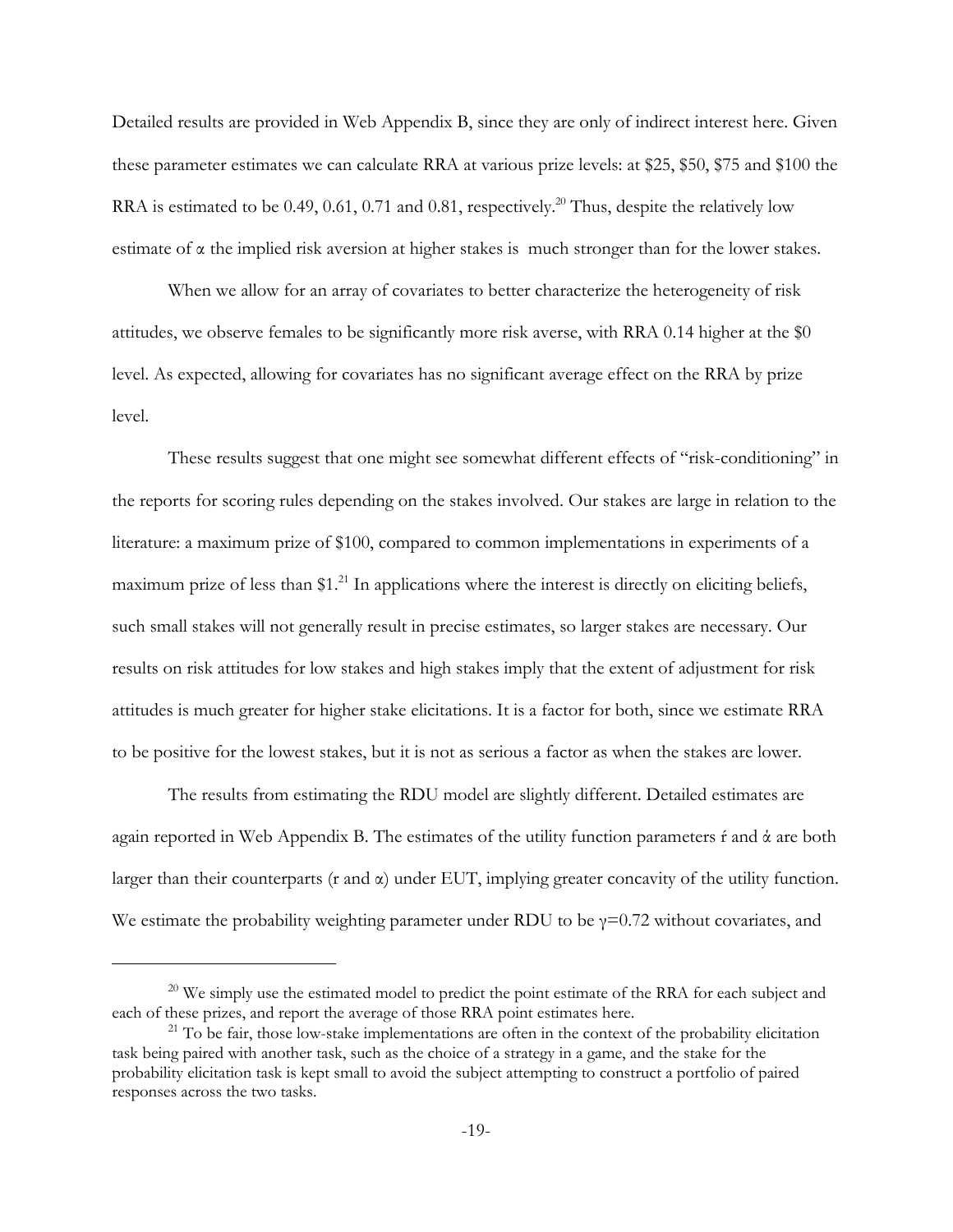can reject the hypothesis that this is equal to 1 (*p*-value<0.001). A likelihood ratio test of the hypothesis that the EUT model and the RDU model are the same when there are no covariates has a  $\chi^2_1 = 35.47$  (*p*-value<0.01), so we reject that null. The same conclusion is true when we account for covariates and heterogeneity of responses. There are no strikingly different coefficient estimates due to demographic characteristics (even female is not significant here), and the small changes across the board do not add up to a statistically significant difference. A likelihood ratio test of the hypothesis that the EUT model and the RDU model are the same when including covariates has a  $\chi^2_{14} = 47.71$ (*p*-value<0.01). Thus, we find support for the hypothesis of probability weighting in this case, although here we are not investigating to what extent this is generally true or just holds for portions of our subjects and/or tasks. Since the estimated  $\gamma$  is less than 1, we conclude that subjects are optimistic (or, which is the same, risk seeing), which explains why the utility function is more concave than for EUT when estimated on the same choice data.

One noteworthy feature of these estimates is that one can reject the CRRA specification for both EUT and RDU models in this case. Of course, one might accept CRRA if estimating risk attitudes over a much smaller income domain, such as between \$0 and \$10, or when the variation in stakes as a percentage is relatively small.

#### *4.3. Estimating Subjective Probabilities*

#### **[INSERT TABLE 2 HERE]**

Table 2 lists the main results from estimating subjective probabilities for each of the four events considered here, and assuming either an EUT or RDU specification. We pool data over LSR and QSR, and control for the effect of the scoring rule with a binary dummy variable.

Assume the EUT specification for now. Given that we find evidence of risk aversion in our subjects over the domain of prizes used in the belief elicitation tasks, our estimated subjective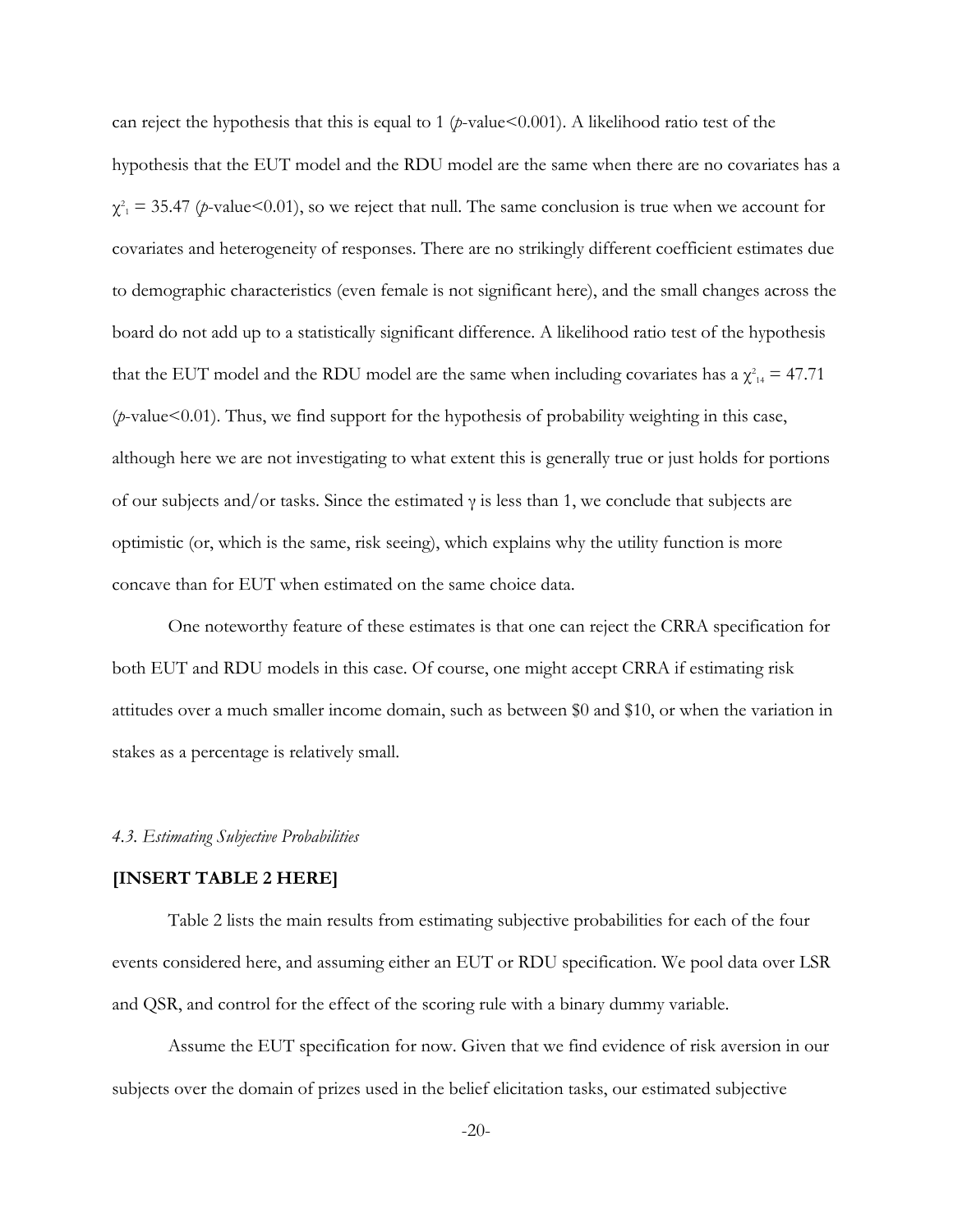probabilities are all translations of the raw responses away from the 50% response. In both the LSR and QSR we expect risk averse subjects to make choices biased towards 50%, so that when we correct for their risk attitudes the inferred probabilities should move away from 50%. The reason, again, is that risk averse subjects are drawn to respond toward 50% simply to reduce the uncertainty over payoffs, so evidence of risk aversion implies that their true, latent, subjective probabilities must be further away from 50% than their raw responses. Our maximum likelihood estimates simply impose some parametric structure on that theoretical structure, to be able to quantify the extent of the required translation and the precision of the resulting inference about the latent subjective probability.

For the RDU specification, where we find a stronger concavity of the utility function and therefore a stronger effect moving the report closer to the 50% point, there is also an *opposite effect* moving the report away from the 50% point due to the concavity of the probability function. Our results demonstrate that the net effect of these two forces varies with the closeness to the 50% point. The closer we are to a true, latent subjective probability of 50% the smaller is the utility correction effect but the stronger is the decision weight correction effect.<sup>22</sup>

For the Eyes Test, we observe a very small movement in subjective probabilities away from the raw responses under the assumption of EUT. For any given utility curvature, the closer the true subjective probabilities are to 50% the smaller is the absolute bias generated by the tendency for aversion to outcome variability to move reports towards 50%. The effect of probability weighting in the RDU model is statistically significant, and the net effect of probability weighting and utility

<sup>&</sup>lt;sup>22</sup> The magnitude of the probability weighting correction close to 50% is a function of the use of a power function. We also estimated the inverse-S probability weighting function proposed by Tversky and Kahneman [1992] as well as a flexible Prelec [1998] function. The inverse-S function has both concave and convex portions and our estimates move this function as close to the everywhere-concave range as is possible, but with a much lower log likelihood than the power function. The flexible Prelec function is estimated to be concave. We therefore report results only for the power function.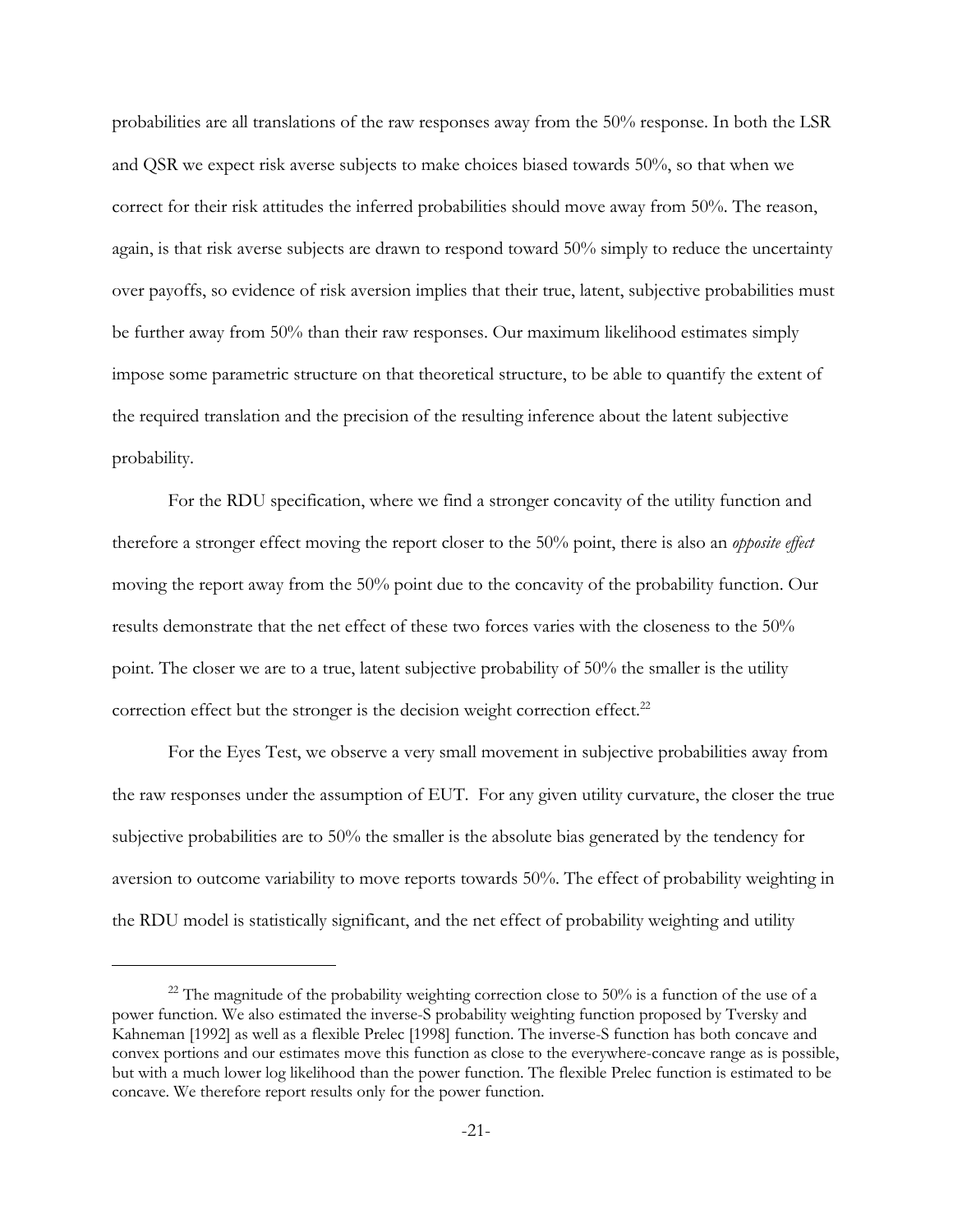curvature is to further adjust the inferred probabilities away from the 50% responses. However, the net effect masks the fact that there are two underlying forces moving in opposite direction. Correcting for probability weighting will *increase* the estimated probability, while correcting for utility curvature will *decrease* the estimated probability. The reason that the estimated probability increases when correcting for probability weighting in this case is because the report we ask subjects to make is for what they perceive as the unlikely event, with a latent subjective probability less than 0.5. The scoring rule pays a lower prize for the unlikely event, and with optimistic probability weighting the worse outcome has a decision weight that understates the subjective belief. The estimated value of the probability weighting parameter for the Eyes test is  $\gamma=0.77$ , which is the value used to generate the illustration in Figure 3. Notice also that the closer we are to reports of 50% the larger is the probability weighting effect on the report. The strong decrease in the latent probability due to utility curvature is because the estimated utility curvature is so much stronger under RDU than under EUT. The 95% confidence interval does not include the raw report for this test under RDU, but does under EUT.

For the three election events, we see more interesting effects of adjusting for risk aversion. In the "win by 5%" event, which is again one in which the raw responses are relatively close to 50%, we again infer a small translation from the raw response average of 59% to 62% under EUT, and from 59% to 57% under RDU. Because we are now on the opposite side of the 50% divide, the utility correction will increase the latent probability, while the decision weight correction will cause it to decrease. The other two election events, on the other hand, illustrate when one might expect to see the effect of utility curvature exert a more significant quantitative effect because we are further away from the 50% point, and the spread in the payoffs is larger. On the other hand, we expect a smaller effect from decision weight corrections since we are closer to the tails of the cumulative distributions shown in Figure 3, and hence closer to the fixed points  $\omega(\pi) = \pi$  when  $\pi$  is equal to 0 or

-22-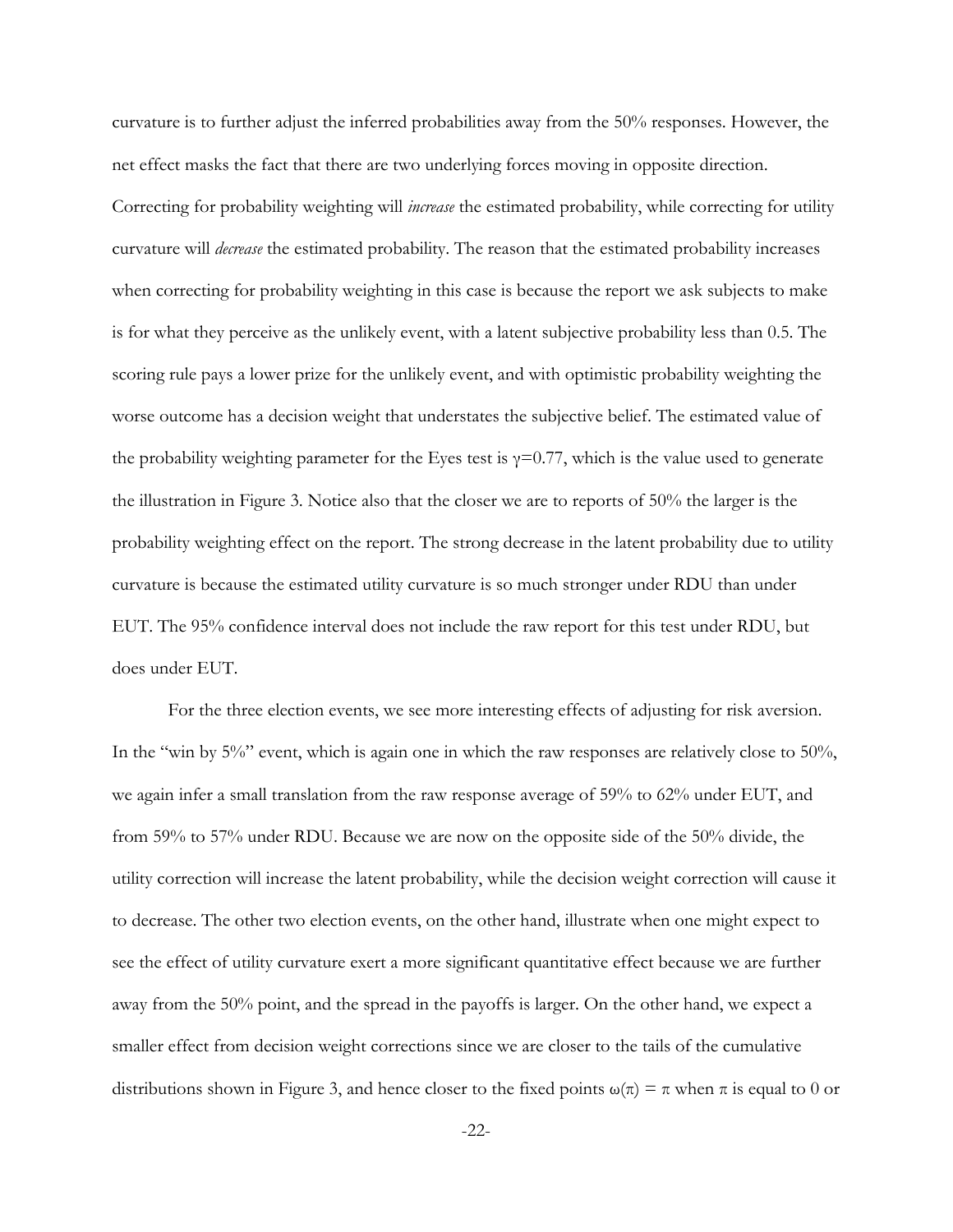1. In the case of the outright winner event, labeled "President" in Table 2, we estimate latent subjective probabilities to be 80% (EUT) or 87% (RDU), rather than the raw response average of 71%. Moreover, the 95% confidence interval on these estimates does not include the raw response. Similarly, in the case of the chance of the popular vote for the winner being more than 10% of the popular vote of the loser, we estimate subjective probabilities of 18% (EUT) or 0.4% (RDU), rather than the raw response average of 28%.

It is possible to estimate the structural model of risk attitudes and subjective beliefs allowing for observable covariates on each parameter. To illustrate, Table B3 in Appendix B lists detailed EUT estimates for the model of the "win by  $5\%$ " event when we include covariates.<sup>23</sup> One reason for controlling for covariates is to allow for sample composition differences between treatments.<sup>24</sup> We observe no statistically significant effect from using the QSR or LSR for this event, but there is no reason to expect one *after we properly condition for risk attitudes*. That is, the two scoring rules simply provide subjects with different lotteries with which to place bets about their subjective beliefs. So the same subjective belief should be estimated from each treatment, once one has conditioned on risk attitudes. We find a significant difference between QSR and LSR only for the event "win by 10%", which generates higher probability estimates in the LSR.

To put these results into perspective, particularly those for the outright winner, it is important to note that in the week of the experiments the tide of public opinion clearly favored

<sup>&</sup>lt;sup>23</sup> The estimates for the subjective probability  $\pi$  refer to a non-linear transform in which we actually estimate the parameter x and then convert x to  $\pi$  using  $\pi = 1/(1+\exp(x))$ . Thus x can vary between  $\pm \infty$  and  $\pi$ is constrained to the open unit interval. To interpret these coefficients,  $x=0$  implies  $\pi=\frac{1}{2}$ ,  $x>0$  implies  $\pi<\frac{1}{2}$ . and  $x \leq 0$  implies  $\pi > \frac{1}{2}$ . The estimated subjective probabilities we report have been converted back from x to  $\pi$ using this non-linear function and the "delta method" to correctly calculate standard errors (Oehlert [1992]). In addition, it is the linear function of κ that is constrained by this transform to be in the unit interval, not each element of that function. Thus, in Table B3 the constant term for  $\pi$  has a statistically significant coefficient of -0.7, which would violate that constraint *if there were no covariates*.

<sup>&</sup>lt;sup>24</sup> For example, men and women might have different risk attitudes or subjective beliefs, and the mix of men and women could vary from treatment to treatment. This can occur even with randomization to treatment, particularly when considering a wide range of covariates.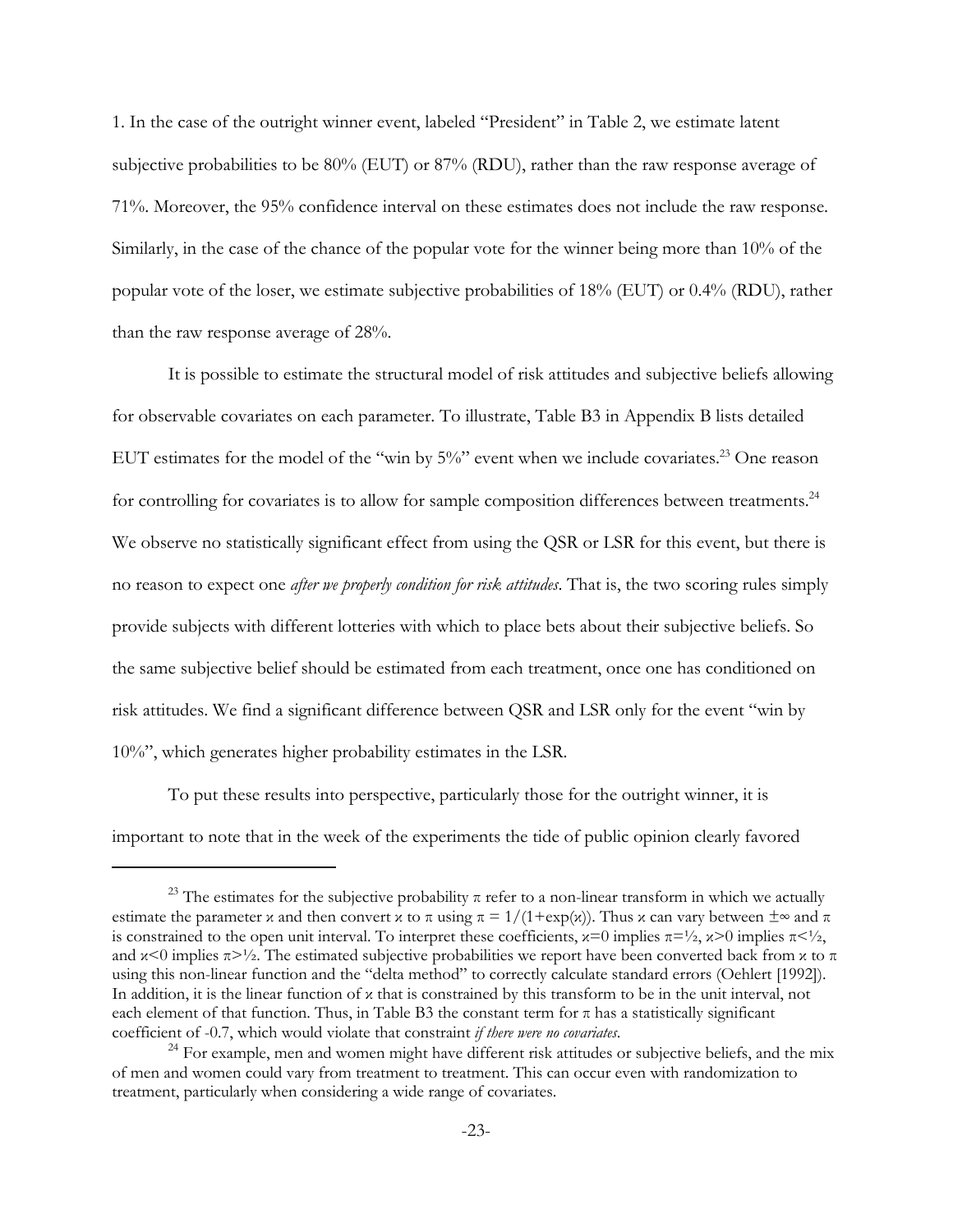Barack Obama to win in a landslide. Eliciting a raw belief of only a 70% chance of Obama winning is therefore puzzling, and an *a priori* challenge for those that would use the raw results from a QSR or LSR procedure. For example, consider the Iowa Presidential Market, the current version of the prediction market developed by Forsythe, Nelson, Neumann and Wright [1992]. Average daily prices on this market for the month of October 2008, and specifically the week in which our experiments were conducted, implied that the market probability of Obama winning was around 85%. Moreover, this was the prevailing sense of the market for at least 2 weeks prior to our experiments.<sup>25</sup> Indeed, the online Irish betting house, PaddyPower.com, was already paying out on over €1 million in pro-Obama bets as early as October 17! However, calibrating these inferred market probabilities to reflect the fact that most populations are risk averse on average would imply an even higher subjective probability.<sup>26</sup>

The prices from the Iowa Presidential Market on the popular vote share suggested that a 10% difference was possible. On the other hand, one striking feature of the two contracts, the "winner take all" contract and the "popular vote share" contract, is that the latter was poorly traded in comparison to the former as measured by volume. Of course, that could reflect a market that has found an equilibrium price, but it also could reflect a market in which there is too much uncertainty about the outcome for traders to feel safe making a bet. Additionally, correcting for the risk preferences of the average market participant would imply a much lower probability, consistent again with what we report here.

 $^{25}$  And the same was true generally, and consistently, for 9 months prior to the 2012 Presidential election, even if the popular vote was relatively close.

 $26$  Fountain and Harrison [2011] examine many ways on which averages or medians from prediction markets might not reflect the average or median of the aggregate distribution of beliefs, apart from heterogeneity of risk attitudes.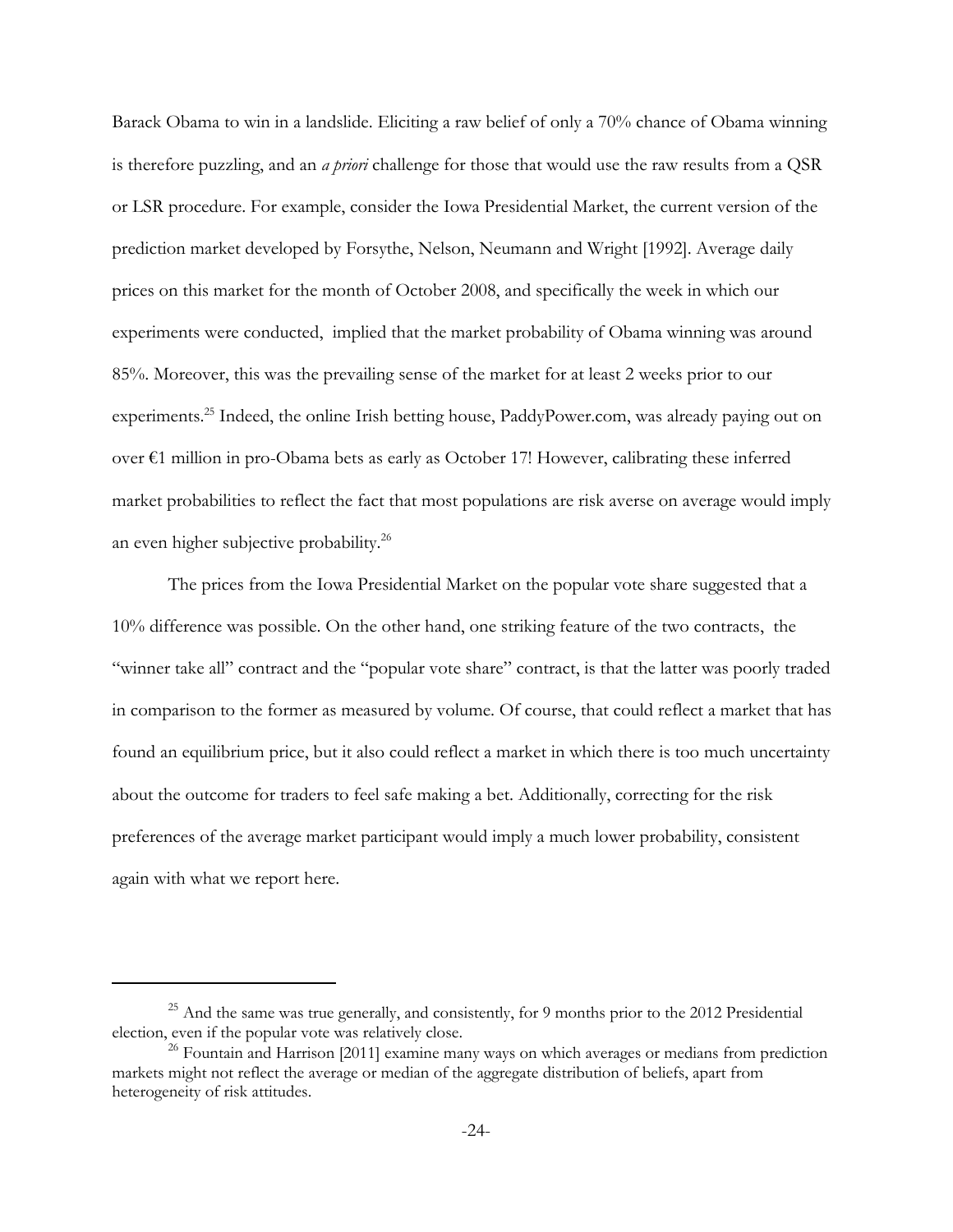#### **5. Conclusions**

We demonstrate how one can apply the theory of subjective probability elicitation by means of scoring rules. Our experimental design shows how one can pair different types of choice tasks to allow estimation of risk attitudes, which can then be used to condition the inferences from responses to the scoring rule tasks. Our method involves two simple types of choice tasks that allow us to identify not just the curvature of utility but also of probability weighting, and to control for these when inferring subjective beliefs. Our structural econometric model shows how maximum likelihood methods can then be used to estimate subjective probabilities while properly controlling for both the heterogeneous risk attitudes and for the statistical errors of the latter. We applied this approach to elicit subjective probabilities over four naturally occurring events from a sample of 140 subjects. We find that it is important to correct for risk attitudes both through the utility curvature and probability curvature. For this data we find that both utility functions and probability functions are concave, so that the corrections of probability reports work in opposite directions, at least for likely events. In addition, the magnitude of the utility correction is smallest close to 50%, while this is where the magnitude of the probability correction is the strongest. Once we correct for risk attitudes using our joint estimation approach we find no consistent significant difference between the Quadratic and Linear Scoring rules. This makes the Linear Scoring rule appealing due to the simplicity of explaining it to subjects.

Our results show that one has to be sensitive to the risk attitudes of subjects before drawing inferences about subjective probabilities from responses to scoring rules. One cannot just directly treat the responses to the scoring rule as if it is a subjective probability, unless one is willing *a priori* to make striking assumptions about risk attitudes. Those assumptions are rejected in our data.

Quite apart from inferring the correct point estimate of subjective probability, uncertainty about risk attitudes affects the confidence that one should have in any point estimate. Even if

-25-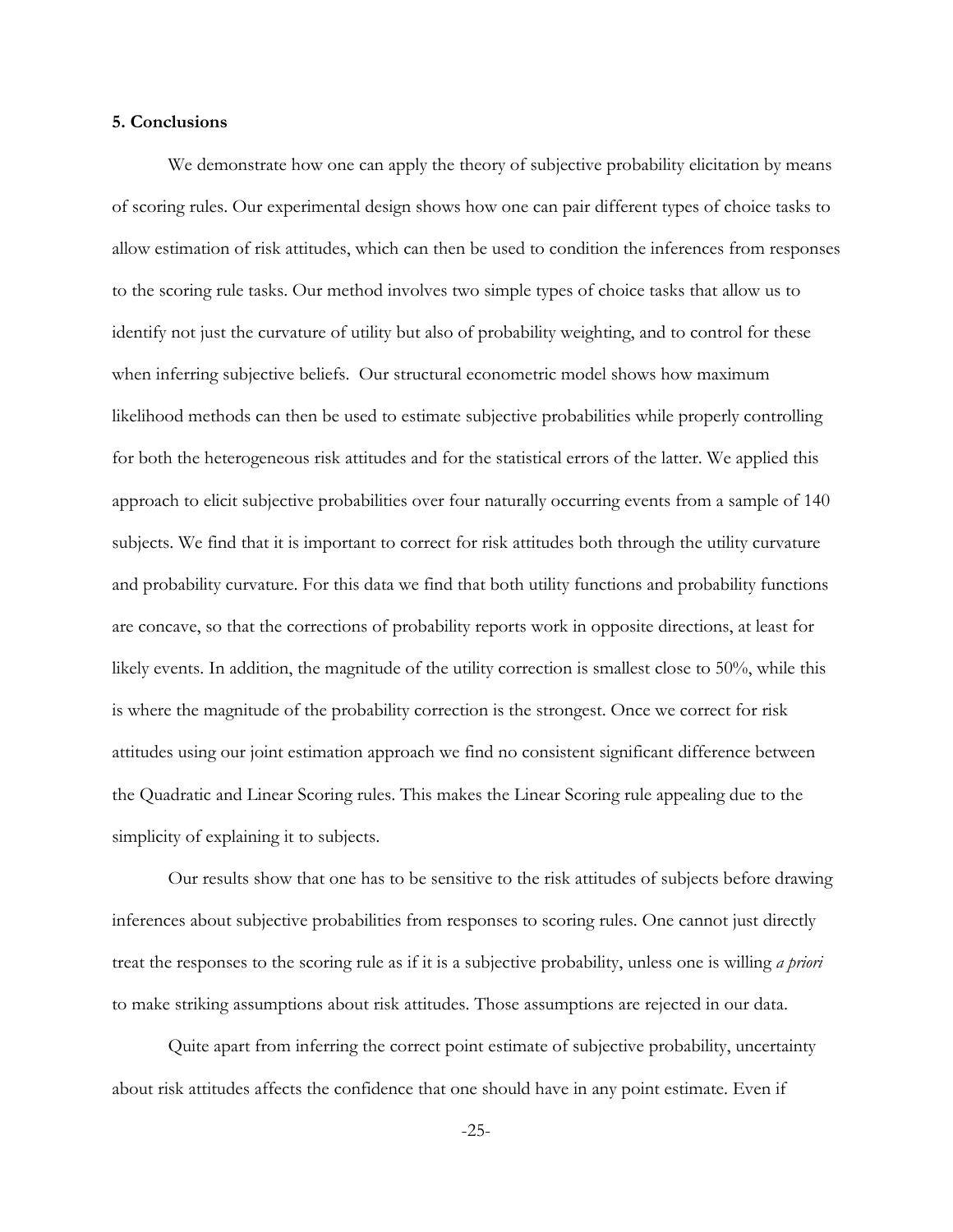subjects are "approximately risk neutral" on average, and the QSR is used, uncertainty about the precise level of risk attitudes should be properly reflected in uncertainty about inferences over subjective probabilities. Our analysis has demonstrated how to combine theory and econometrics to do just that. The choice task for eliciting subjective probabilities generates a point response that might appear to be quite precise by itself, but which is actually not a very precise estimate of the latent subjective probability when one properly accounts for uncertainty over risk attitudes.

Of course, although the estimation of subjective probabilities is an important objective in itself, the issue of how to best characterize subjective uncertainty, and attitudes towards it, involve deeper issues. Our estimation approach is clearly within the conventional Bayesian subjective probability framework of Savage [1971][1972]. That framework provides one obvious point of departure for criticisms of EUT based on ideas that subjective *beliefs* should not be represented by subjective *probabilities*. Exactly how one then models subjective beliefs is an open and important area of research (e.g., Smith [1969], Gilboa and Schmeidler [1989], Ghirardoto, Maccheroni and Marinacci [2004], Klibanoff, Marinacci and Mukerji [2005], Nau [2007] and Gilboa, Postlewaite and Schmeidler [2008]). Further, it seems plausible that subjects exhibit some degree of "uncertainty aversion" in addition to traditional risk aversion when faced with making decisions about events that involve subjective probabilities rather than objective probabilities. We leave these issues to future research.

-26-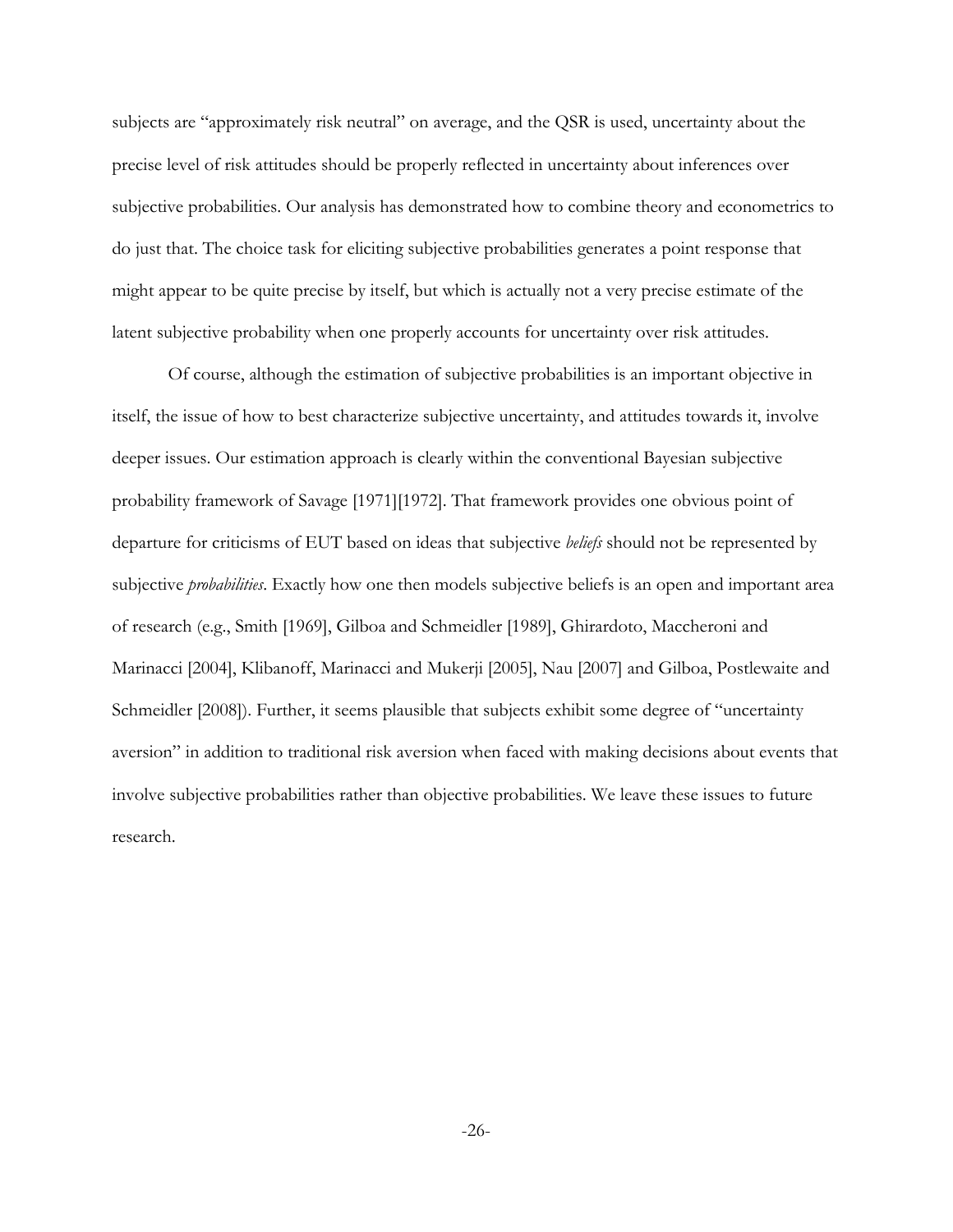#### **References**

- Baron-Cohen, S. (2003). *The Essential Difference: The Truth About the Male and Female Brain*. New York: Basic Books.
- Becker, G. M., DeGroot, M. H. & Marschak, J. (1964). Measuring Utility By A Single-Response Sequential Method. *Behavioral Science*, 9, 226-232.
- Charness, G. & Dufwenberg, M. (2006). Promises and Partnership. *Econometrica*, 74, 1579-1601.
- Costa-Gomes, M. A., & Weizsäcker, G. (2008). Stated Beliefs and Play in Normal-Form Games. *Review of Economic Studies*, 75, 729-762.
- Croson, R. (2000). Thinking like a game theorist: Factors affecting the frequency of equilibrium play. *Journal of Economic Behavior and Organization*, 41, 299-314.
- de Finetti, B. (1937) La Prévision: Ses Lois Logiques, Ses Sources Subjectives, *Annales de l'Institut Henri Poincairé*, 7, 1-68; English translation as: Foresight: Its Logical Laws, Its Subjective Sources. In H.E. Kyburg and H.E. Smokler (eds.), *Studies in Subjective Probability*. Huntington, NY: Robert E. Krieger.
- de Finetti, B. (1970). Logical Foundations and Measurement of Subjective Probability. *Acta Psychologica*, 34, 129-145.
- Dufwenberg, M. & Gneezy, U. (2000). Measuring beliefs in an experimental lost wallet game. *Games & Economic Behavior*, 30, 163-182.
- Epstein, R. A. (1977). *The Theory of Gambling and Statistical Logic.* San Diego: Academic Press.
- Forsythe, R., Nelson, F., Neumann, G. R. & Wright, J. (1992). Anatomy of an Experimental Political Stock Market. *American Economic Review*, 82, 1142-1161.
- Fountain, J., & Harrison, G. W. (2011). What Do Prediction Markets Predict?. *Applied Economics Letters*, 18, 267-272.
- Ghirardoto, P., Maccheroni, F. & Marinacci, M. (2004). Differentiating Ambiguity and Ambiguity Attitude. *Journal of Economic Theory*, 118, 133-173.
- Gilboa, I. & Schmeidler, D. (1989). Maxmin Expected Utility with a Non-Unique Prior. *Journal of Mathematical Economics*, 18, 141-153.
- Gilboa, I., Postlewaite, A. P. & and Schmeidler, D. (2008). Probability and Uncertainty in Economic Modeling. *Journal of Economic Perspectives*, 22, 173-188.
- Grether, D. M., (1992). Testing Bayes Rule and the Representativeness Heuristic: Some Experimental Evidence. *Journal of Economic Behavior & Organization*, 17, 31-57.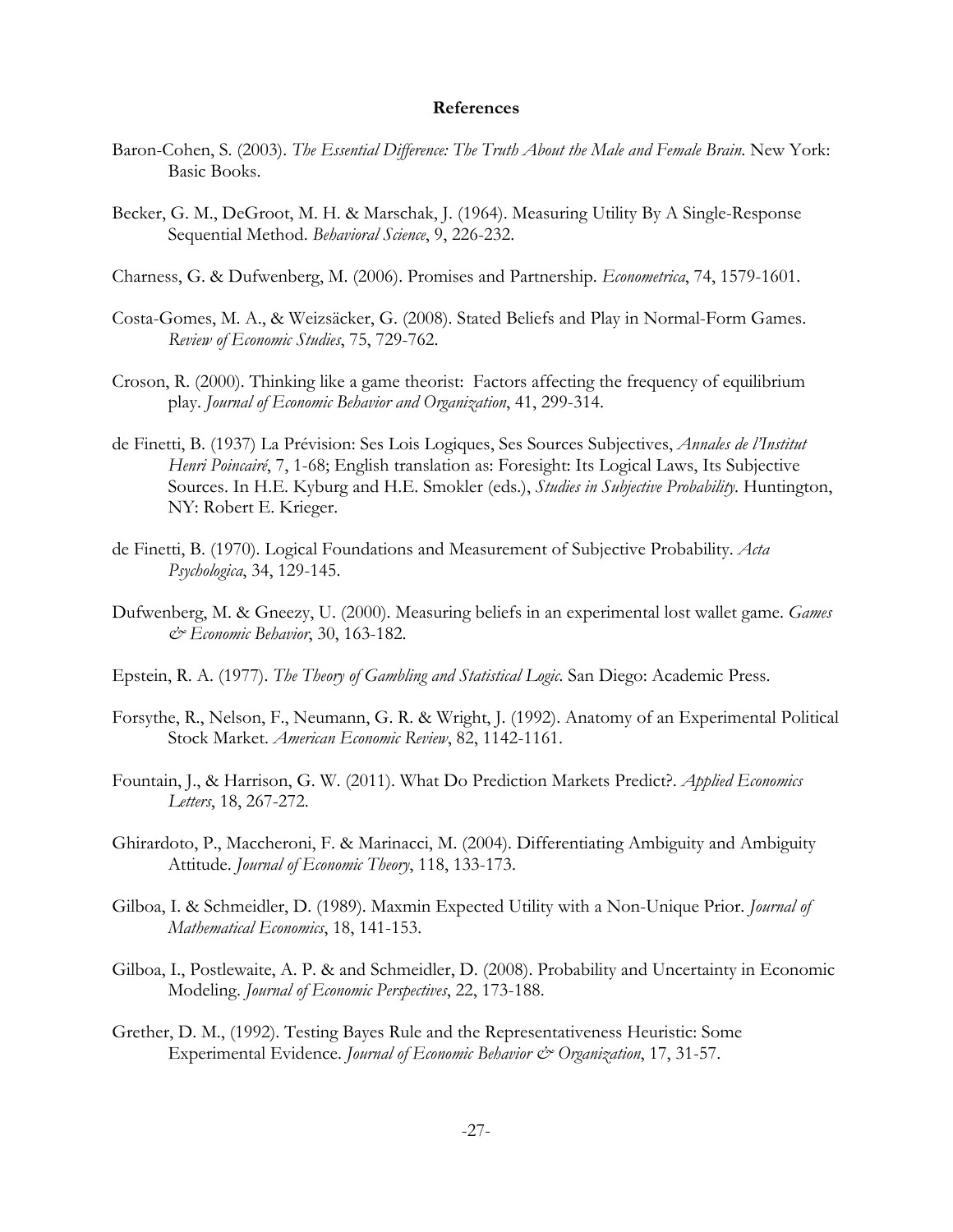- Hanson, R. (1996). Correction to McKelvey and Page, 'Public and Private Information: An Experimental Study of Information Pooling.' *Econometrica*, 64, 1223-1224.
- Hanson, R. (2003). Combinatorial Information Market Design. *Information Systems Frontiers*, 107-119.
- Hao, L. & Houser, D. (2012). Belief Elicitation in the Presence of Naïve Respondents: An Experimental Study. *Journal of Risk and Uncertainty*, 44(2), April 2012, 161-180.
- Harrison, G. W. (1992). Theory and Misbehavior of First-Price Auctions: Reply. *American Economic Review*, 82, 1426-1443.
- Harrison, G. W., Martínez-Correa, J. & Swarthout, J. T. (2013). Inducing Risk Neutral Preferences with Binary Lotteries: A Reconsideration. *Journal of Economic Behavior & Organization*, forthcoming.
- Harrison, G. W., & Rutström, E. E. (2008). Risk Aversion in the Laboratory. In J.C. Cox and G.W. Harrison (eds.), *Risk Aversion in Experiments*, 12. Bingley : Emerald Group Publishing Limited.
- Harstad, R. M. (2000). Dominant Strategy Adoption and Bidders' Experience with Pricing Rules. *Experimental Economics*, 3, 261-280.
- Haruvy, E., Lahav, Y. & Noussair, C. (2007). Traders' Expectations in Asset Markets: Experimental Evidence. *American Economic Review*, 97, 1901-1920.
- Hey, J. D. & Orme, C. (1994). Investigating Generalizations of Expected Utility Theory Using Experimental Data. *Econometrica*, 62, 1994, 1291-1326.
- Holt, C. A. (1986). Scoring Rule Procedures for Eliciting Subjective Probability and Utility Functions. In P.K. Goel and A. Zellner (eds.), *Bayesian Inference and Decision Theory: Essays in Honor of Bruno de Finetti*. Amsterdam: North-Holland.
- Holt, C. A. & Laury, S. K. (2002). Risk Aversion and Incentive Effects. *American Economic Review*, 92, 1644-1655.
- Holt, C. A., & Smith, A. M. (2009). An Update on Bayesian Updating. *Journal of Economic Behavior & Organization*, 69, 125-134.
- Hurley, T. M., & Shogren, J. F. (2005). "An Experimental Comparison of Induced and Elicited Beliefs. *Journal of Risk and Uncertainty*, 30,169-188.
- Jose, V. R. R., Nau, R. F.& Winkler, R. L. (2008). Scoring Rules, Generalized Entropy, and Utility Maximization. *Operations Research*, 56, 1146-1157
- Kadane, J. B. & Winkler, R. L. (1987). de Finetti's Method of Elicitation. In R. Viertl (ed.), *Probability and Bayesian Statistics*. New York: Plenum.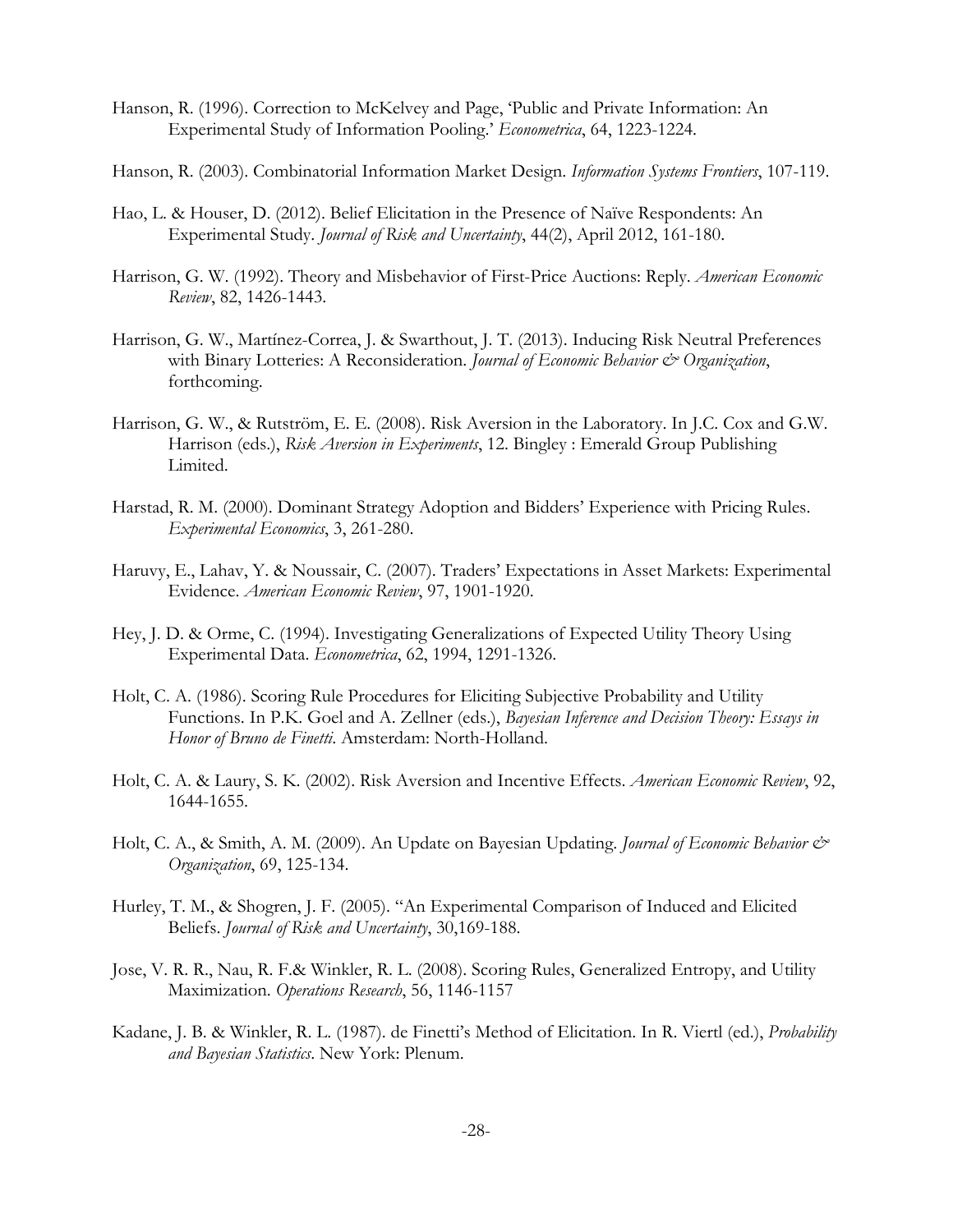- Kadane, J. B. & Winkler, R. L. (1988). Separating Probability Elicitation from Utilities. *Journal of the American Statistical Association*, 83, 357-363.
- Karni, E. (1999). Elicitation of Subjective Probabilities when Preferences are State-Dependent. *International Economic Review*, 40, 479-486.
- Karni, E. (2009). A Mechanism for Eliciting Probabilities. *Econometrica*, 77, 603-606.
- Karni, E. & Safra, Z. (1995). The Impossibility of Experimental Elicitation of Subjective Probabilities. *Theory and Decision*, 38, 313-320.
- Klibanoff, P., Marinacci, M. & Mukerji, S. (2005). A Smooth Model of Decision Making Under Ambiguity. *Econometrica*, 73, 1849-1892.
- Köszegi, B. & Rabin, M. (2008). Revealed Mistakes and Revealed Preferences. In A. Caplin and A. Schotter (eds.), *The Foundations of Positive and Normative Economics: A Handbook*. New York: Oxford University Press.
- Marschak, J. (1964). Actual Versus Consistent Decision Behavior. *Behavioral Science*, 9, 103-110.
- McDaniel, T. M. & Rutström, E. E. (2001). Decision Making Costs and Problem Solving Performance. *Experimental Economics*, 4, 145-161.
- McKelvey, R. D. & Page, T. (1990). Public and Private Information: An Experimental Study of Information Pooling. *Econometrica*, 58, 1321-1339.
- Nau, R. F. (2007). Extensions of the Subjective Expected Utility Model. In W. Edwards, R. Miles, Jr., and D. von Winterfeldt (eds.), *Advances in Decision Analysis: From Foundations to Applications.* New York: Cambridge University Press.
- Nyarko, Y. & Schotter, A. (2002). An Experimental Study of Belief Learning Using Elicited Beliefs. *Econometrica*, 70, 2002, 971-1005.
- Oehlert, G. W. (1992). A Note on the Delta Method. *The American Statistician*, 46, 27-29.
- O'Hagen, A., Buck, C. E., Daneshkhah, A., Eiser, J. R., Garthwaite, P. H., Jenkinson, D. J., Oakley, J. E. & Rakow, T. (2006). *Uncertain Judgements: Eliciting Experts' Probabilities*. Hoboken, NJ: Wiley.
- Offerman, T., Sonnemans, J. & Schram, A. (1996). Value Orientations, Expectations and Voluntary Contributions in Public Goods. *Economic Journal*, 106, 817-845.
- Offerman, T., Sonnemans, J., van de Kuilen, G. & Wakker, P. P. (2009). A Truth-Serum for Non-Bayesians: Correcting Proper Scoring Rules for Risk Attitudes. *Review of Economic Studies*, 76, 1461-1489.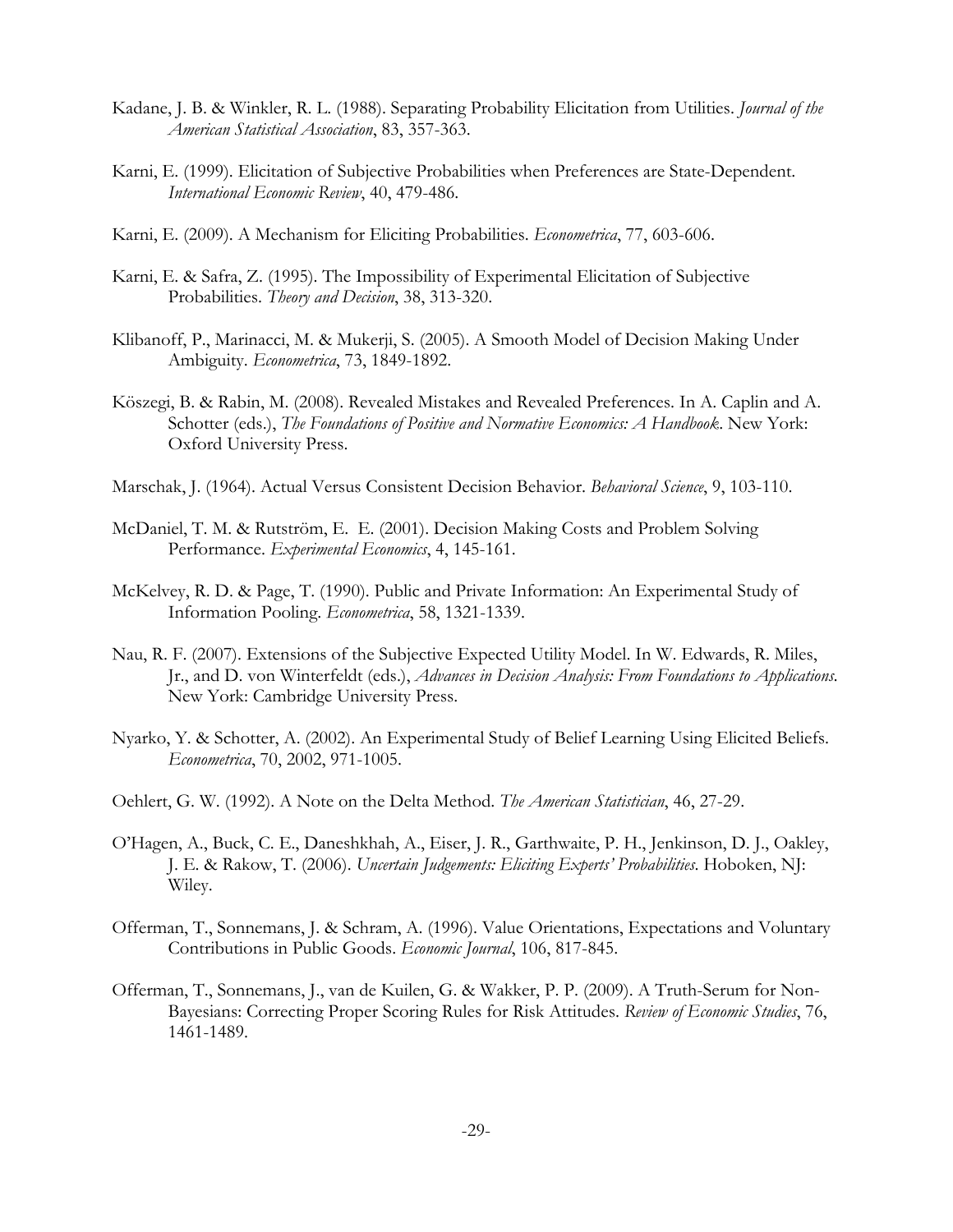- Plott, C. R. & Zeiler, K. (2005). The Willingness to Pay-Willingness to Accept Gap, the 'Endowment Effect,' Subject Misconceptions, and Experimental Procedures for Eliciting Valuations. *American Economic Review,* 95, 530-545.
- Prelec, D. (1998). The Probability Weighting Function, *Econometrica*, 66, 497-527.
- Quiggin, J. (1982). A Theory of Anticipated Utility. *Journal of Economic Behavior & Organization*, 3, 323-343.
- Rutström, E. E. (1998). Home-Grown Values and the Incentive Compatible Auction Design. *International Journal of Game Theory*, 27, 427-441.
- Rutström, E. E. & Wilcox, N. T. (2009). Stated Beliefs Versus Empirical Beliefs: A Methodological Inquiry and Experimental Test. *Games and Economic Behavior*, 67, 616-632.
- Saha, A. (1993). Expo-Power Utility: A Flexible Form for Absolute and Relative Risk Aversion. *American Journal of Agricultural Economics*, 75, 905-913.
- Savage, L. J. (1971). Elicitation of Personal Probabilities and Expectations. *Journal of American Statistical Association*, 66, 783-801.
- Savage, L. J. (1972). *The Foundations of Statistics.* New York: Dover Publications.
- Schotter, A. & Sopher, B. (2003). Social Learning and Coordination Conventions in Intergenerational Games: An Experimental Study. *Journal of Political Economy*, 111, 498-529.
- Shephard, G. G. & Kirkwood, C. W. (1994). Managing the Judgemental Probability Elicitation Process: A Case Study of Analyst/Manager Interaction. *IEEE Transactions on Engineering Management*, 41, 414-425.
- Smith, V. L. (1969). Measuring Nonmonetary Utilities in Uncertain Choices: the Ellsberg Urn. *Quarterly Journal of Economics*, 83, 324-329.
- Tversky, A. & Kahneman, D. (1992). Advances in Prospect Theory: Cumulative Representations of Uncertainty. *Journal of Risk & Uncertainty*, 5, 297-323.
- Viscusi, W. K. & Evans, W. N. (1998). Estimation of Revealed Probabilities and Utility Functions for Product Safety Decisions. *Review of Economics and Statistics*, 80, 28-33.
- Viscusi, W. K, & Evans, W. N. (2006). Behavioral Probabilities. *Journal of Risk and Uncertainty*, 32,5- 15.
- Winkler, R. L. & Murphy, A. H. (1970). Nonlinear Utility and the Probability Score. *Journal of Applied Meteorology*, 9, 143-148.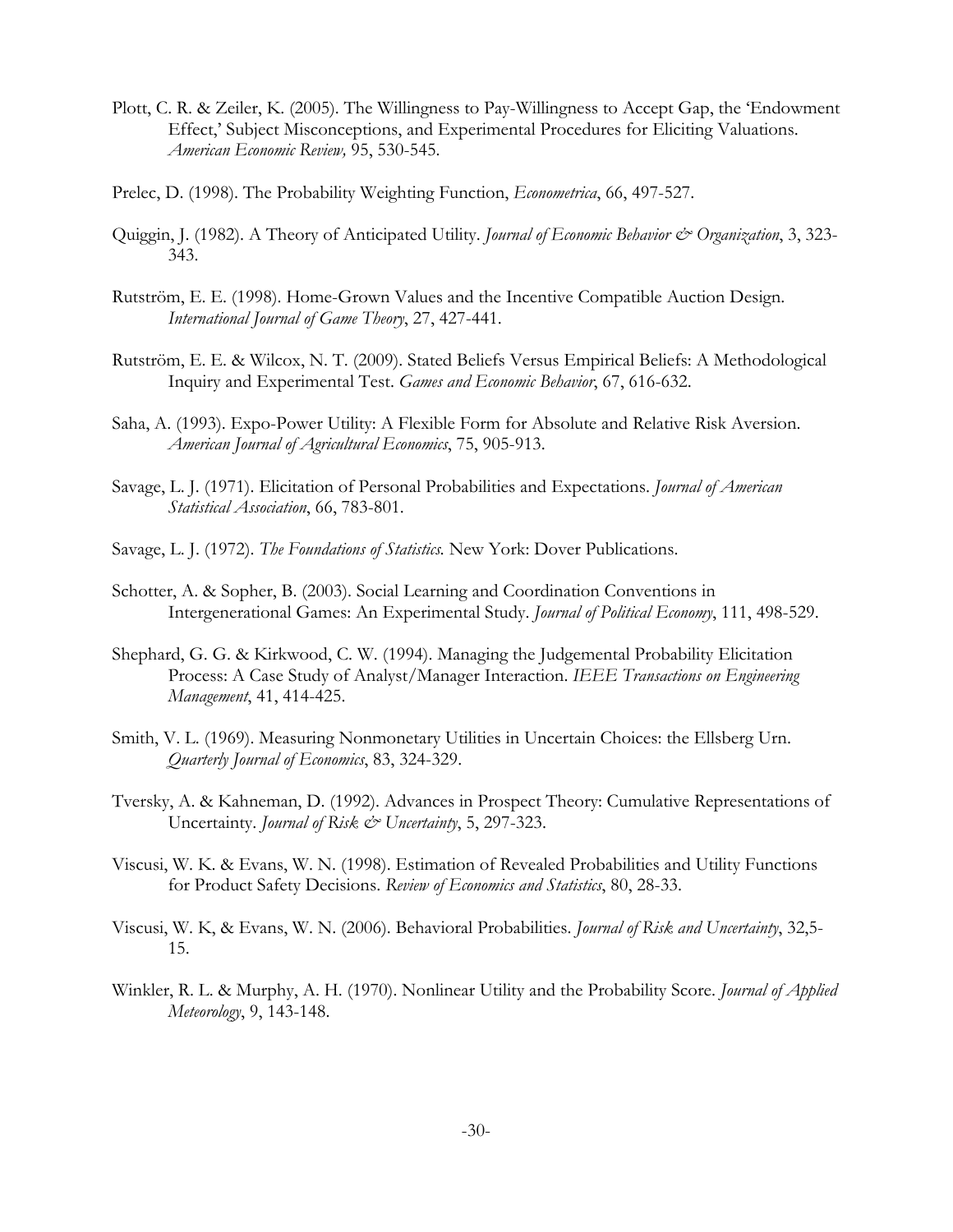| Event            | Scoring Rule | Mean | Median | <b>Standard Deviation</b> |
|------------------|--------------|------|--------|---------------------------|
| <b>Eyes Test</b> | Quadratic    | 0.43 | 0.4    | 0.19                      |
|                  | Linear       | 0.43 | 0.4    | 0.19                      |
|                  | Both         | 0.43 | 0.4    | 0.19                      |
| President        | Quadratic    | 0.69 | 0.7    | 0.2                       |
|                  | Linear       | 0.74 | 0.75   | 0.22                      |
|                  | Both         | 0.71 | 0.7    | 0.21                      |
| Win by $5\%$     | Quadratic    | 0.59 | 0.6    | 0.23                      |
|                  | Linear       | 0.58 | 0.6    | 0.26                      |
|                  | Both         | 0.59 | 0.6    | 0.24                      |
| Win by $10\%$    | Quadratic    | 0.28 | 0.3    | 0.2                       |
|                  | Linear       | 0.29 | 0.26   | 0.21                      |
|                  | Both         | 0.28 | 0.3    | 0.21                      |

# **Table 1: Descriptive Statistics for Scoring Rule Responses**

| Event            | Specification<br>(Log-Likelihood) | Point<br>Estimate | Standard Error or<br><b>Standard Deviation</b> | 95% Confidence<br>Interval |
|------------------|-----------------------------------|-------------------|------------------------------------------------|----------------------------|
| <b>Eyes Test</b> | EUT (-4563.2)                     | 0.42              | 0.022                                          | 0.38/0.46                  |
|                  | RDU (-4550.6)                     | 0.31              | 0.037                                          | 0.24/0.39                  |
|                  | Raw Responses                     | 0.43              | 0.19                                           | 0/0.95                     |
| President        | $EUT$ (-4558.1)                   | 0.8               | 0.033                                          | 0.74/0.87                  |
|                  | RDU (-4542.1)                     | 0.87              | 0.079                                          | 0.72/1                     |
|                  | Raw Responses                     | 0.71              | 0.21                                           | 0.20/1                     |
| Win by $5\%$     | EUT (-4593.8)                     | 0.62              | 0.030                                          | 0.56/0.68                  |
|                  | RDU (-4580.3)                     | 0.57              | 0.048                                          | 0.47/0.67                  |
|                  | Raw Responses                     | 0.59              | 0.24                                           | 0.10/1                     |
| Win by $10\%$    | $EUT$ (-4560.9)                   | 0.18              | 0.038                                          | 0.11/0.25                  |
|                  | RDU (-4539.5)                     | 0.004             | 0.024                                          | 0/0.05                     |
|                  | Raw Responses                     | 0.28              | 0.2                                            | 0/0.77                     |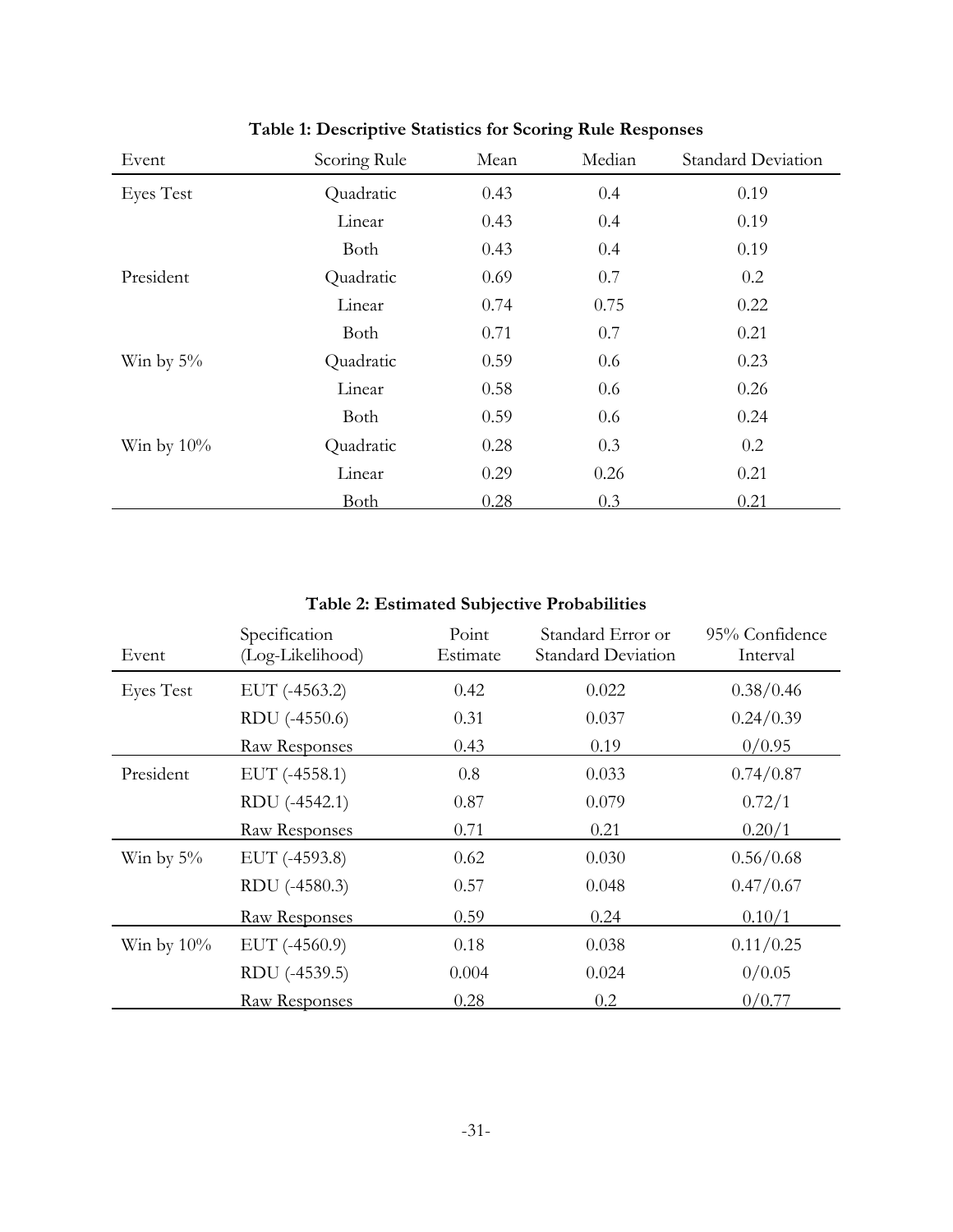

**Figure 1**: Illustrative Lottery Choice



**Figure 2**: Illustrative Quadratic Scoring Rule Interface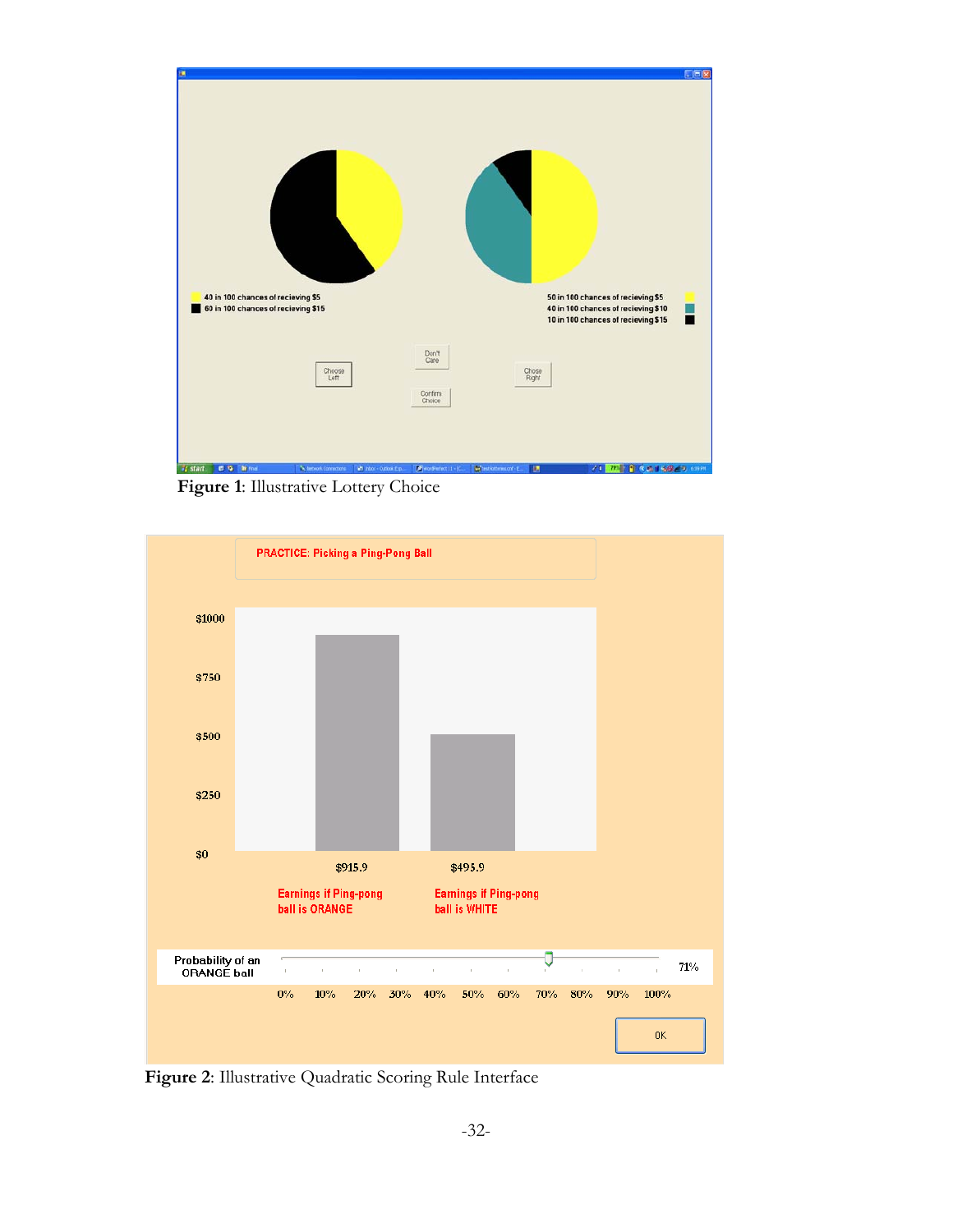

Figure 3: Probability Weighting and Decision Weights



**Figure 4**: Elicited Responses from QSR and LSR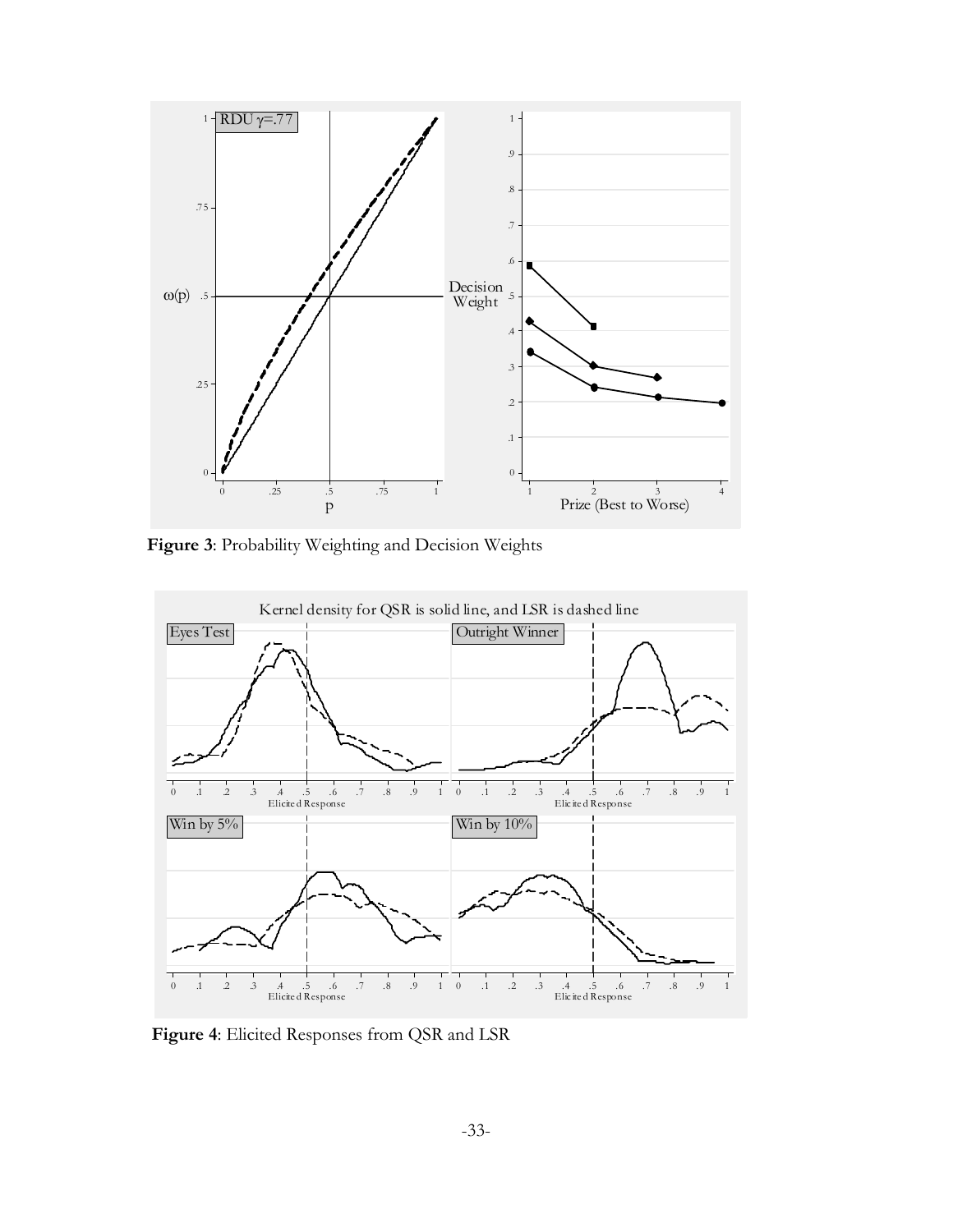# **Appendix A: Instructions (NOT FOR PUBLICATION)**

We provide complete instructions for the introduction to the session (marked I in the top, right corner of the first page of instructions, the quadratic scoring rule task trainer (marked q), the linear scoring rule trainer (marked L), the actual belief elicitation tasks for which subjects are paid (marked sr100), and then the lottery choice tasks (marked LOT). Copies of the exact instructions, which were printed in color, are available on request. Each subject received either the QSR or the LSR instructions.

We employed the following rough timing of each session, to ensure that subjects were finished within the 2-hour time period we had promised when they were recruited:

- 10 minutes demographics
- 15 minutes Eyes Test
- 15 minutes demo of ping pong
- 20 minutes 7 belief tasks including resolving the 3 ping pong cases
- 60 minutes total
- 10 minutes first walk through recording and rolling dice start Hey-Orme
- 10 minutes read Hey-Orme instructions
- 15 minutes Hey-Orme task
- 35 minutes total
- 95 minutes grand total.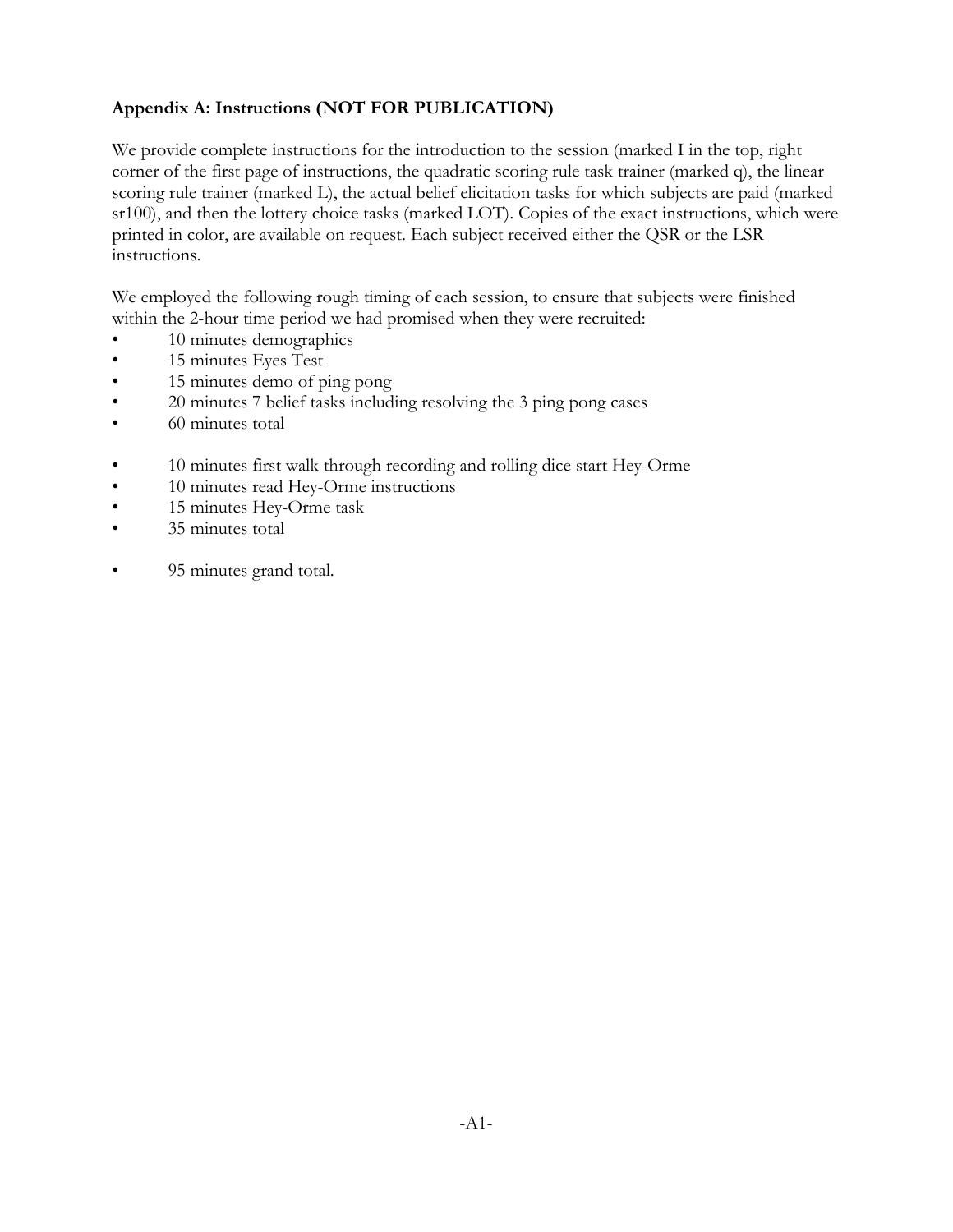# **YOUR INSTRUCTIONS** I

Welcome! Today we will be asking you several types of questions. Some of these will earn you cash, which we will pay you today. And some may earn you cash which we will pay you in a few weeks. You have already earned \$5 for showing up and agreeing to participate.

There are basically four stages today:

- 1. We will ask you a series of questions about yourself, such as some basic information about your age. The computer will prompt you for these questions, and you should just work through them at your own pace when we log you in.
- 2. We will then pause, and provide some instructions on the next task, which involves you making some judgements about what someone in a picture is thinking. We will explain that task when we come to it.
- 3. We will then pause, and provide more instructions on the next task, which will involve you placing some bets on things that have yet to happen. In this stage we will take small breaks between the bets you place, so that we may explain the next specific thing that you are to bet on. These choices will directly affect your earnings. Nothing comes out of your own pocket.
- 4. We will then pause, and provide more instructions on some choices you are to make over different amounts of money that have different chances of occurring. These choices will also directly affect your earnings.

The instructions for the second, third and fourth stage will provide more information on the type of choices you are being asked to make.

The experimenters will then collate all of your earnings and pay you for the money you have earned, as well as provide a receipt for any earnings that will be paid in the future.

Your choices are private, and will only be associated with an ID that we will enter when we log you in to the computer. So your name, address and SSN will not be linked to any choices you make. We will pay you privately, one at a time, at the end to keep your earnings private.

Are there any questions? If not, go ahead and answer the questions until the computer pauses and asks for a password. When everyone is finished this stage we will announce the password and we can go on to the second stage. There is no hurry, so take your time.

# YOU MAY NOW PROCEED WITH THE FIRST STAGE.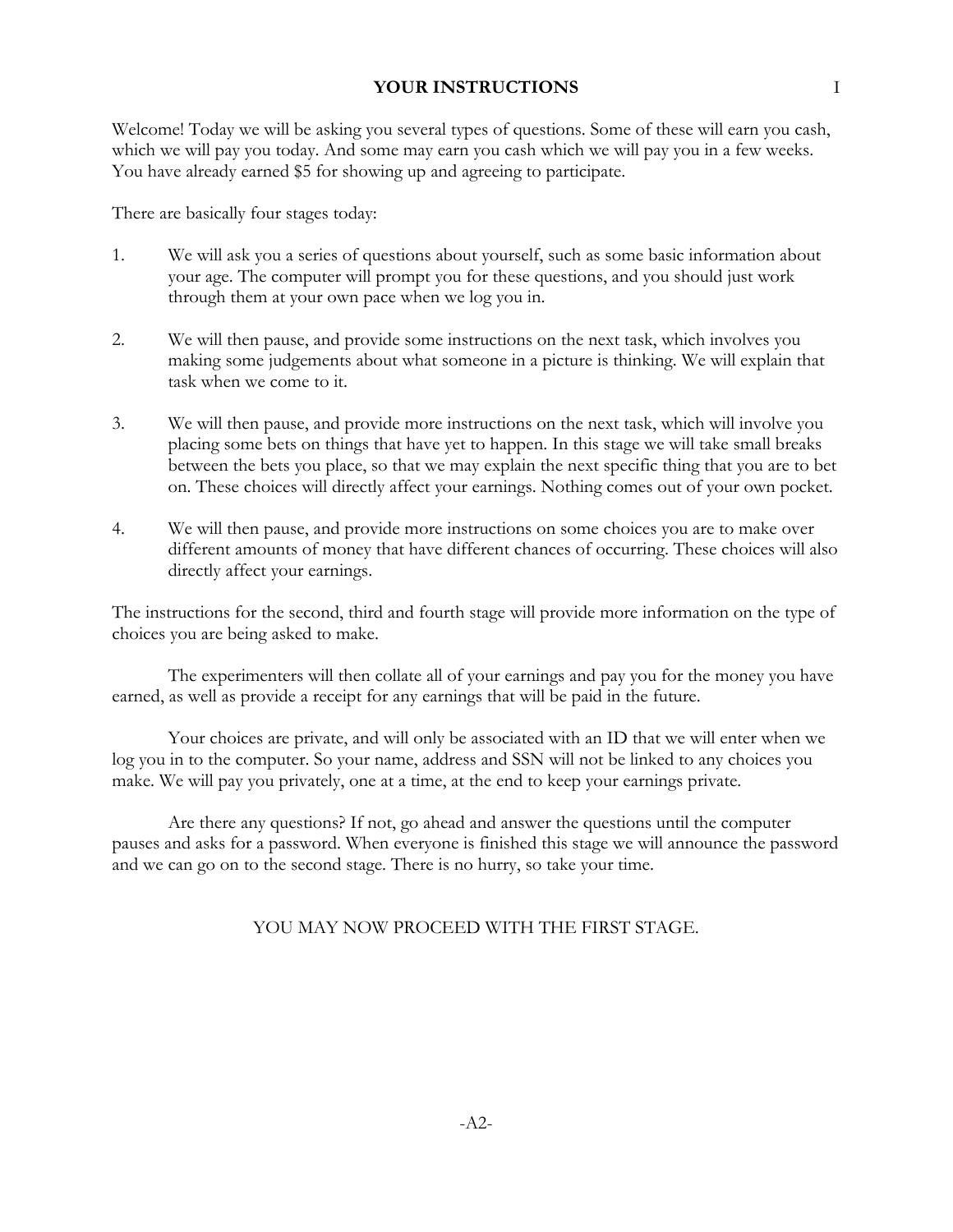## **INSTRUCTIONS (CONTINUED)** q

In this stage we will give you tasks where you will place bets on the outcome of events that will happen today or in the future. For example, who will be the next U.S. President? You can make more money the more accurately you can predict these outcomes.

You place these bets on a screen like the one below. In a moment we will let you practice with this screen on your computer. Remember, any betting you do today is with our money, not your money.

#### **APPENDIX FIGURE 1 HERE**

You place your bets by sliding the bar at the bottom of the screen until you are happy with your choice of a probability report. The computer will start at some point on this bar at random: in the above screen it started at 71%, but you are free to change this as much as you like. In fact, you should slide this bar and see the effects on earnings, until you are happy to confirm your choice.

# ENTER THE PASSWORD THAT IS BEING ANNOUNCED NOW.

In this hypothetical example the maximum payoff you can earn is \$1,000. In the actual tasks the maximum payoff will be lower than that, and we will tell you what it is when we come to those tasks. But the layout of the screen will be the same.

In this demonstration, the event you are betting on is whether a Ping Pong ball drawn from a bingo cage will be Orange or White. We have a bingo cage here, and we have 20 ping-pong balls. 15 of the balls are white, and 5 of the balls are orange. We will give the cage a few turns to scramble them up, and then select one ball at random.

What we want you to do is place a bet on which color will be picked. At the top of your screen we tell you what the event is: in this case, it is **Picking a Ping-Pong Ball**, and you need to bet on whether you think it will be **Orange or White**.

**Your possible earnings are displayed in the two bars in the main part of the screen, and also in numbers at the bottom of each bar.** For example, if you choose to report 71% you can see that you would earn \$915.90 if the Ping Pong Ball was ORANGE, and \$495.90 if the Ping Pong Ball was WHITE.

Lets see what happens if you make different reports. If you chose to report 0% or 100% here is what you would see, and earn:

APPENDIX FIGURE 2 HERE + APPENDIX FIGURE 3 BESIDE HERE

These screens are a little small, but you can see that these two reports lead to extreme payoffs. The "good news" is the possible \$1,000 payoff, but the "bad news" is the possible \$0 payoff. In between the reports of 0% and 100% you will have some positive payoff no matter what happens, but it will vary, as you can see from the report of 71%.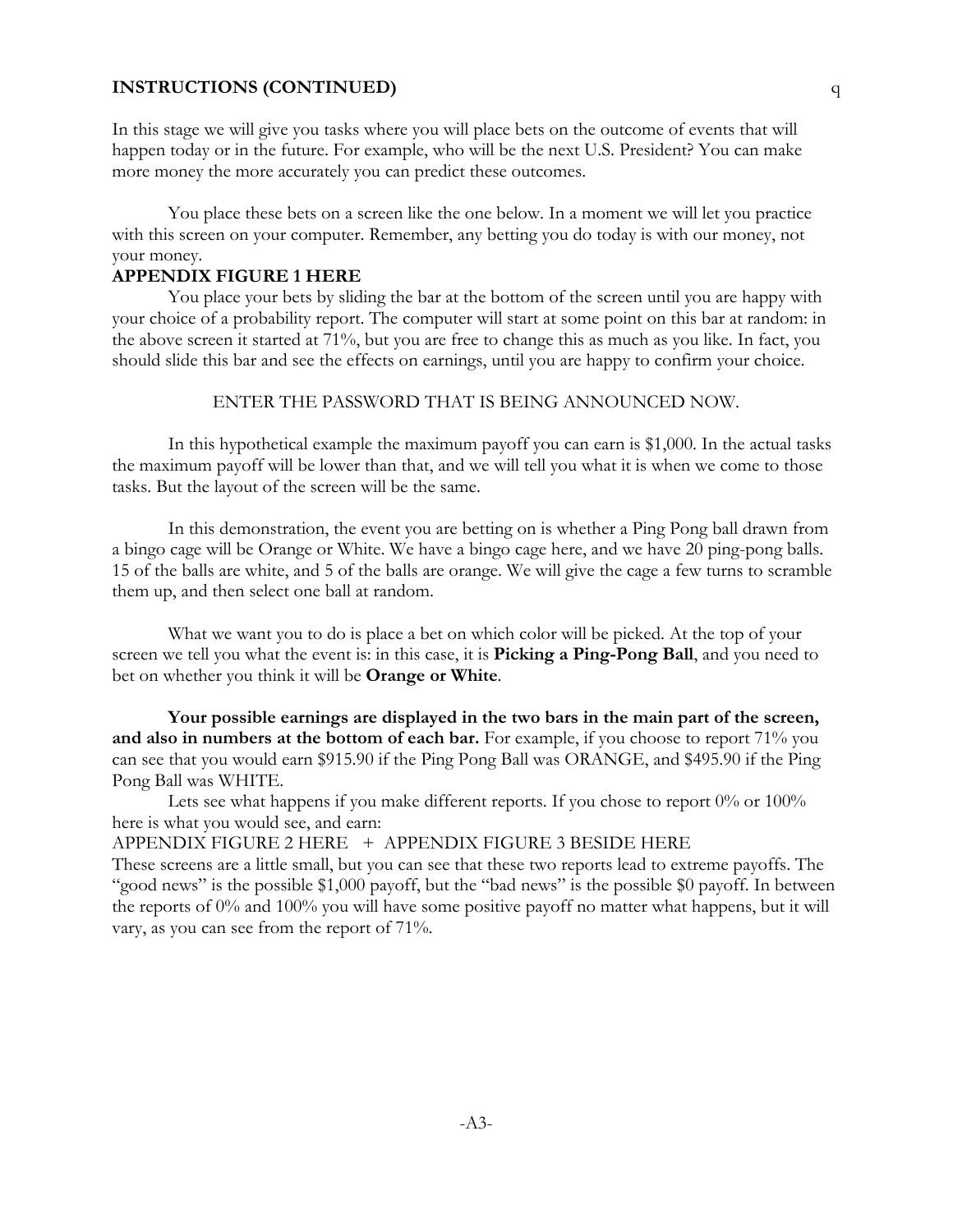### **INSTRUCTIONS (CONTINUED)** L

In this stage we will give you tasks where you will place bets on the outcome of events that will happen today or in the future. For example, who will be the next U.S. President? You can make more money the more accurately you can predict these outcomes.

You place these bets on a screen like the one below. In a moment we will let you practice with this screen on your computer. Remember, any betting you do today is with our money, not your money.

#### APPENDIX FIGURE 4 HERE

You place your bets by sliding the bar at the bottom of the screen until you are happy with your choice of a probability report. The computer will start at some point on this bar at random: in the above screen it started at 71%, but you are free to change this as much as you like. In fact, you should slide this bar and see the effects on earnings, until you are happy to confirm your choice.

### ENTER THE PASSWORD THAT IS BEING ANNOUNCED NOW.

In this hypothetical example the maximum payoff you can earn is \$1,000. In the actual tasks the maximum payoff will be lower than that, and we will tell you what it is when we come to those tasks. But the layout of the screen will be the same.

In this demonstration, the event you are betting on is whether a Ping Pong ball drawn from a bingo cage will be Orange or White. We have a bingo cage here, and we have 20 ping-pong balls. 15 of the balls are white, and 5 of the balls are orange. We will give the cage a few turns to scramble them up, and then select one ball at random.

What we want you to do is place a bet on which color will be picked. At the top of your screen we tell you what the event is: in this case, it is **Picking a Ping-Pong Ball**, and you need to bet on whether you think it will be **Orange or White**.

**Your possible earnings are displayed in the two bars in the main part of the screen, and also in numbers at the bottom of each bar.** For example, if you choose to report 71% you can see that you would earn \$710 if the Ping Pong Ball was ORANGE, and \$290 if the Ping Pong Ball was WHITE.

Lets see what happens if you make different reports. If you chose to report 0% or 100% here is what you would see, and earn: APPENDIX FIGURE 5 HERE + APPENDIX FIGURE 6 BESIDE HERE

These screens are a little small, but you can see that these two reports lead to extreme payoffs. The "good news" is the possible \$1,000 payoff, but the "bad news" is the possible \$0 payoff. In between the reports of 0% and 100% you will have some positive payoff no matter what happens, but it will vary, as you can see from the report of 71%.

Summarizing, then, there are two important points for you to keep in mind when placing your bets: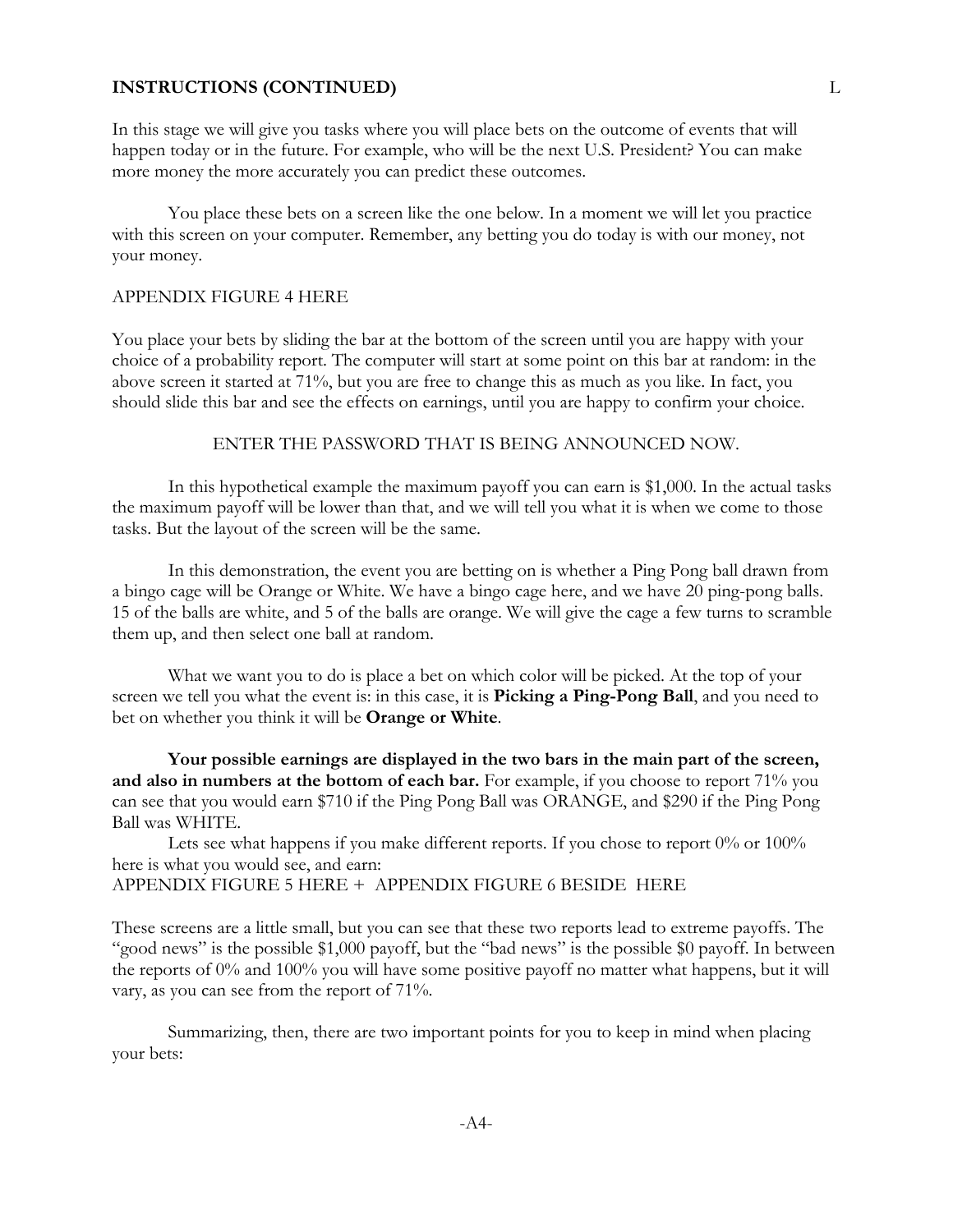- 1. **Your belief about the chances of each outcome is a personal judgment that depends on information you have about the different events.** In this practice example, the information you have consists of the total number of Orange balls and White balls.
- 2. **Your choices might also depend on your willingness to take risks or to gamble.** There is no right choice for everyone. For example, in a horse race you might want to bet on the longshot since it will bring you more money if it wins. On the other hand, you might want to bet on the favorite since it is more likely to win something.

For each task, your choice will depend on two things: your judgment about how likely it is that each outcome will occur, and how much you like to gamble or take risks.

You will now make your report in this practice round. When you have chosen the report, confirm your bet by clicking on the OK tab.

After you click OK, a special box will come up which causes the program to pause. We will do this after every series of bets, and then explain what the next few bets are about. We will tell you what the password is when we are all ready to proceed. There is plenty of time, so there is no need to rush.

When everyone has placed their bets we will pick the ball and you will see what your earnings would have been if this had been for money. After that we will go on with the bets for which you can earn real money.

Does anyone have any questions?

ENTER THE PASSWORD THAT IS BEING ANNOUNCED NOW.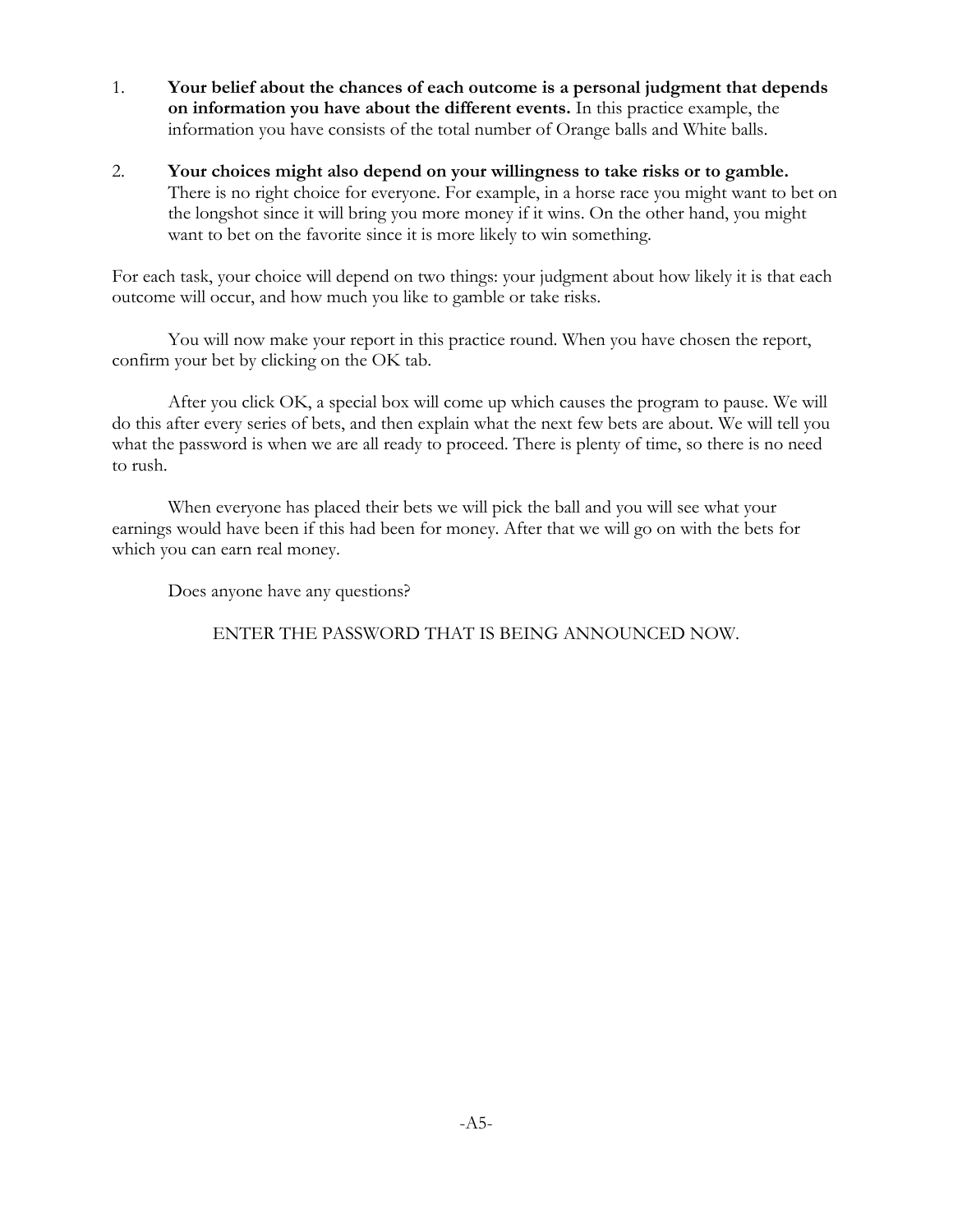#### **INSTRUCTIONS (CONTINUED)** sr100

We are now ready to begin the choices for which you will be paid. There will be several sets of choices. In each case we will describe the bet to you, and then you can place your bets. Then we will explain the next couple of bets to you, and you place those bets.

Some of these bets will be about outcomes we know today, here and now, and some will be about outcomes we will only know in a few weeks. There will be 7 bets in all. We will pay you for one of these 7 bets. We will pick this bet at random after all bets are made, and tell you which one will be paid. You should view each bet as if it could be the one to determine your payoffs, since one of them actually will.

The maximum payoff for your bets today will be \$100.

### **Ping Pong Balls Again**

We will now repeat the task with Ping Pong balls a few times.

We have a number of ping pong balls in each of three bingo cages, which we have labeled Cage A, Cage B and Cage C. Some of the ping pong balls are Orange and some are White. We will roll each bingo cage and you can decide for yourself what fraction of Orange balls you think are in the cage. Of course, the balls will be rolling around, and you may not be able to tell exactly how many Orange balls are in the cage. You will be asked to bet on the color of one ping pong ball, selected at random after you all place your bets. For example, if there are 20 Orange balls and 80 White balls, the chance of an Orange ball being picked at random is  $20 \div 100$ , or  $20\%$ .

We will do this task 3 times, with 3 different bingo cages. Just be sure that you check which cage you are placing a bet on. You can see this listed in the top left corner of your screen, where it refers to Cage A, Cage B or Cage C. We will show you each cage one at a time, and allow you to place your bets after we show it to you.

Do you have any questions?

# **The Eyes Test**

At the beginning of today's experimental session we asked you to answer 36 questions, called **The Eyes Test**. These questions were designed by psychologists to measure a person's ability to "read someone else's mind" by just looking at their eyes.

Each and everyone of you were given the same 36 Eyes Test questions in today's experiment and a total score was recorded for each and every one of you in this experiment.

Now we come to the outcome we want you to place bets on in this portion of the experiment. We will pick one man and one woman in the room. Do you think the man who is selected will have a higher score on the Eyes Test than the woman who is selected?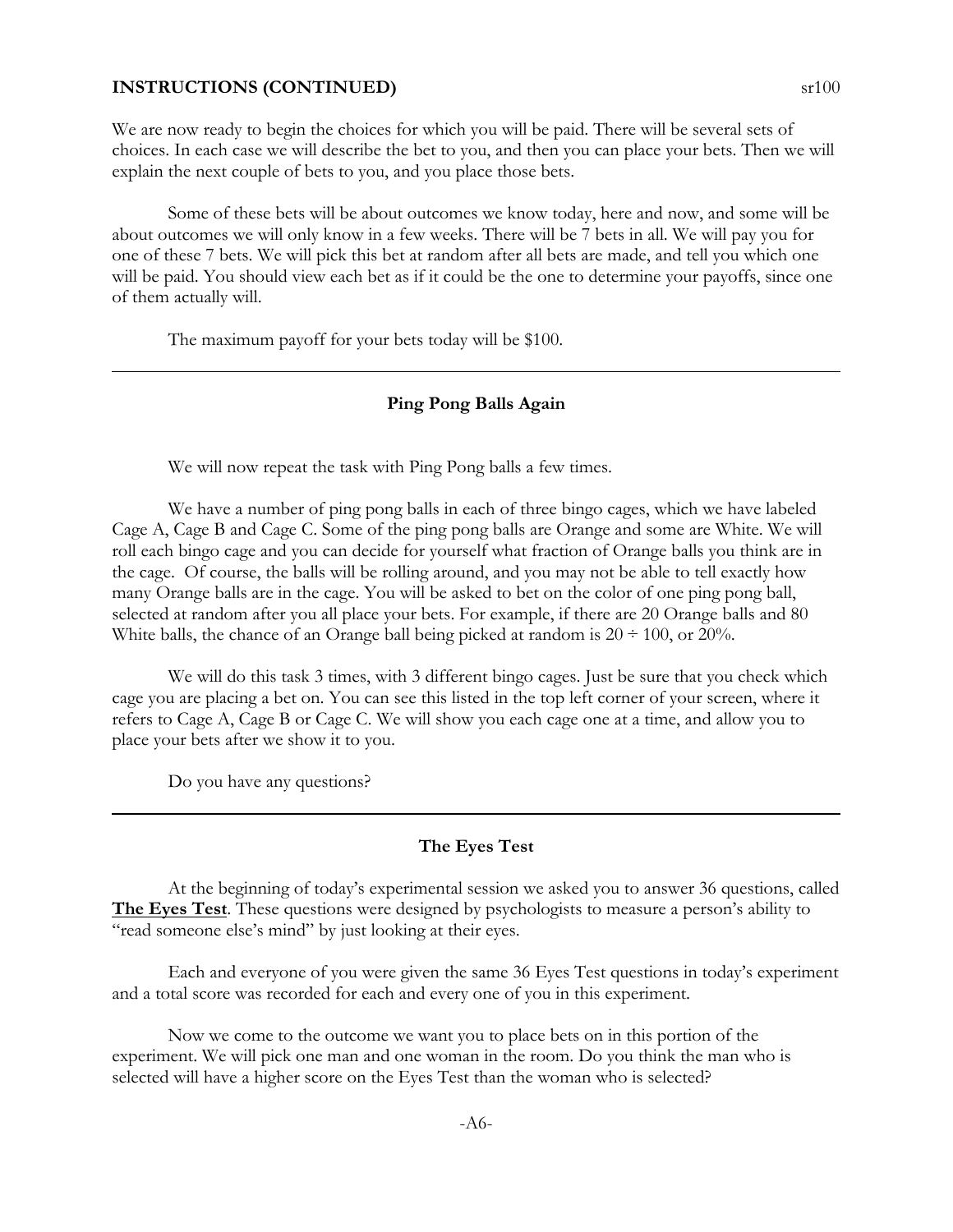After everyone in the experiment has made their bets for this event we will randomly select one man, and randomly select one woman from this experimental session. We will use the cards we collected, and sort then into one pile for men and one pile for women. Each pile will be shuffled, and one card drawn from each pile. We will then compare the score for the man that is drawn with the score for the woman that is drawn, and write these scores up on the board for you to see.

We therefore pose the following outcome for you to bet on now:

# **That the man we select at random will have a higher score on the Eyes Test than the woman we select at random.**

Do you have any questions?

#### **2008 Presidential Elections**

We want you to place bets on some questions about the U.S. Presidential Elections being held in a few weeks:

- 5. Will the next President of the United States be a Democrat or a Republican?
- 6. Will the popular vote for the winning candidate be 5 or more percentage points greater than the popular vote for the losing candidate?
- 7. Will the popular vote for the winning candidate be 10 or more percentage points greater than the popular vote for the losing candidate?

It is important that you understand that the first question is about the outcome of the Electoral College vote, and not the popular vote. The popular vote is just the sum of all votes across the United States. We are only referring to the Presidential Election, and not to any other elections that might occur on the same day.

For the second and third question, we are asking if you think that the winner of the popular vote will beat the loser by 5 or 10 percentage points or more. For example, if the winner of the popular vote gets 51% of the vote and the loser gets 49%, then this is a 2 percentage point difference. If the winner gets 53% and the loser gets 47%, then this is a 6 percentage point difference.

The election will be on Tuesday, November 4, 2008. To use a widely respected public source for the outcome, we will use the New York Times of Friday, November 7, 2008 as the official source used to determine your payoffs. In the event that there is a drawn out determination of the next President, such as in the 2000 election, we will delay payments until Inauguration Day, which is on January 20, 2009.

You will be paid for your bets in checks that will be mailed out on Monday, November 10, assuming we know who the next President will be at that time.

Please go ahead now and place your bets for this event, unless you have any questions.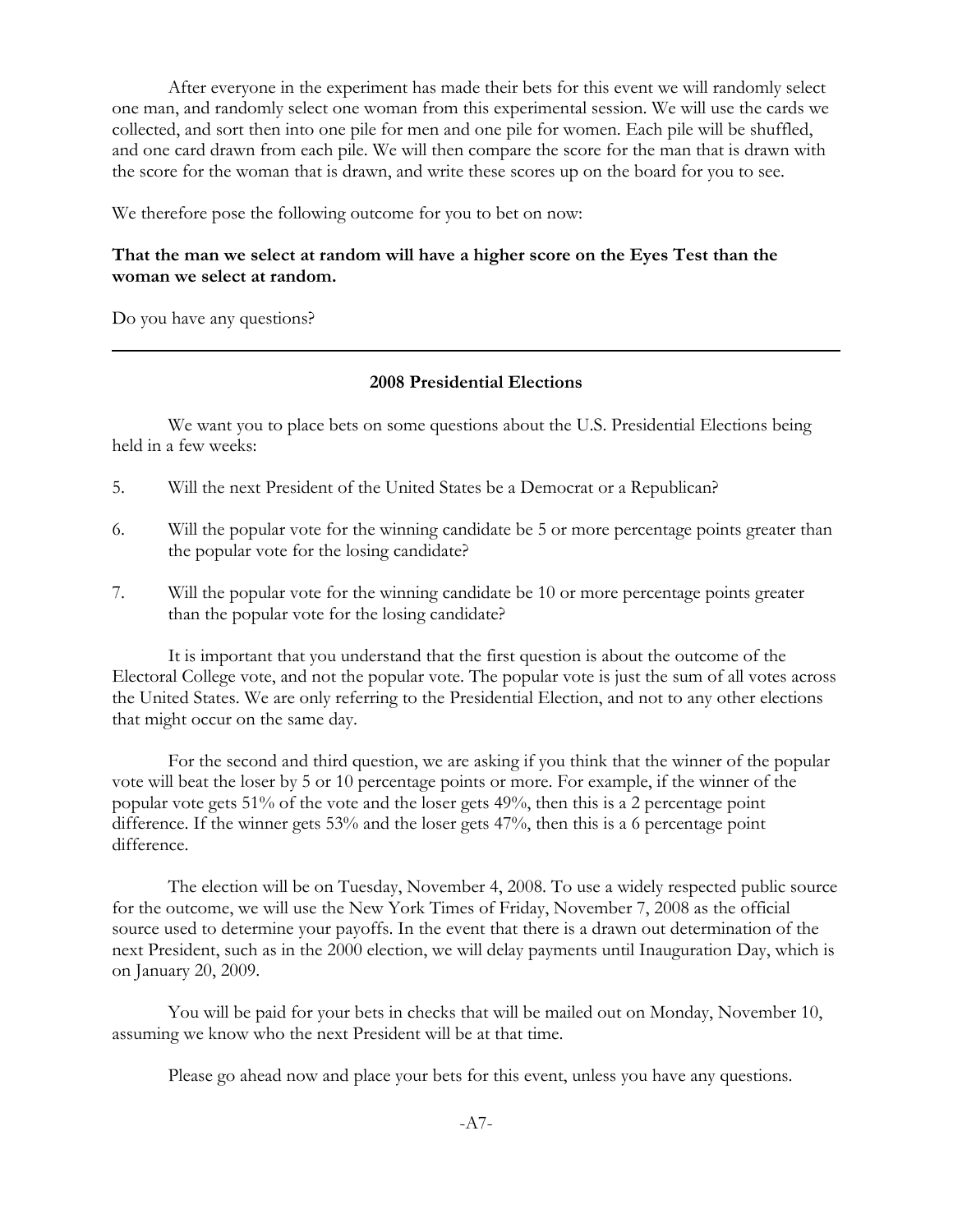### **INSTRUCTIONS (CONTINUED)** LOT

This is the final stage of today's experiment. You will be asked to choose between lotteries with varying prizes and chances of winning. You will be presented with a series of lotteries where you will make choices between pairs of them. There are 45 pairs in the series. For each pair of lotteries, you should indicate which of the two lotteries you prefer to play. You will actually get the chance to play one of the lotteries you choose, and will be paid according to the outcome of that lottery, so you should think carefully about which lotteries you prefer.

Here is an example of what the computer display of such a pair of lotteries will look like. The display on your screen will be bigger and easier to read.

#### APPENDIX FIGURE 7 HERE

The outcome of the lotteries will be determined by the draw of a random number between 1 and 100. Each number between (and including) 1 and 100 is equally likely to occur. In fact, you will be able to draw the number yourself using two 10-sided dice.

In the above example the left lottery pays five dollars (\$5) if the number on the dice that is rolled is between 1 and 40, and pays fifteen dollars (\$15) if the number is between 41 and 100. The yellow color in the pie chart corresponds to 40% of the area and illustrates the chances that the number on the dice rolled will be between 1 and 40 and your prize will be \$5. The black area in the pie chart corresponds to 60% of the area and illustrates the chances that the number on the dice rolled will be between 41 and 100 and your prize will be \$15.

We have selected colors for the pie charts such that a darker color indicates a higher prize. White will be used when the prize is zero dollars (\$0).

Now look at the pie in the chart on the right. It pays five dollars (\$5) if the number on the dice rolled is between 1 and 50, ten dollars (\$10) if the number is between 51 and 90, and fifteen dollars (\$15) if the number is between 91 and 100. As with the lottery on the left, the pie slices represent the fraction of the possible numbers which yield each payoff. For example, the size of the \$15 pie slice is 10% of the total pie.

Each pair of lotteries is shown on a separate screen on the computer. On each screen, you should indicate which of the lotteries you prefer to play by clicking on one of the three boxes beneath the lotteries. You should click the LEFT box if you prefer the lottery on the left, the RIGHT box if you prefer the lottery on the right, and the DON'T CARE box if you do not prefer one or the other.

You should approach each pair of lotteries as if it is the one out of the 45 that you will play out. If you chose DON'T CARE in the lottery pair that we play out, you will pick one using a 10 sided die, where the numbers 1-5 correspond to the left lottery and the numbers 6-10 to the right lottery.

After you have worked through all of the pairs of lotteries, raise your hand and an experimenter will come over. You will then roll two 10-sided die to determine which pair of lotteries that will be played out. You roll the die until a number between 1 and 45 comes up, and that is the lottery pair to be played. If you picked DON'T CARE for that pair, you will use the 10-sided die to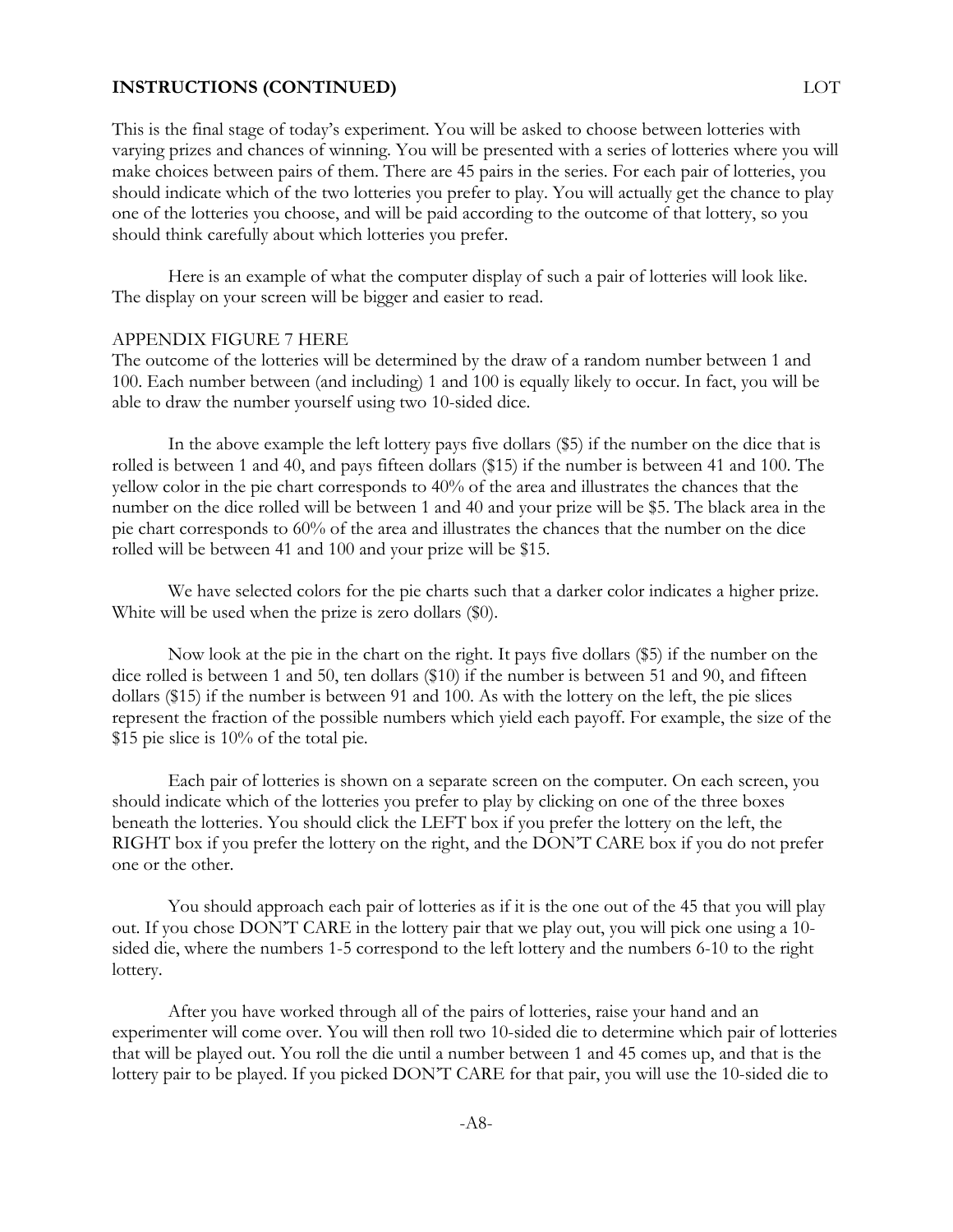decide which one you will play. Finally, you will roll the two 10-sided dice to determine the outcome of the lottery you chose.

For instance, suppose you picked the lottery on the left in the above example. If the random number you rolled was 37, you would win \$5; if it was 93, you would get \$15. If you picked the lottery on the right and drew the number 37, you would get \$5; if it was 93, you would get \$15.

Therefore, your payoff is determined by three things:

- by which lottery pair is chosen to be played out in the series of 45 such pairs using the two 10-sided die;
- by which lottery you selected, the left or the right, for that pair; and
- by the outcome of that lottery when you roll the two 10-sided die.

This is not a test of whether you can pick the best lottery in each pair, because none of the lotteries are necessarily better than the others. Which lotteries you prefer is a matter of personal taste. The people next to you will have different lotteries in front of them when you make your choices, and may have different tastes, so their responses should not matter to you. Please work silently, and make your choices by thinking carefully about each lottery.

All payoffs are in cash, and are in addition to the \$5 show-up fee that you receive just for being here and any earnings from the previous stage.

We will now come around to your computer and get you started. When you are finished, please signal someone to come around to play out your lottery and record your earnings. As soon as you have finished the actual series, and after you have rolled the necessary dice, you will be asked to check with someone in the next room to make sure that your earnings sheet is complete, and then you will be paid. You are then free to go. Thanks again for your participation today!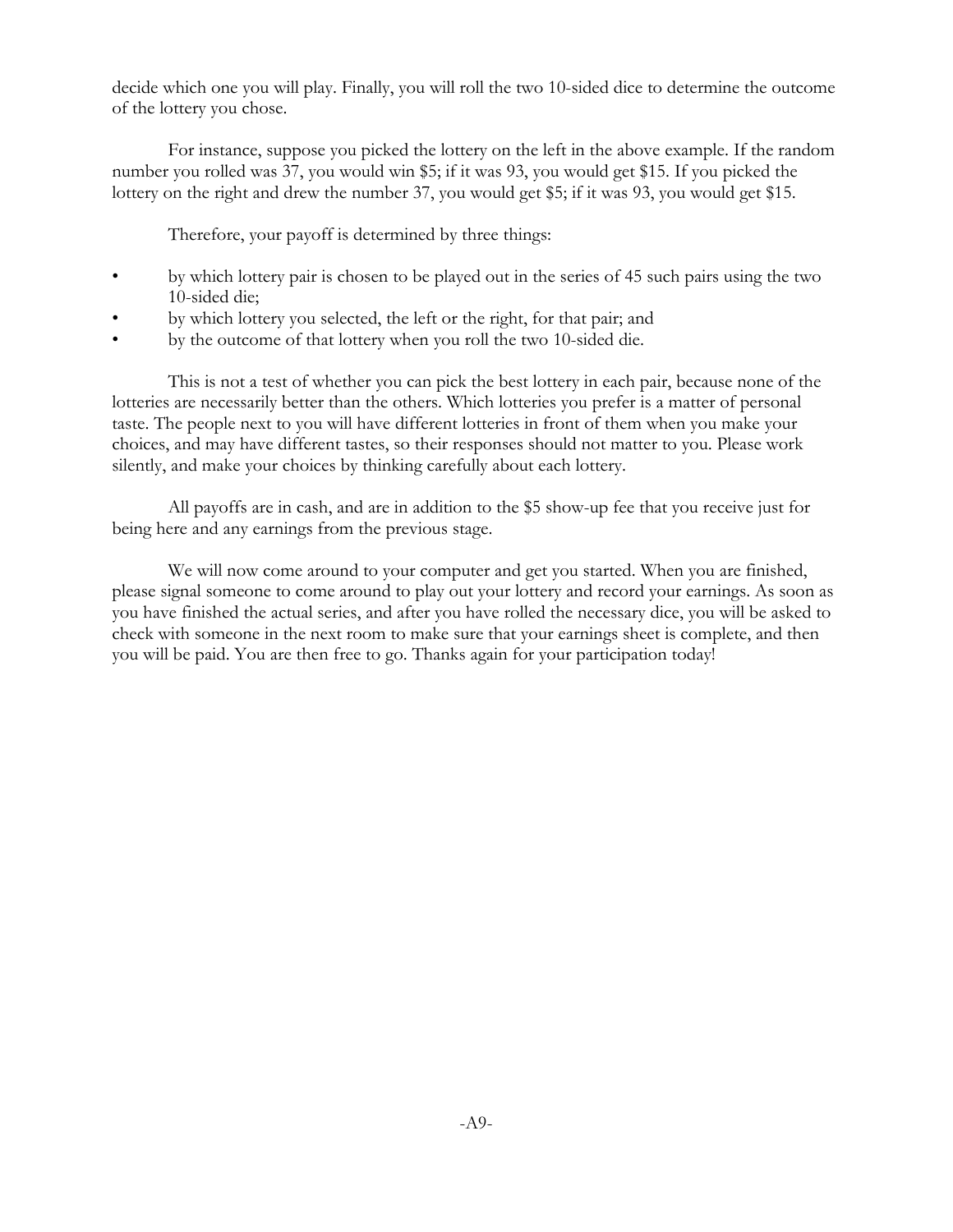# **Appendix B. Additional Statistical Results (NOT FOR PUBLICATION)**

|                    |                      |                             |          |         | Lower 95%  | Upper 95%  |
|--------------------|----------------------|-----------------------------|----------|---------|------------|------------|
|                    |                      |                             | Standard |         | Confidence | Confidence |
| Variable           | Description          | Estimate                    | Error    | p-value | Interval   | Interval   |
|                    |                      | A. No Covariates            |          |         |            |            |
| $\mathbf r$        |                      | 0.30                        | 0.03     | < 0.01  | 0.23       | 0.36       |
| $\alpha$           |                      | 0.03                        | 0.01     | < 0.01  | 0.02       | 0.04       |
| μ                  |                      | 0.07                        | 0.00     | < 0.01  | 0.07       | 0.08       |
|                    |                      | <b>B.</b> Adding Covariates |          |         |            |            |
| $\mathbf r$        |                      |                             |          |         |            |            |
| Constant           |                      | 0.23                        | 0.06     | < 0.01  | 0.12       | 0.35       |
| female             | Female               | 0.14                        | 0.07     | 0.04    | 0.01       | 0.28       |
| Over22             | Over 22 Years of age | 0.09                        | 0.10     | 0.37    | $-0.11$    | 0.29       |
| GPAhi              | GPA great than 3.75  | 0.05                        | 0.09     | 0.57    | $-0.13$    | 0.23       |
| Graduate           | Graduate Student     | $-0.16$                     | 0.12     | 0.17    | $-0.40$    | 0.07       |
| $\alpha$           |                      |                             |          |         |            |            |
| Constant           |                      | 0.02                        | 0.01     | 0.02    | 0.00       | 0.03       |
| female             | Female               | 0.02                        | 0.01     | 0.18    | $-0.01$    | 0.05       |
| Over <sub>22</sub> | Over 22 Years of age | 0.01                        | 0.01     | 0.39    | $-0.02$    | 0.04       |
| GPAhi              | GPA great than 3.75  | 0.00                        | 0.02     | 0.96    | $-0.03$    | 0.03       |
| Graduate           | Graduate Student     | 0.00                        | 0.02     | 0.95    | $-0.03$    | 0.03       |
| μ                  |                      | 0.07                        | 0.00     | < 0.01  | 0.07       | 0.08       |

# **Table B1: Estimates of the Utility Function Under EUT**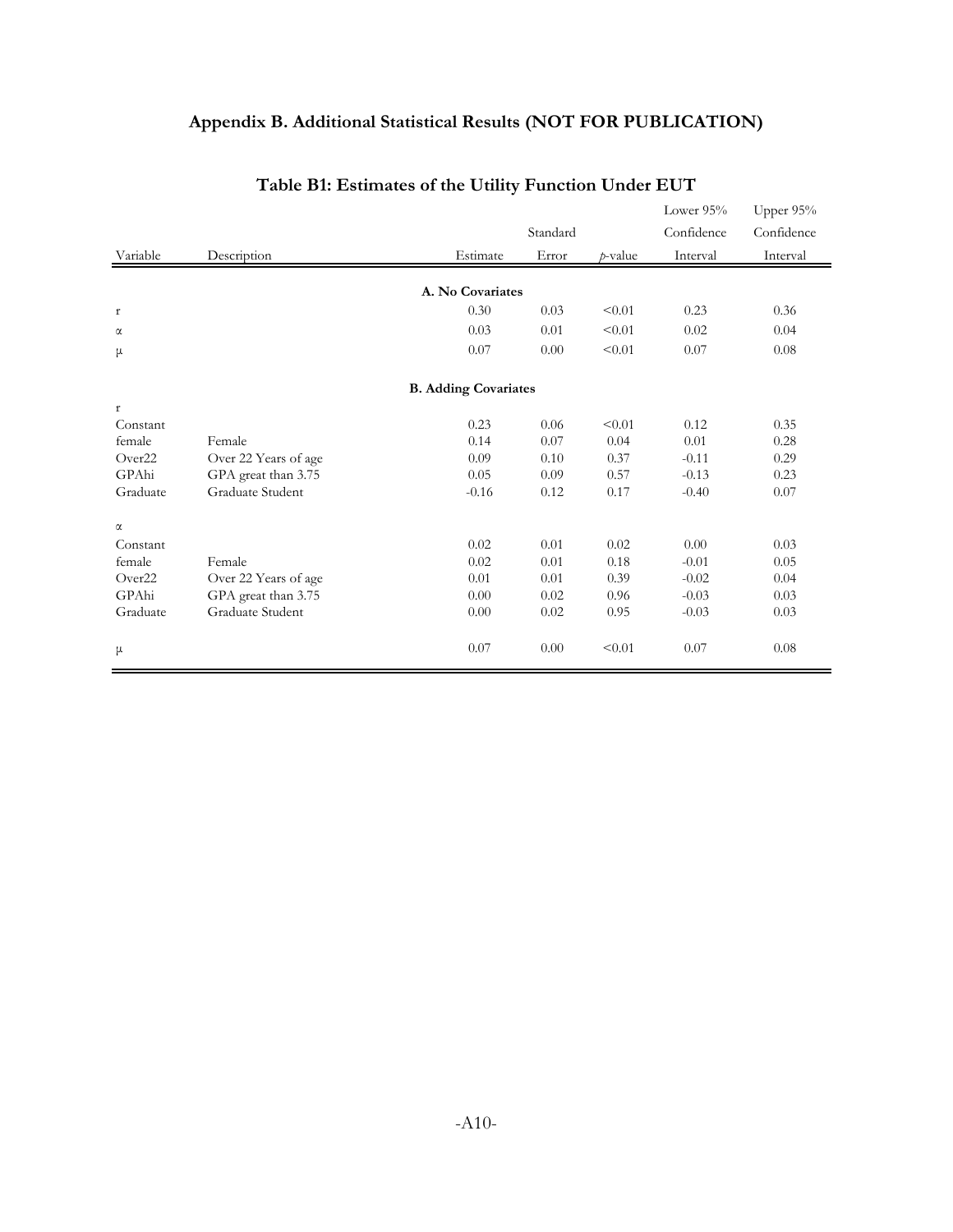|          |                      |                             |          |            | Lower 95%  | Upper 95%  |
|----------|----------------------|-----------------------------|----------|------------|------------|------------|
|          |                      |                             | Standard |            | Confidence | Confidence |
| Variable | Description          | Estimate                    | Error    | $p$ -value | Interval   | Interval   |
|          |                      |                             |          |            |            |            |
|          |                      | A. No Covariates            |          |            |            |            |
| ŕ        |                      | 0.49                        | 0.05     | < 0.01     | 0.39       | 0.58       |
| ά        |                      | 0.07                        | 0.02     | < 0.01     | 0.03       | 0.12       |
| γ        |                      | 0.72                        | 0.06     | < 0.01     | 0.60       | 0.83       |
| μ        |                      | 0.08                        | 0.00     | < 0.01     | 0.07       | 0.09       |
|          |                      |                             |          |            |            |            |
| ŕ        |                      | <b>B.</b> Adding Covariates |          |            |            |            |
| Constant |                      | 0.45                        | 0.07     | < 0.01     | 0.31       | 0.58       |
| female   | Female               | 0.08                        | 0.10     | 0.93       | $-0.18$    | 0.20       |
| Over22   | Over 22 Years of age | 0.02                        | 0.15     | 0.87       | $-0.28$    | 0.33       |
| GPAhi    | GPA great than 3.75  | 0.07                        | 0.10     | 0.48       | $-0.12$    | 0.26       |
| Graduate | Graduate Student     | $0.18\,$                    | 0.25     | 0.46       | $-0.30$    | 0.67       |
| ά        |                      |                             |          |            |            |            |
| Constant |                      | 0.05                        | 0.02     | 0.04       | 0.00       | 0.09       |
| female   | Female               | $-0.01$                     | 0.04     | 0.82       | $-0.08$    | 0.06       |
| Over22   | Over 22 Years of age | 0.03                        | $0.08\,$ | 0.72       | $-0.12$    | 0.18       |
| GPAhi    | GPA great than 3.75  | 0.07                        | 0.07     | 0.30       | $-0.06$    | 0.21       |
| Graduate | Graduate Student     | 0.29                        | 0.37     | 0.42       | $-0.42$    | 1,01       |
| $\gamma$ |                      |                             |          |            |            |            |
| Constant |                      | 0.72                        | 0.07     | < 0.01     | 0.59       | 0.86       |
| female   | Female               | 0.15                        | $0.10\,$ | 0.15       | $-0.05$    | 0.35       |
| Over22   | Over 22 Years of age | 0.05                        | 0.25     | 0.85       | $-0.45$    | 0.54       |
| GPAhi    | GPA great than 3.75  | $-0.09$                     | 0.13     | 0.46       | $-0.34$    | 0.16       |
| Graduate | Graduate Student     | $-0.47$                     | 0.41     | 0.25       | $-1,28$    | 0.33       |
| μ        |                      | 0.07                        | 0.01     | < 0.01     | 0.06       | 0.08       |
|          |                      |                             |          |            |            |            |

# **Table B2: Estimates of the Utility Function Under RDU**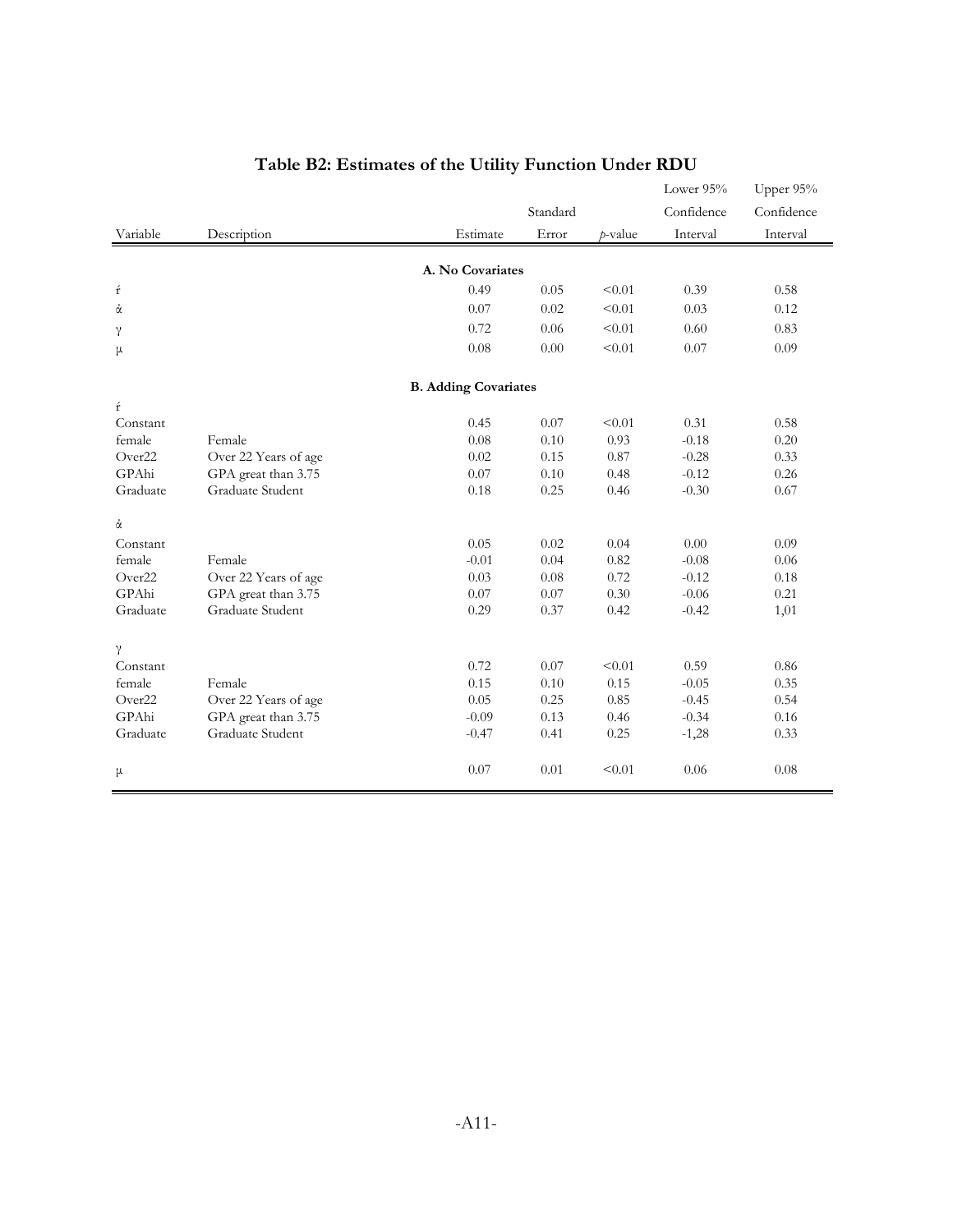|             |                           |          |          |         | Lower 95%  | Upper 95%  |
|-------------|---------------------------|----------|----------|---------|------------|------------|
|             |                           |          | Standard |         | Confidence | Confidence |
| Variable    | Description               | Estimate | Error    | p-value | Interval   | Interval   |
| $\mathbf r$ |                           |          |          |         |            |            |
| Constant    |                           | 0.22     | 0.07     | < 0.01  | 0.07       | 0.33       |
| female      | Female                    | 0.16     | 0.09     | 0.05    | 0.00       | 0.33       |
| Over22      | Over 22 Years of age      | 0.12     | 0.12     | 0.32    | $-0.12$    | 0.36       |
| GPAhi       | GPA great than 3.75       | 0.06     | 0.10     | 0.57    | $-0.14$    | 0.26       |
| Graduate    | Graduate Student          | $-0.19$  | 0.14     | 0.16    | $-0.47$    | 0.07       |
| $\alpha$    |                           |          |          |         |            |            |
| Constant    |                           | 0.01     | 0.01     | 0.14    | 0.00       | 0.03       |
| female      | Female                    | 0.02     | 0.02     | 0.27    | $-0.01$    | 0.05       |
| Over22      | Over 22 Years of age      | 0.01     | 0.02     | 0.61    | $-0.03$    | 0.03       |
| GPAhi       | GPA great than 3.75       | 0.00     | 0.02     | 0.98    | $-0.03$    | 0.03       |
| Graduate    | Graduate Student          | 0.00     | 0.02     | 0.87    | $-0.04$    | 0.04       |
| $\mu_{RA}$  | Fechner Error             | 0.09     | 0.01     | < 0.01  | 0.07       | 0.10       |
| $\pi$       |                           |          |          |         |            |            |
| Constant    |                           | $-0.74$  | 0.28     | < 0.01  | $-1.30$    | $-0.19$    |
| female      | Female                    | 0.32     | 0.24     | 0.20    | $-0.17$    | 0.81       |
| Over22      | Over 22 Years of age      | $-0.17$  | 0.39     | 0.66    | $-0.93$    | 0.59       |
| GPAhi       | GPA great than 3.75       | 0.16     | 0.23     | 0.48    | $-0.28$    | 0.60       |
| Graduate    | Graduate Student          | $-0.16$  | 0.48     | 0.73    | $-1.12$    | 0.78       |
| <b>LSR</b>  | Linear Scoring Rule tasks | 0.34     | 0.27     | 0.21    | $-0.19$    | 0.86       |

# **Table B3: Detailed EUT Estimates for Bets on Win Margin Being 5% or More**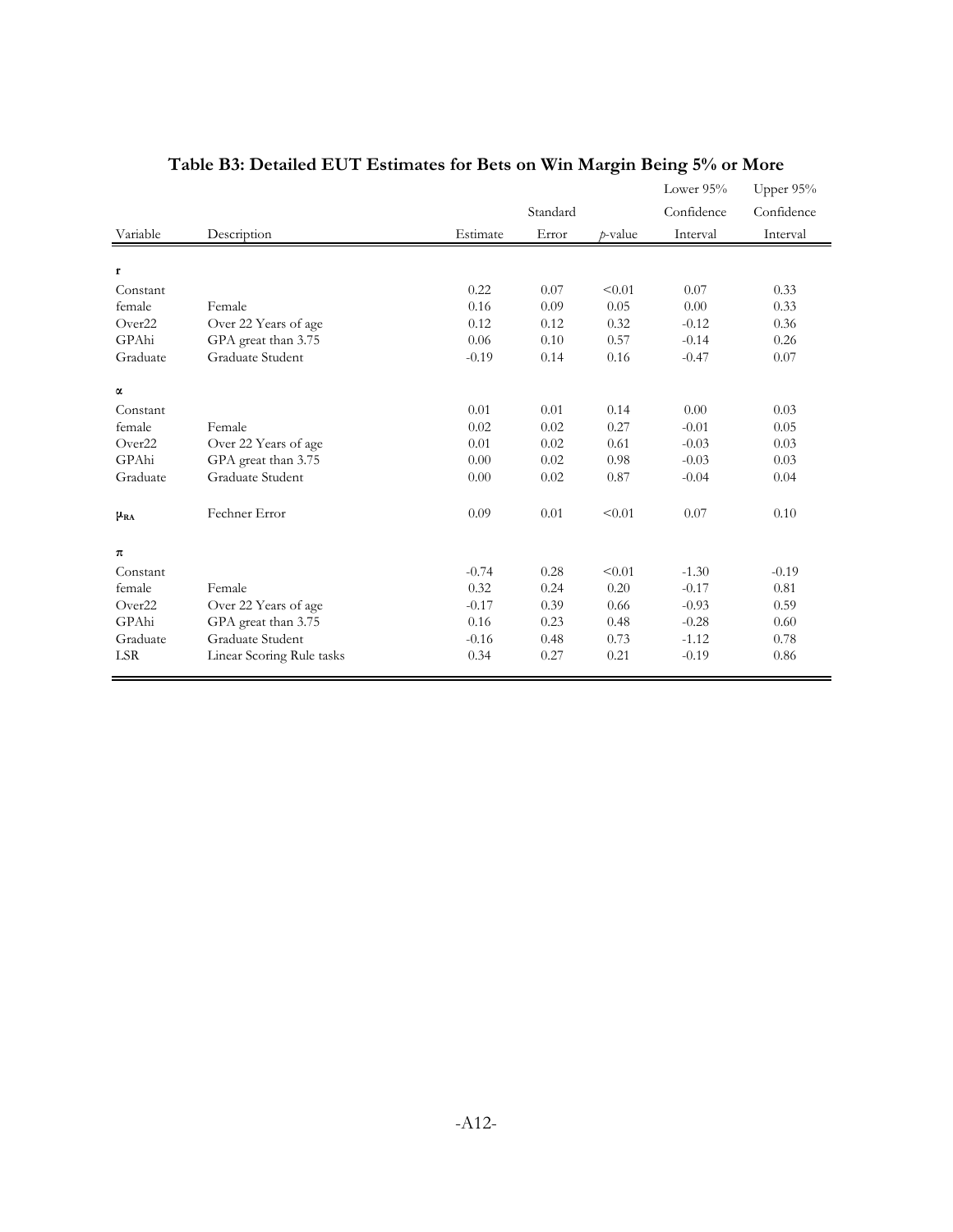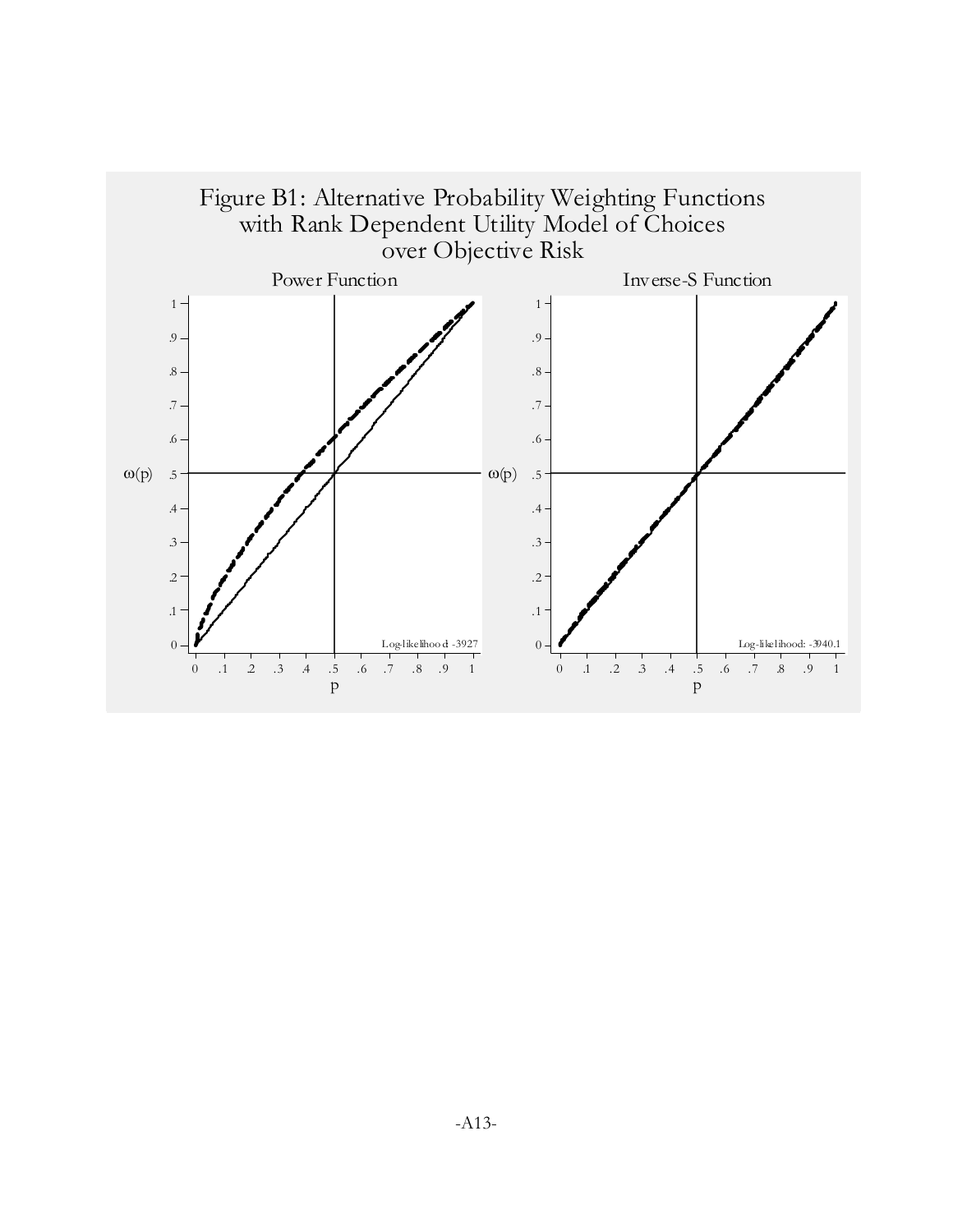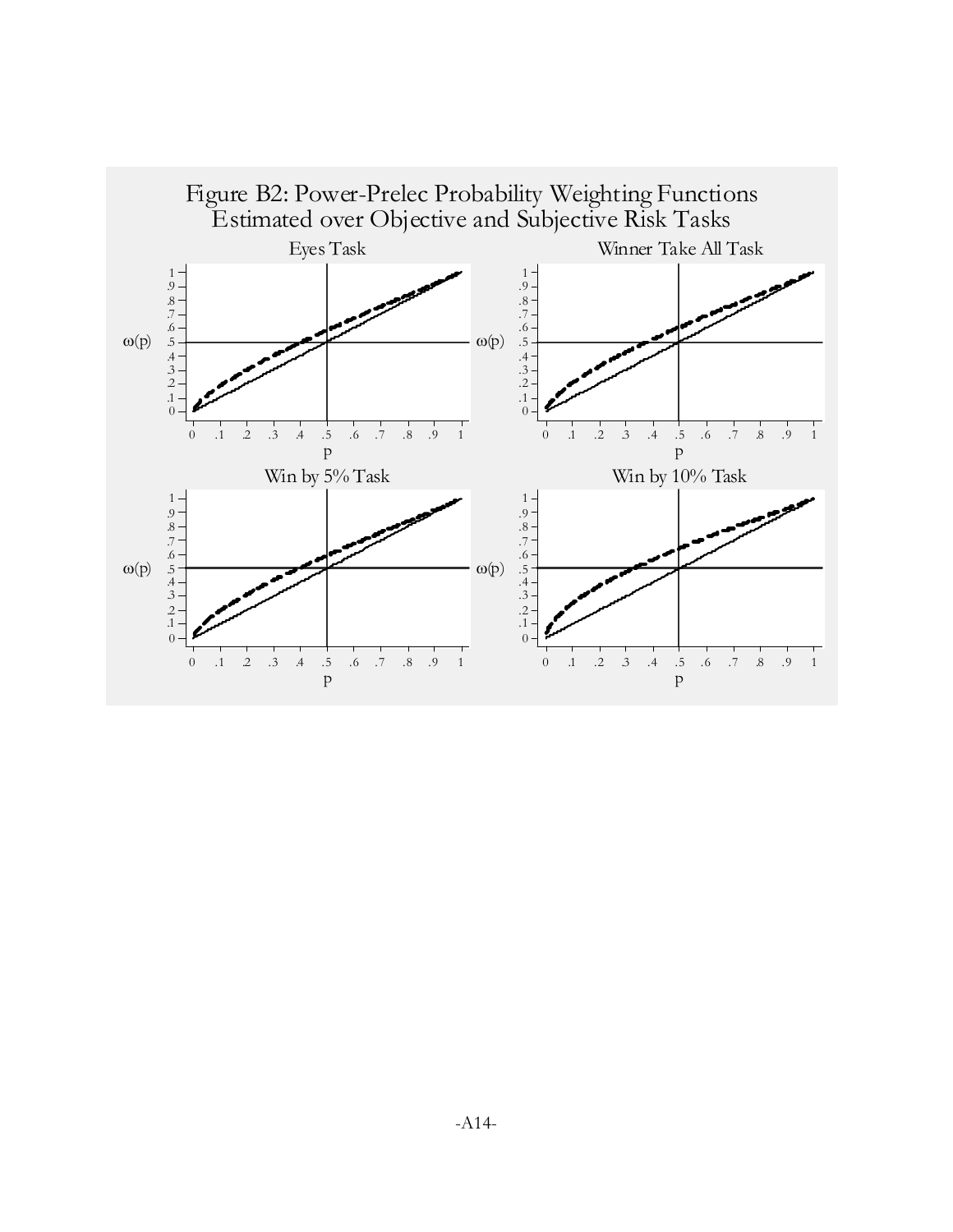#### **Appendix C: Econometric Specification (NOT FOR PUBLICATION)**

*A. Risk Attitudes under Expected Utility Theory*

We assume an Expo-Power (EP) utility function originally proposed by Saha [1993]. Following Holt and Laury [2002], the EP function is defined as

$$
u(y) = [1 - exp(-\alpha y^{1-r})]/\alpha,
$$
\n(1)

where  $\alpha$  and r are parameters to be estimated, and y is income from the experimental choice. The EP function can exhibit increasing or decreasing relative risk aversion (RRA), depending on the parameter  $\alpha$ : RRA is defined by  $r + \alpha(1-r)y^{1-r}$ , so RRA varies with income if  $\alpha \neq 0$  and the estimate of r defines RRA at a zero income. This function nests CRRA (as  $\alpha \rightarrow 0$ ) and CARA (as  $r \rightarrow 0$ ). The functional form of utility employed here is of no importance, and any monotonic increasing function of  $u(.)$  could have been implemented.

The utility function (1) can be estimated using maximum likelihood and a latent EUT structural model of choice. Let there be K possible outcomes in a lottery; in our lottery choice task K 
ightarrow EUT the probabilities for each outcome k in the lottery choice task,  $p_k$ , are those that are induced by the experimenter, so expected utility is simply the probability weighted utility of each outcome in each lottery i:

$$
EU_i = \sum_{k=1,K} \left[ \ p_k \times u_k \right]. \tag{2}
$$

The EU for each lottery pair is calculated for a candidate estimate of r and  $\alpha$ , and the index

$$
\nabla \mathbf{E} \mathbf{U} = \mathbf{e} \mathbf{u}_{R} / (\mathbf{e} \mathbf{u}_{L} + \mathbf{e} \mathbf{u}_{R}) \tag{3}
$$

calculated, where

$$
eu_i = exp(EU_i), \qquad (4)
$$

for  $i = \{R, L\}$ , and where  $EU_L$  is the "left" lottery and  $EU_R$  is the "right" lottery, as displayed to the subject and illustrated in Figure 1. This latent index, based on latent preferences, is already in the form of a probability. $27$ 

<sup>&</sup>lt;sup>27</sup> It is well known, but useful to note, that (3) is equivalent to  $\Lambda(EU_R - EU_I)$  where  $\Lambda(\cdot)$  is the logistic cumulative density function. Thus (3) embodies a statistical "link function" between the difference in the EU of the two lotteries and the probability of the observed choice. Again, the specific "link function" is of no importance here, and we could have implemented any link function mapping the utility difference into a choice probability.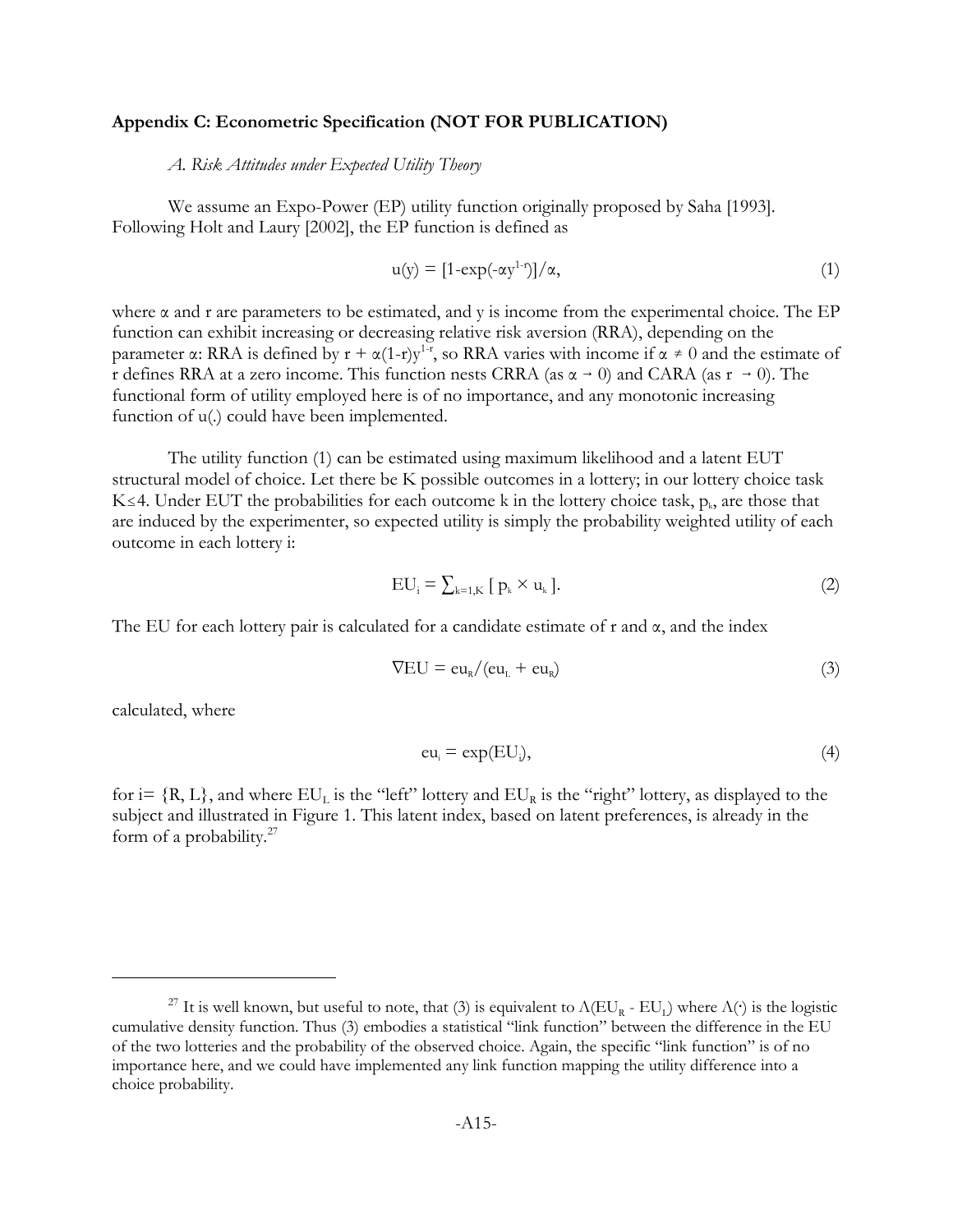Thus the likelihood of the observed responses, conditional on the EUT and EP specifications being true, depends on the estimates of r and  $\alpha$  given the above statistical specification and the observed choices. If we ignore responses that reflect indifference<sup>28</sup> the log-likelihood is then

$$
\ln L(\mathbf{r}, \alpha; \mathbf{y}, \mathbf{X}) = \sum_{i} \left[ (\ln (\nabla EU) \times \mathbf{I}(\mathbf{y}_{i} = 1)) + (\ln (1 - \nabla EU) \times \mathbf{I}(\mathbf{y}_{i} = -1)) \right] \tag{5}
$$

where  $I(\cdot)$  is the indicator function,  $y_i = 1(-1)$  denotes the choice of the Option R (L) lottery in risk aversion task i, and **X** is a vector of individual characteristics reflecting age, sex, race, and so on. When we pool responses over subjects the **X** vector will play an important role to allow for some heterogeneity of preferences.

To allow for observed subject heterogeneity with respect to risk attitudes, the parameters r and  $\alpha$  are each modeled as linear functions of observed individual characteristics of the subject.<sup>29</sup> For example, assume that we only had information on the age and sex of the subject, denoted Age (years of age) and Female (0 for males, and 1 for females). Then we would estimate the coefficients  $r_0$ ,  $r_1$ and r<sub>2</sub> in r = r<sub>0</sub> + r<sub>1</sub>×Age + r<sub>2</sub>× Female. Therefore, each subject would have a different estimated r,  $\hat{r}$ , for a given set of estimates of  $r_0$ ,  $r_1$  and  $r_2$  to the extent that the subject had distinct individual characteristics. So if there were two subjects with the same sex and age, to use the above example, they would literally have the same  $\hat{\mathbf{r}}$ , but if they differed in sex and/or age they would generally have distinct  $\hat{r}$ . In fact, we use four individual characteristics to model heterogeneity in our estimated risk preferences. Apart from a dummy for peopled aged over 22 years and gender, these include binary indicators for subjects that self-declare as having a high GPA (over 3.75) and self-declare as graduate students.

An important extension of the core model is to allow for subjects to make some errors. The notion of error is one that has already been encountered in the form of the statistical assumption (4) that the probability of choosing a lottery is not 1 when the EU of that lottery exceeds the EU of the other lottery.30 By varying the shape of the link function implicit in (4), one can informally imagine subjects that are more sensitive to a given difference in the index VEU and subjects that are not so

<sup>&</sup>lt;sup>28</sup> In our lottery experiments the subjects are told at the outset that any expression of indifference would mean that the experimenter would toss a fair coin to make the decision for them if that choice was selected to be played out. Hence one can modify the likelihood to take these responses into account either by recognizing this is a third option, the compound lottery of the two lotteries, or alternatively that such choices imply a 50:50 mixture of the likelihood of choosing either lottery, as illustrated by Harrison and Rutström [2008; p.71]. We do not consider indifference here because it was an extremely rare event.

 $^{29}$  Alternatively we could allow for unobserved individual heterogeneity in our maximum likelihood estimation by specifying fixed effects, random effects or random coefficients, and constrain the variance matrix accordingly. Andersen, Fountain, Harrison, Hole and Rutström [2012] illustrate how to apply the random coefficients approach to estimating "imprecise" subjective probabilities.

 $30$  This assumption is clear in the use of a link function from the difference between the EU of each option to the probability of picking one or other lottery; in the case of the logistic CDF that is implied by our approach in (3), this link function is  $\Lambda(EU_R - EU_I)$ . If the subject exhibited no errors from the perspective of EUT, this link function would instead be a step function: zero for all values of  $(EU_R - EU_I) < 0$ , anywhere between 0 and 1 for  $(EU_R - EU_I)=0$ , and 1 for all values of  $(EU_R - EU_I)>0$ . Harrison [2008; p.326] illustrates the implied CDF, referring to it as the CDF of a "Hardnose Theorist."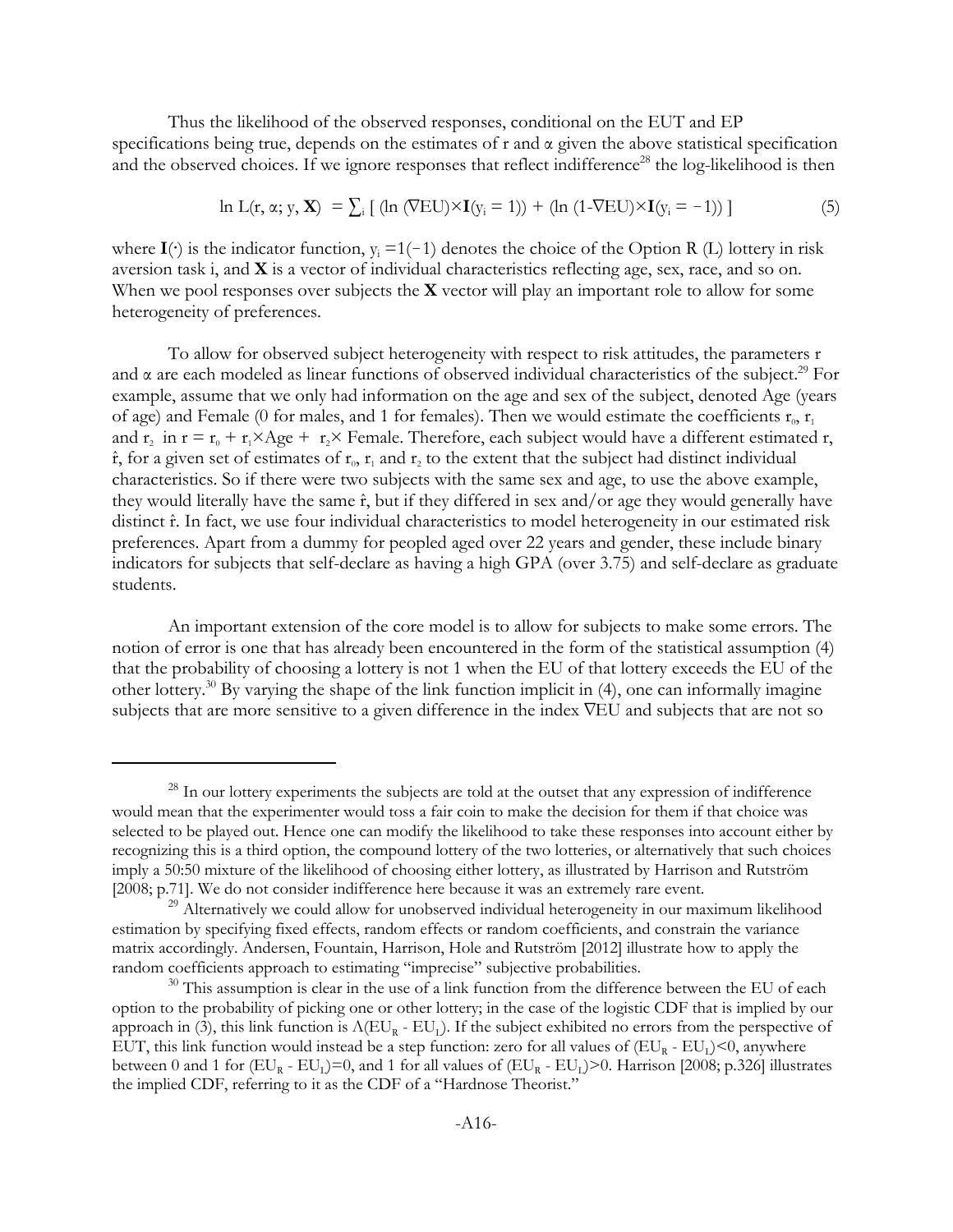sensitive. We use the contextual error specification proposed by Wilcox [2011]. It posits the latent index

$$
eu_i = \exp[(EU_i/v)/\mu],\tag{4'}
$$

instead of (4), where v is a normalizing term for each lottery pair L and R, and  $\mu$  >0 is a structural "noise parameter" used to allow some errors from the perspective of the deterministic EUT model. The normalizing term  $\nu$  is defined as the maximum utility over all prizes in this lottery pair minus the minimum utility over all prizes in this lottery pair, and ensures that the *normalized* EU difference  $[(EU_R - EU_L)/v]$  remains in the unit interval. As  $\mu \to \infty$  this specification collapses VEU to 0 for any values of  $EU_R$  and  $EU_L$ , so the probability of either choice converges to  $\frac{1}{2}$ . So a larger  $\mu$  means that the difference in the EU of the two lotteries, conditional on the estimate of r, has less predictive effect on choices. Thus  $\mu$  can be viewed as a parameter that flattens out, or "sharpens," the link functions implicit in (4). This is just one of several different types of error story that could be used, and Wilcox [2008] provides a masterful review of the implications of the strengths and weaknesses of the major alternatives.

Thus we extend the likelihood specification to include the noise parameter  $\mu$  and maximize ln L(r, α, μ; y, **X**) by estimating r, α and μ, given observations on y and **X**. 31 Additional details of the estimation methods used, including corrections for "clustered" errors when we pool choices over subjects and tasks, is provided by Harrison and Rutström [2008; p.69ff].

#### *B. Risk Attitudes under Rank Dependent Utility Theory*

The RDU model extends the EUT model by allowing for decision weights on lottery outcomes. Instead of (1) we have

$$
u(y) = [1 - \exp(-\dot{\alpha}y^{1-\dot{r}})]/\dot{\alpha},\tag{6}
$$

where *f* and  $\dot{\alpha}$  are the coefficient for the curvature of the utility function, comparable to r and  $\alpha$  in (1). To calculate decision weights under RDU one replaces expected utility defined by (2) with RDU

$$
RDU_i = \sum_{k=1, K} [w_k \times u_k]
$$
 (7)

where

$$
w_i = \omega(p_i + ... + p_n) - \omega(p_{i+1} + ... + p_n)
$$
\n(8)

for  $i=1,\ldots, n-1$ , and

$$
w_i = \omega(p_i) \tag{9}
$$

<sup>31</sup> The normalizing term ν is given by the value of r and the lottery parameters, which are part of **X**.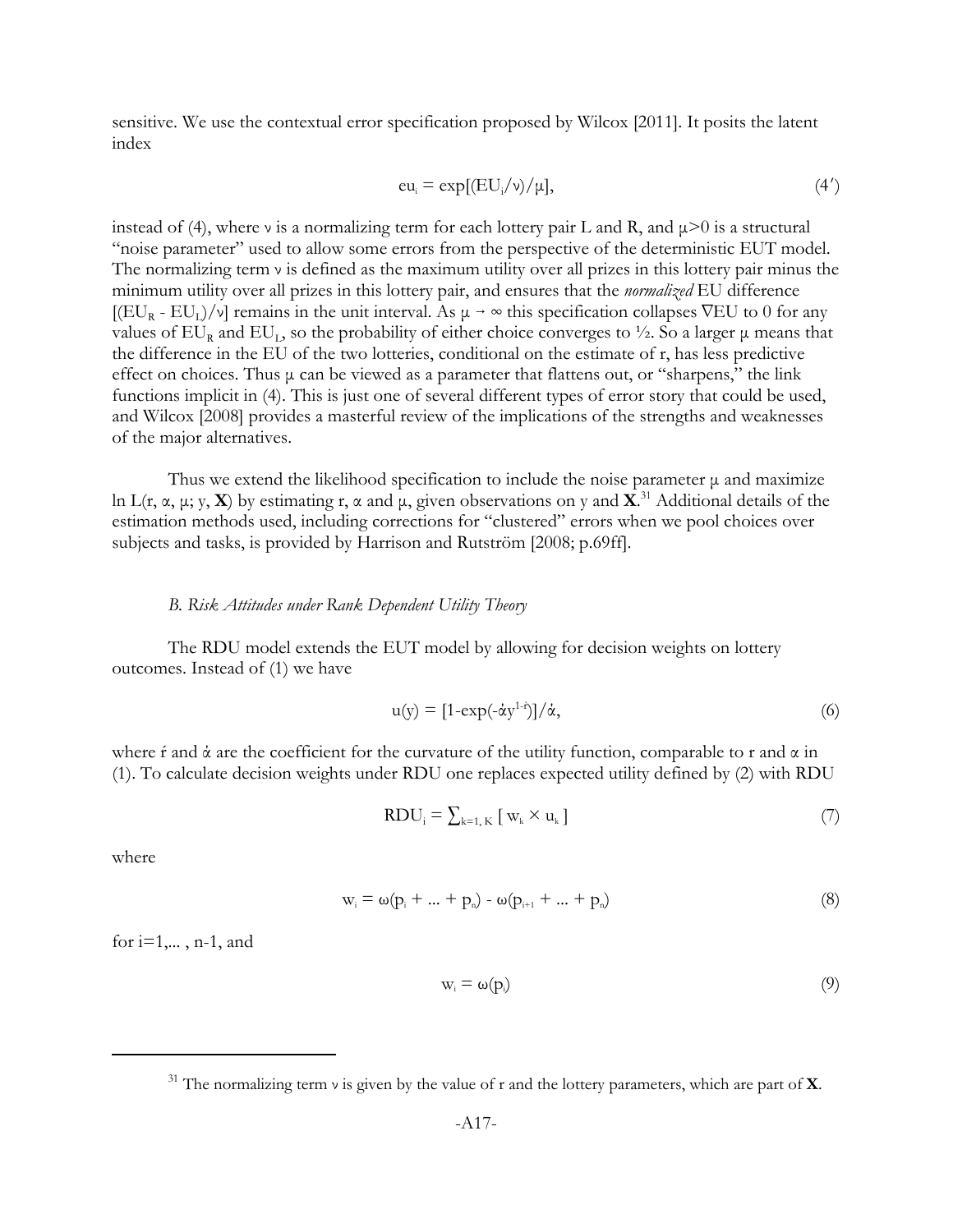for i=n, the subscript indicating outcomes ranked from worst to best, and where  $\omega(p)$  is some probability weighting function. In general, we adopt the simple "power" probability weighting function proposed by Quiggin [1982], with curvature parameter γ:

$$
\omega(p) = p^{\gamma} \tag{10}
$$

So  $\gamma \neq 1$  is consistent with a deviation from the conventional EUT representation.

An alternative probability weighting function is the "inverse-S" function popularized by Tversky and Kahneman [1992]:

$$
\omega(p) = p^{\gamma} / (p^{\gamma} + (1-p)^{\gamma})^{1/\gamma}
$$
\n(11)

This function exhibits inverse-S probability weighting (optimism for small p, and pessimism for large p) for γ<1, and S-shaped probability weighting (pessimism for small p, and optimism for large p) for  $\gamma > 1$ .

The final probability weighting function is a general functional form proposed by Prelec [1998] that exhibits considerable flexibility, nesting the first two specifications (10) and (11). This function is

$$
\omega(p) = \exp\{-\eta(-\ln p)^{\varphi}\},\tag{12}
$$

and is defined for  $0 \le p \le 1$ ,  $\eta \ge 0$  and  $0 \le p \le 1$ . When  $\varphi = 1$  this function collapses to the Power function  $\omega(p) = p^{\eta}$ . Andersen, Harrison, Lau and Rutström [2011] point out that this function is not wellbehaved numerically, in the sense of having reliable numerical derivatives, when  $\varphi \to 1^{32}$  Indeed, when  $\varphi$ =1 this function collapses to the Power function

$$
w(p) = p^{\eta} \tag{10'}
$$

There are several solutions to this problem of numerical instability, and the simplest is to estimate a generalization that nests (12) inside a power function with parameter γ:

$$
w(p) = [\exp\{-\eta(-\ln p)^{\varphi}\}]^{\gamma},\tag{13}
$$

so that we get the numerical stability of (10) when (12) collapses because  $\varphi \rightarrow 1$ , and yet we do not rule out the flexibility of (12) when appropriate.<sup>33</sup> We call this the Power-Prelec probability

<sup>&</sup>lt;sup>32</sup> The numerical problems are easy to see. To ensure that  $0 \lt \varphi \lt 1$ , we estimate the parameter  $\varphi$  and then define  $\varphi$  by  $1/(1+\exp(\varphi))$  within the maximum likelihood evaluator. Hence the algorithm searching for maximum likelihood parameter values can vary  $\varphi$  between  $\pm \infty$  and ensure that the constraint on  $\varphi$  is always satisfied. However, if the maximum likelihood value of  $\varphi$  is 1, then arbitrarily large negative values of  $\varphi$  will generate numerical values of  $\varphi$  close to 1. Thus large swings in  $\varphi$  can occur with the same likelihood value, disrupting the gradient methods used to locate a maximum.

 $\frac{33}{33}$  The other numerical solution is to generate "profile likelihoods" in which  $\varphi$  is set parametrically to 1, 0.99, 0.98... 0.9, and evaluate the likelihood conditional on that assumed value and the maximum likelihood